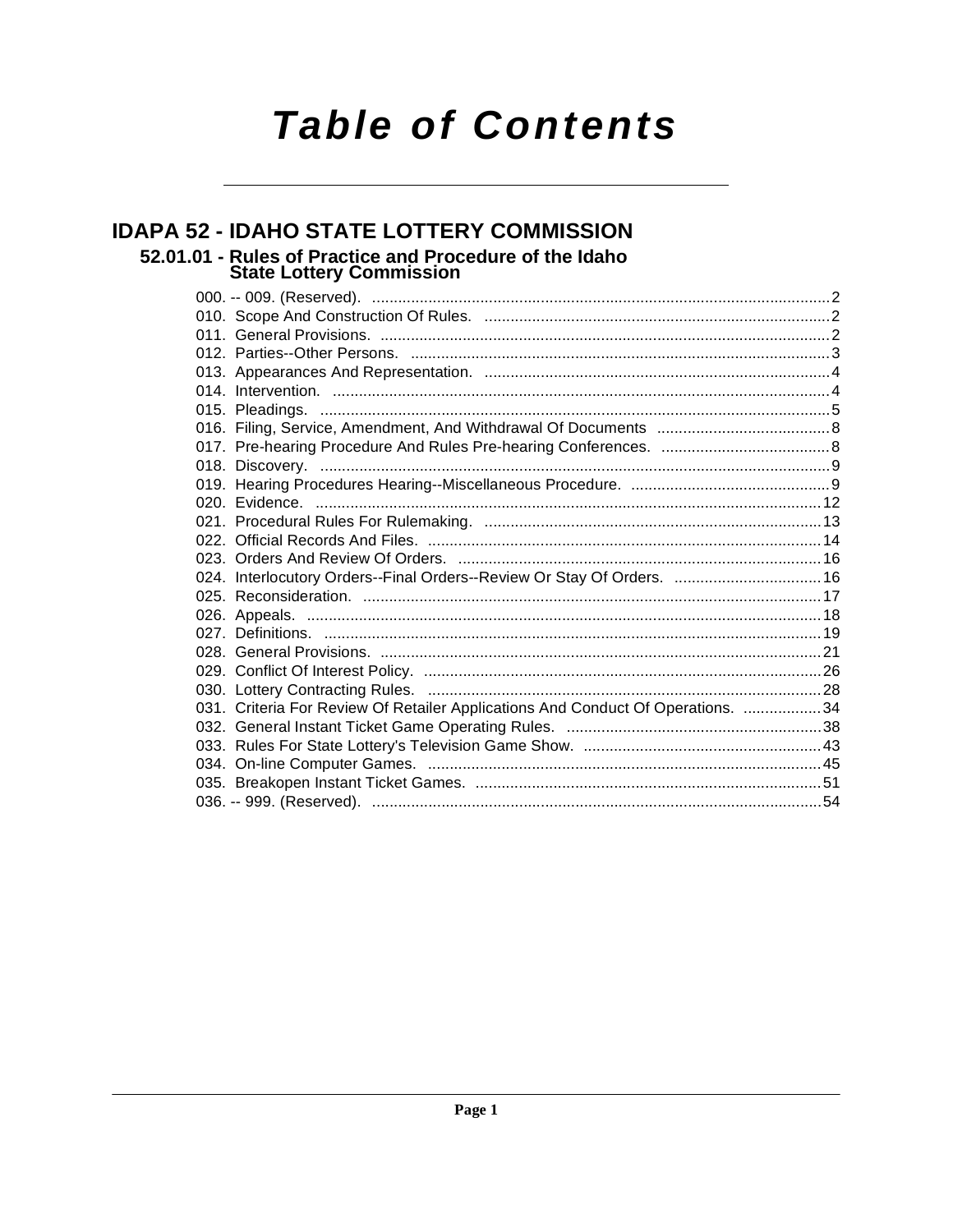#### **IDAPA 52 TITLE 01 CHAPTER 01**

### **IDAPA 52 - IDAHO STATE LOTTERY COMMISSION**

### **52.01.01 - RULES OF PRACTICE AND PROCEDURE OF THE IDAHO STATE LOTTERY COMMISSION**

#### <span id="page-1-2"></span><span id="page-1-1"></span><span id="page-1-0"></span>**000. -- 009. (RESERVED).**

#### <span id="page-1-9"></span><span id="page-1-3"></span>**010. SCOPE AND CONSTRUCTION OF RULES.**

<span id="page-1-8"></span>**01. Proceedings Governed**. These rules govern all practice and procedure before the Idaho State Lottery Commission in all investigations, contested cases, licensing, rulemaking and other matters specifically addressed by these rules, unless otherwise directed by the Commission. (7-1-93) addressed by these rules, unless otherwise directed by the Commission.

<span id="page-1-7"></span>**Liberal Construction**. These rules will be liberally construed to secure just, speedy, and economical determination of all issues presented to the Commission. Unless prohibited by statute, the Commission may permit deviation from these rules when it finds compliance with them is impractical, unnecessary or not in the public interest.  $(7-1-93)$ public interest.

**03.** Citation. The title of these rules is the Rules for Practice and Procedure of the Idaho State Lottery sion. Their official citation is IDAPA 52.01.01. Commission. Their official citation is IDAPA 52.01.01.

<span id="page-1-5"></span>**04. Captions Of Rules -- Orders Addressing Rules -- References -- Indexes**. The captions and titles to these rules are part of these rules and are construed accordingly. Orders adopting, proposing or modifying these rules and the explanation of those orders provide a "legislative history" of these rules for aid in their interpretation or construction.

(4-18-89)

#### <span id="page-1-4"></span>**011. GENERAL PROVISIONS.**

**01. Office -- Office Hours -- Mailing Address**. Principal office of the Commission is in Boise, Idaho. This office is open from 8 a.m. to 5 p.m. except Saturday, Sunday and legal holidays. The mailing address of the Commission is: P.O. Box 6537. Boise, Idaho 83707-6537. Commission is: P.O. Box 6537, Boise, Idaho 83707-6537.

**02. Communications**. All written communications and documents concerning any matter covered by these rules must be filed with the office of the Commission. Unless otherwise provided by statute, these rules, order, or notice, documents are considered filed when received by the Commission, not when mailed. (7-1-93) or notice, documents are considered filed when received by the Commission, not when mailed.

**03. Identification Of Communications**. Communications should embrace but one (1) subject and must include the name and address of the author. When the subject matter pertains to a proceeding, the proceeding must be identified by the case caption and case number. (7-1-93) must be identified by the case caption and case number.

<span id="page-1-10"></span>**04. Service**. The Commission serves all notices, orders, summons, and complaints issued by the Commission. All notices and orders served by the Commission may be served by mail. Unless otherwise provided by statute, these rules, order, or notice, service of orders and notices is complete when a copy, properly addressed and stamped, is deposited in the United States mail. (7-1-93) stamped, is deposited in the United States mail.

**05. Computation Of Time**. Whenever an act is required to be done within a certain number of days of a given day, the given day is not included in the count. If the day the act must be done is a Saturday, Sunday or legal holiday, the act may be done on the first day following that is not a Saturday, Sunday or legal holiday. (7-1-93)

- <span id="page-1-6"></span>**06.** Copying. The fees for copying of documents are as follows: (7-1-93)
- **a.** Documents required to be furnished in the course of proceedings by the Commission to parties in a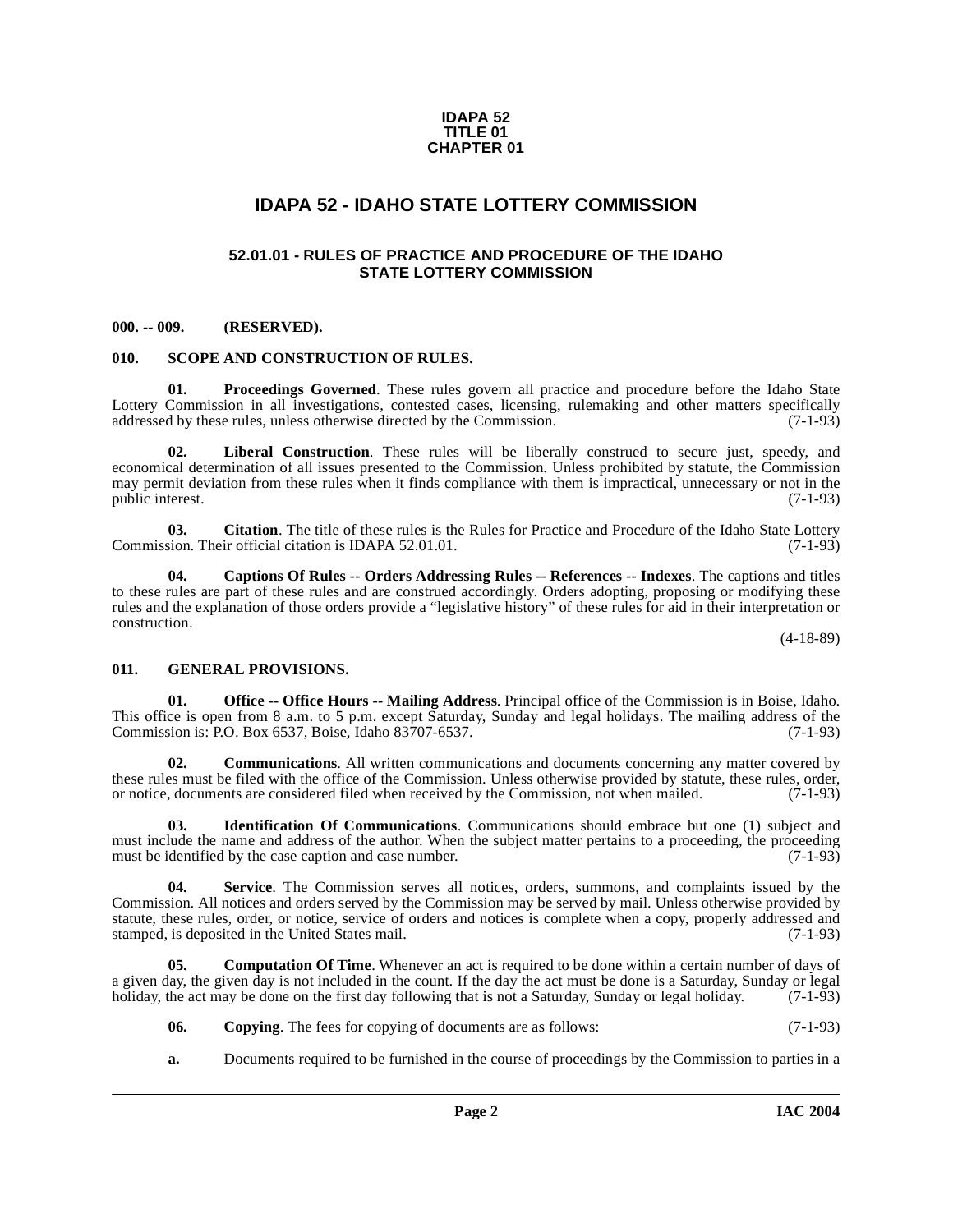pending case-no fee; (7-1-93)

**b.** Copies of documents that are easily reproducible by photocopy methods -- twenty cents (\$.20) per (7-1-93) page.  $(7-1-93)$ 

**c.** Copies of documents that are not reproducible by photocopy methods--the actual cost of tion. (7-1-93) reproduction.

**d.** The Commission may waive these fees. (7-1-93)

**e.** The state lottery is not obligated to copy voluminous documents. The state lottery may authorize persons interested in inspecting a copy of voluminous documents to do so at their own expense, provided that the state lottery may put reasonable conditions on the release of the documents to parties for copying or deny their release altogether. The state lottery is only obligated to provide one (1) copy of any document requested for inspection.

(4-18-89)

### <span id="page-2-3"></span><span id="page-2-0"></span>**012. PARTIES--OTHER PERSONS.**

<span id="page-2-2"></span>**Parties Listed**. Parties to proceedings before the Commission are called applicants, petitioners, complainants, respondents, intervenors or protestants. On reconsideration parties are called by their original titles<br>(7-1-93) listed above. (7-1-93)

<span id="page-2-1"></span>**02.** Applicants. Persons seeking any license, right, or authority from the Commission are called ints". "Applicants".

**03.** Petitioners. Persons seeking relief from Commission orders or rules or clarification of their rights tions, but not seeking a license, right or authority from the Commission, are called "Petitioners". (7-1-93) or obligations, but not seeking a license, right or authority from the Commission, are called "Petitioners".

**04. Complainants**. Persons charging other person(s) with any act or omission are called "Complainants". In any proceeding the Commission brings on its own motion in which it charges an act or omission, it is called "Complainant".

**05. Respondents**. Persons against whom complaints or petitions are filed or about whom investigations are initiated are called "Respondents". (7-1-93)

**06. Intervenors**. Persons not original parties to a proceeding, permitted to participate as parties to Rule Section 014 are called "Intervenors". pursuant to Rule Section 014 are called "Intervenors".

<span id="page-2-4"></span>**07. Protestant**. Persons opposing an application or petition are called "Protestants". (7-1-93)

**08.** Staff. The staff of the state lottery, without intervention, may appear at any hearing and have all rights of participation as a party to the proceeding. If counsel is desired, the deputy attorney general will represent the state lottery. (7-1-93)

**09. Rights Of Parties**. Subject to Rule Subsections 019.11 and 019.14, all parties may appear at hearing or argument and introduce evidence, examine witnesses, make and argue motions, state positions, and otherwise fully participate in hearings or arguments. (7-1-93)

**10. Persons Defined**. The term "person" shall be construed to mean and include an individual, association, corporation, club, trust, estate, society, company, joint stock company, receiver, trustee, assignee, referee or any other person acting in a fiduciary or representative capacity, whether appointed by a court or otherwise, and any combination of individuals. "Person" shall also be construed to mean and include departments, commissions, agencies and instrumentalities of the state of Idaho, including counties and municipalities and agencies or instrumentalities thereof. (7-1-93)

**Interested Parties**. A person who may be affected by the proceeding but who does not seek to proceeding is called an "interested party". (4-18-89) participate in the proceeding is called an "interested party".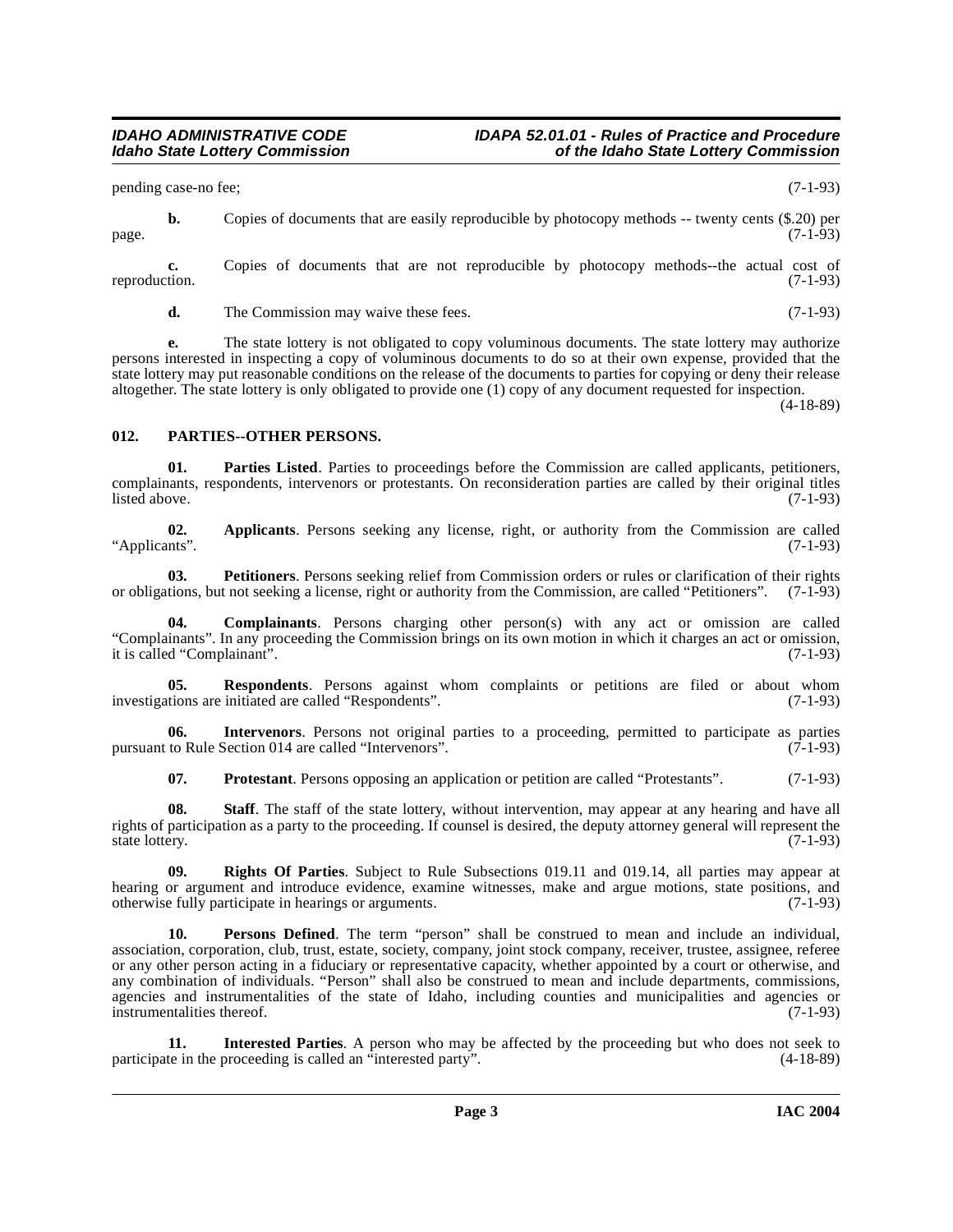#### <span id="page-3-2"></span><span id="page-3-0"></span>**013. APPEARANCES AND REPRESENTATION.**

**01. Initial Pleadings By Party--Listing Of Representatives**. The initial pleading of each party to a proceeding must name the parties' representative(s) for service and state the representative's address for purposes of receipt of all official documents. Service of documents on the named representative(s) is valid service upon the party for all purposes in that proceeding. No more than two (2) persons may be designated as parties' representatives for purposes of service or receipt of official documents unless otherwise authorized by order of the Commission. The Commission may condition such an order upon reasonable terms concerning payment of copying costs and mailing costs to additional representatives. (7-1-93)

<span id="page-3-8"></span>**02. Taking Of Appearances**. The officer presiding at a hearing will take appearances to identify the representatives of each party at the hearing. Parties whose pleadings have not been received by or distributed to all of the parties may be required to state their interest at the hearing. (7-1-93)

<span id="page-3-5"></span>**03.** Representation Of Parties At Hearing. Appearance and representation of parties at hearing must be as follows: (7-1-93) be as follows:  $(7-1-93)$ 

**a.** A natural person must represent himself or herself or be represented by a duly authorized full-time employee or an attorney. (7-1-93)

**b.** A partnership must be represented by a partner, duly authorized full-time employee, or an attorney.  $(7-1-93)$ 

**c.** A corporation must be represented by an officer, duly authorized full-time employee, or an  $(7-1-93)$ attorney. (7-1-93)

**d.** A municipal corporation, government agency or subdivision, or non-profit organization must be represented by an officer, a duly authorized full-time employee or an attorney. (7-1-93)

<span id="page-3-6"></span>**e.** All other parties must appear and be represented only by an attorney. (7-1-93)

**04. Service On Representative Of Other Parties And Other Persons**. From the time a party files its initial pleading in a proceeding, that party must serve all future documents submitted by it in the proceeding upon all other parties' representatives designated pursuant to Rule Subsection 013.01, unless otherwise provided by these rules or by an order or notice of the presiding officer in an open hearing. The hearing officer may order parties to serve past documents filed in the case upon notice to representatives. The hearing officer may order parties to serve past or future documents filed in this case upon persons not a party to the proceeding before the Commission.

(7-1-93)

<span id="page-3-9"></span>**05. Withdrawal Of Parties**. A party may withdraw from the proceeding only upon entry of an order by the hearing officer.  $(7-1-93)$ 

<span id="page-3-7"></span>**06. Substitution Of Representative--Withdrawal Of Representative**. A representative of a party may be changed and a new representative may be substituted by notice to the hearing officer and to all other parties. Any person representing a party who wishes to withdraw his or her representation of a party in a proceeding before the Commission must immediately notify in writing the Commission (or other presiding officer) and serve that notice on all other parties. (7-1-93)

**07.** Conduct Required. A person in a proceeding must conform to recognized standards of ethical and s conduct. (7-1-93) courteous conduct.

<span id="page-3-3"></span>**08. Former Employees--Restriction On Representation Of Parties**. No former employee of the state lottery or representative may appear in a representative capacity or as expert witness on behalf of other parties in a proceeding in which he or she previously took an active part. (4-18-89) a proceeding in which he or she previously took an active part.

### <span id="page-3-4"></span><span id="page-3-1"></span>**014. INTERVENTION.**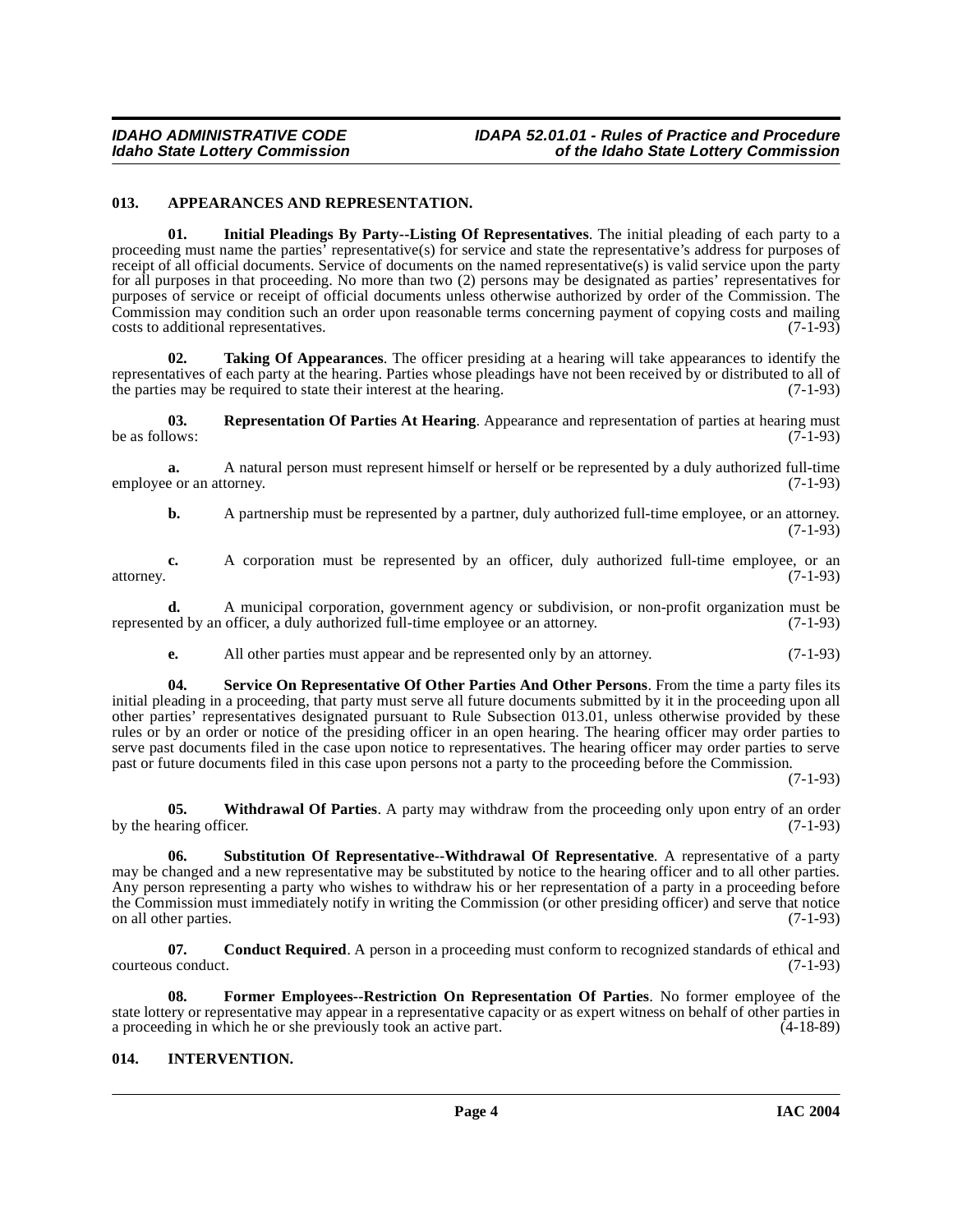<span id="page-4-4"></span>**01.** Order Granting Leave To Intervene Required. Persons not original parties to a proceeding who claim a direct and substantial interest in the proceeding must petition for an order from the Commission granting<br>(7-1-93) intervention to become a party.

<span id="page-4-1"></span>**02. Form And Contents Of Petitions To Intervene**. Petitions to intervene must comply with Rule Section 014 and 016. The Petition must set forth the name and address of petitioner and clearly and concisely state the direct and substantial interest of the petitioner in the proceeding. If affirmative relief is sought, petitioner must state the basis for such relief.  $(7-1-93)$ 

**03. Filing Requirements For Petitions To Intervene**. A petition for leave to intervene and proof of service on all other parties of record must be filed with the Commission at least seven (7) days prior to the date set for hearing. Petitions not timely filed must state a substantial reason for the delay. The Commission may deny or conditionally grant petitions to intervene that are not timely filed for failure to state a good cause for untimely filing, to prevent disruption, prejudice to existing parties, undue broadening of the issues or other reasons. Intervenors who do not file timely petitions are bound by orders and notices earlier entered as a condition of granting the untimely petition.  $(7-1-93)$ 

**04. Granting Of Petitions To Intervene**. If the petition to intervene shows direct and substantial interests in any part of the subject matter of the proceeding and does not unduly broaden the issues, the Commission or the presiding officer may grant leave to intervene to the petitioner subject to such reasonable conditions as may be prescribed. If it later appears that an intervenor has no direct or substantial interest in the proceeding, or that the intervention is not in the public interest, the Commission may dismiss the intervenor from the proceeding. (7-1-93)

**05. Orders Granting Intervention--Opposition**. No order granting a petition to intervene will be acted upon fewer than five (5) days after its filing, except in a hearing in which any party may be heard. Any party opposing a petition to intervene must do so by motion. (7-1-93) opposing a petition to intervene must do so by motion.

### **06. Protestants**. (7-1-93)

**a.** Persons desiring to enter a protest on a petition or application shall file with the Commission a notice of protest. Notice of protest shall comply with Rules Sections 013 and 015. The notice must contain a clear and concise statement of the reason or purpose for the protest. (7-1-93) concise statement of the reason or purpose for the protest.

**b.** A notice of protest and proof of service on other parties of record must be filed with the Commission at least seven (7) days prior to the date set for hearing. If an untimely filing is made, the protestant must give a substantial reason for the delay; otherwise, the protest will not be considered and the protestant will not be permitted to participate in the proceedings. (7-1-93)

<span id="page-4-3"></span>**07. Limitations On Intervenors And Protestants**. Where two (2) or more intervenors or protestants have substantially like interest and positions, the Commission may at any time during the hearing, limit the number of intervenors or protestants who will be permitted to testify, cross-examine witnesses or make and argue motions and objections. (4-18-89)

### <span id="page-4-6"></span><span id="page-4-0"></span>**015. PLEADINGS.**

<span id="page-4-5"></span>**01. Pleadings Enumerated**. Pleadings before the Commission shall consist of applications, petitions, complaints, answers, motions, protests and orders to show cause or other notices used by the Commission in initiating a hearing upon its own motion. All pleadings must be filed in accordance with Rule Section 016. A party may adopt or join any other party's pleading. Two or more separately stated grounds, claims or answers concerning the same<br>subject matter may be included in one pleading if clearly denominated as such. (7-1-93) subject matter may be included in one pleading if clearly denominated as such.

### <span id="page-4-2"></span>**02. General Form Of Pleadings**. (7-1-93)

**a.** All pleadings must comply with Rule Section 013 and be filed and served in accordance with Rule Section 016. In addition, on the filing of a pleading initiating a proceeding, the Commission shall assign a docket number to the proceeding which shall consist of the year in which the pleading was filed and another number showing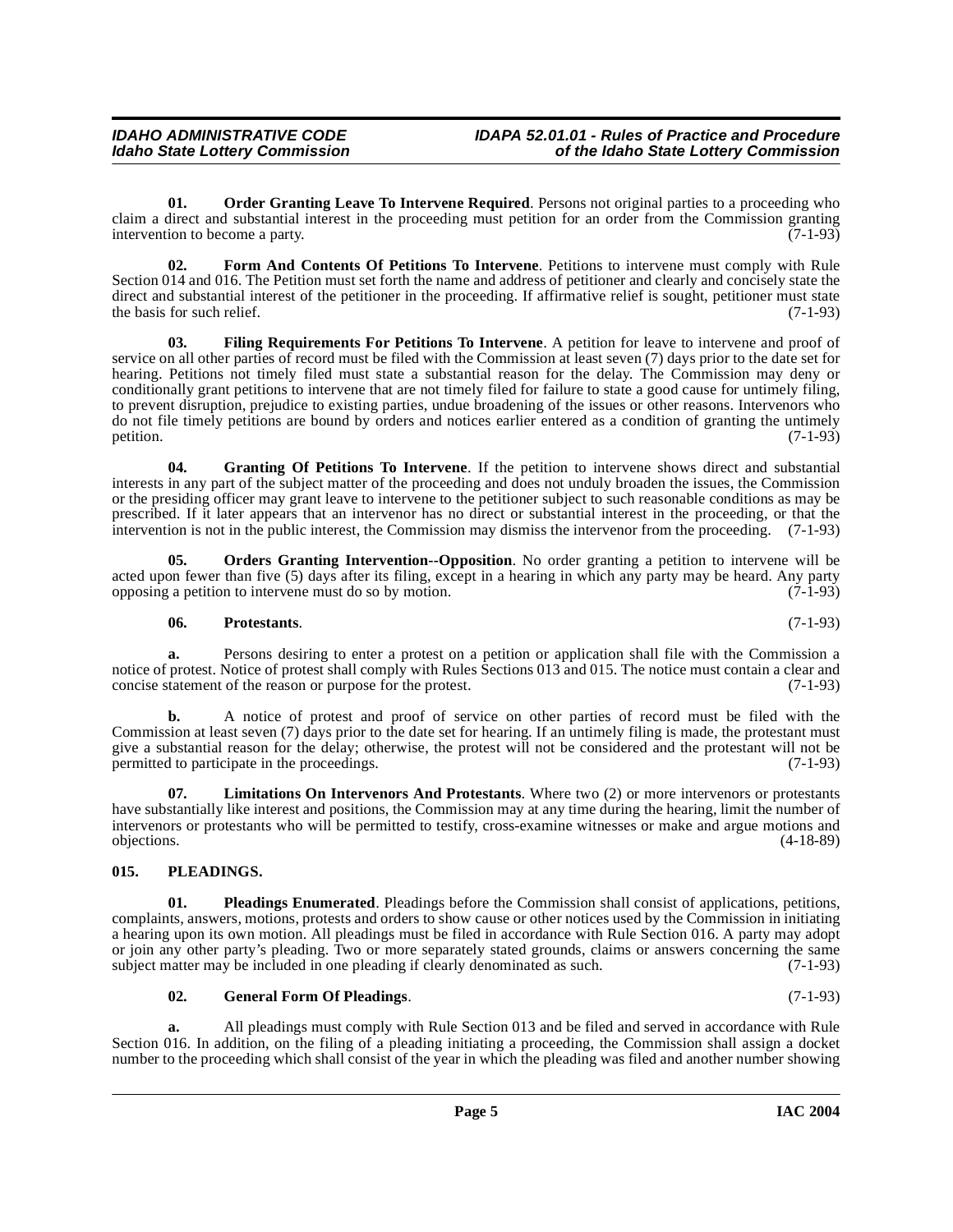its numerical position among the proceedings filed during the year. All future pleadings must refer to the docket number. (7-1-93)

**b.** All pleadings shall contain a title. If the pleading is an application or petition, then the form shall be as follows:

#### BEFORE THE IDAHO STATE LOTTERY COMMISSION

| IN THE MATTER OF)        | Docket No.        |
|--------------------------|-------------------|
| APPLICATION OR PETITION) |                   |
| OF JOHN DOE              | THE NATURE OF THE |
|                          | )PLEADING         |

All other pleadings shall contain the following caption:

#### BEFORE THE IDAHO STATE LOTTERY COMMISSION

<span id="page-5-0"></span>

| JOHN DOE,         |                           |                                                                                                                                                                                                                                                                  |            |
|-------------------|---------------------------|------------------------------------------------------------------------------------------------------------------------------------------------------------------------------------------------------------------------------------------------------------------|------------|
| (title of party), |                           | Docket No.                                                                                                                                                                                                                                                       |            |
| VS.               |                           | (DESCRIPTION OF<br>PLEADING)                                                                                                                                                                                                                                     |            |
|                   | RICHARD ROW,)             |                                                                                                                                                                                                                                                                  |            |
| (title of party). |                           |                                                                                                                                                                                                                                                                  | $(7-1-93)$ |
| paper.            | c.                        | Pleadings must be double spaced and typewritten on eight and one-half by eleven $(8-1/2 \times 11)$ inch                                                                                                                                                         | $(7-1-93)$ |
|                   | 03.                       | Applications--Defined--Form And Contents. All pleadings requesting a right or authority from<br>the Commission are called "applications". Applications must:                                                                                                     | $(7-1-93)$ |
|                   | a.                        | Fully state the facts upon which they are based;                                                                                                                                                                                                                 | $(7-1-93)$ |
|                   | b.<br>they are based; and | Refer to the particular provisions of statute, rule, order or other controlling documents upon which                                                                                                                                                             | $(7-1-93)$ |
|                   | c.                        | Request for the order, authority, permission, or license desired.                                                                                                                                                                                                | $(7-1-93)$ |
|                   | 04.                       | Petitions--Defined--Form And Contents. All pleadings requesting modification, amendment or<br>stay of existing orders or rules, clarification or construction of orders, rules or statute, rehearing, or intervention are<br>called "petitions". Petitions must: | $(7-1-93)$ |
|                   | a.                        | Fully state the facts upon which they are based;                                                                                                                                                                                                                 | $(7-1-93)$ |
| based;            | b.                        | Refer to the particular statute, rule, order or other controlling documents upon which they are                                                                                                                                                                  | $(7-1-93)$ |
|                   | c.                        | Request the relief desired; and                                                                                                                                                                                                                                  | $(7-1-93)$ |
|                   | d.                        | State the name of the person petitioned against, if any (the respondent).                                                                                                                                                                                        | $(7-1-93)$ |

<span id="page-5-2"></span><span id="page-5-1"></span>**05. Complaints--Defined--Form And Contents**. All pleadings charging other persons with acts or omissions under the provisions of the Idaho Code administered by the Commission are called "complaints".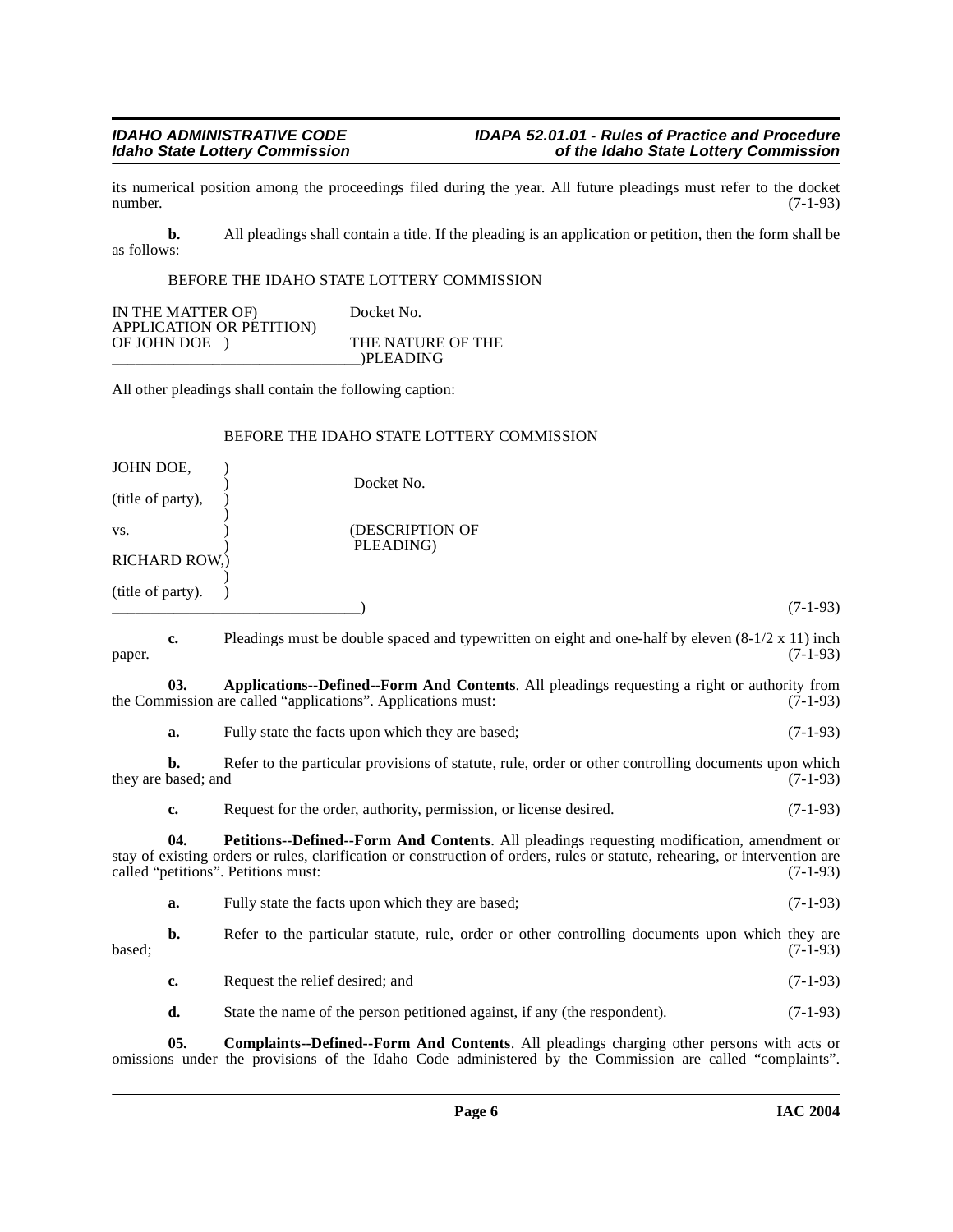#### **IDAHO ADMINISTRATIVE CODE IDAPA 52.01.01 - Rules of Practice and Procedure<br>Idaho State Lottery Commission in the Idaho State Lottery Commission Idaho State Lottery Commission of the Idaho State Lottery Commission**

Complaints must set forth clearly and concisely: (7-1-93)

**a.** The facts or things done or omitted to be done by the persons complained against by reciting the facts constituting the acts or omissions and the dates when they occurred; (7-1-93)

|  | Refer to statutes, rules, order or other controlling documents involved; | $(7-1-93)$ |
|--|--------------------------------------------------------------------------|------------|
|--|--------------------------------------------------------------------------|------------|

**c.** Pray for the relief desired; and (7-1-93)

**d.** State the name and address of the person(s) complained against (the respondent(s)). Two (2) or more grounds of complaint concerning the same subject matter may be included in one (1) complaint but must be numbered and stated separately. Two (2) or more complainants may join in one (1) complaint if their respective complaints are against the same person and deal substantially with the same violation of law, rule, regulation or order of the Commission. (7-1-93)

**06. Orders To Show Cause--Defined--Form And Contents**. All pleadings requiring persons to appear as directed and to present to the Commission evidence and arguments why the order contained in the pleading should not be confirmed are called "orders to show cause". In addition, orders to show cause must set forth: (7-1-93)

<span id="page-6-2"></span>

| а. | The order: | $(7-1-93)$ |  |
|----|------------|------------|--|
|    |            |            |  |

**b.** The acts or things done or omitted to be done by the persons complained against by reciting the stituting the acts or omissions and the dates when they occurred: (7-1-93) facts constituting the acts or omissions and the dates when they occurred;

- **c.** The statutes, regulations, rules, orders or other controlling documents involved; (7-1-93)
- **d.** The names and addresses of the persons complained against (respondents); and  $(7-1-93)$
- <span id="page-6-1"></span>**e.** The date, time and place of the hearing. (7-1-93)

**07. Motions--Defined--Form And Contents**. All other pleadings requesting the Commission to take other action, except pleadings specifically answering other pleadings, are called motions. Motions must: (7-1-93)

**a.** Fully state the facts upon which they are based; (7-1-93)

**b.** Refer to the particular provision of a statute, rule, order, notice or other controlling document upon evare based: and (7-1-93) which they are based; and

**c.** Pray for the relief sought. If the moving party desires oral argument or hearing on the motion, the party must so request in the motion. Any motion to dismiss, strike or limit a complaint or petition must be filed before the answer is due or be included in the answer. If the motion is directed to an answer, it must be filed within fourteen (14) days after service of the answer. Other motions may be filed at any time upon compliance with Rule Section 016. The Commission will act on motions as provided in Rule Subsection  $0.07$ . (7-1-93)

<span id="page-6-0"></span>**08.** Answers--Defined--Form And Contents. All pleadings responding to the allegations or prayers of these permions are called "answers". complaints, petitions, orders to show cause or motions are called "answers".

**a.** Answers to complaints or petitions must be filed with the Commission and served on all parties of record within twenty (20) days after service of the complaint or petition, unless the Commission modifies the time in which the answer may be made. Answers to complaints or petitions must admit or deny each material allegation of the complaint or petition. Any material allegation not specifically admitted shall be considered to be denied. Matters alleged by cross-complaint or affirmative defense must be separately stated and numbered. (7-1-93)

**b.** Answers to motions may be filed by persons or parties who are the object of a motion or by parties opposing a motion. An answer to a motion must be filed within fourteen (14) days. The Commission will act upon a motion under Rule Subsection 019.07. motion under Rule Subsection 019.07.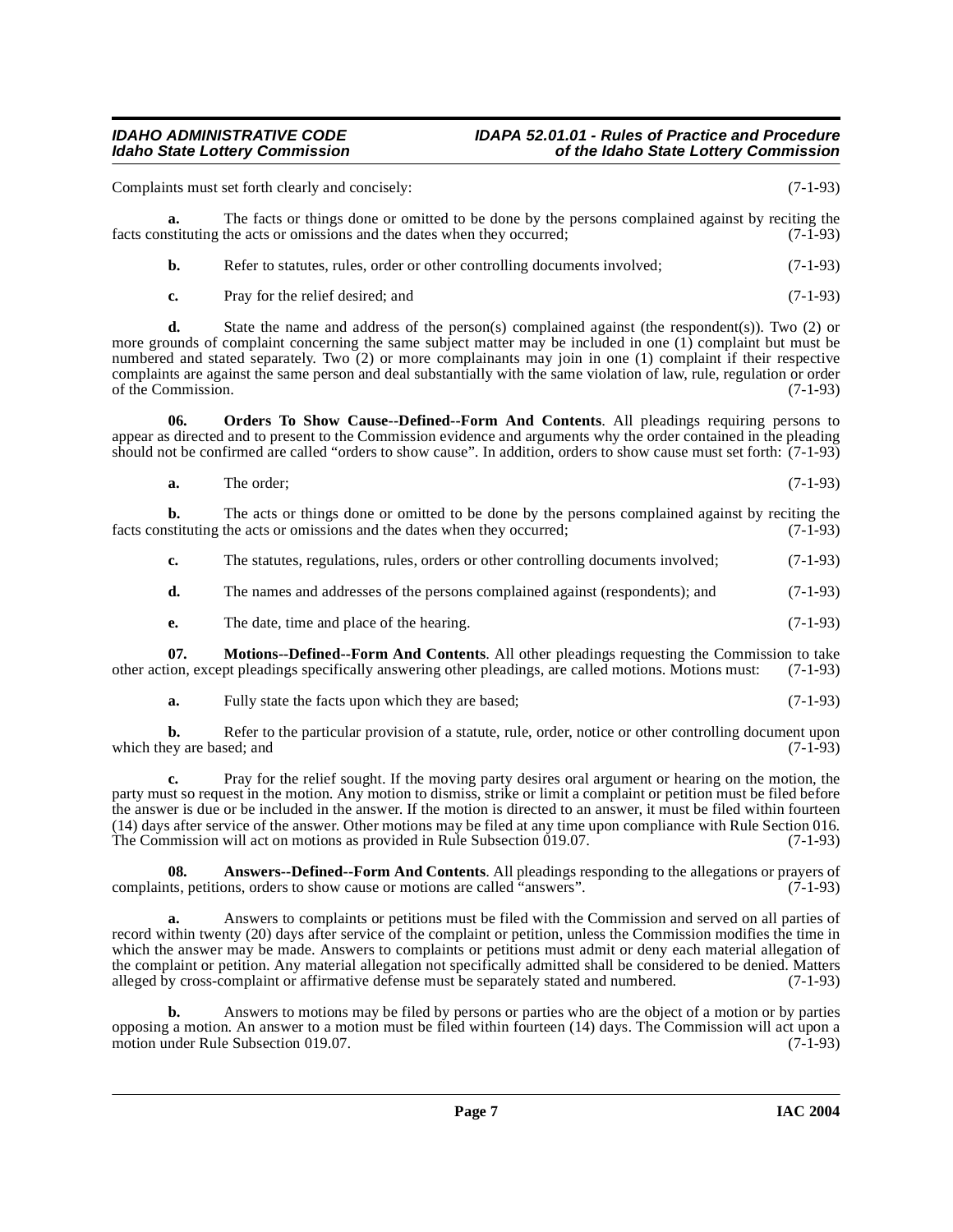**09. Protest--Defined--Form And Contents**. Any pleading by persons who are adversely affected by the granting of an application or petition who are not intervenors in the proceeding is entitled "protest". Persons protesting an application or a petition shall have the right to file a written protest or, in the discretion of the Commission, be heard as a protestant without written pleadings. A protest must: (7-1-93)

<span id="page-7-7"></span>**a.** Fully state the facts upon which it is based; (7-1-93)

**b.** Refer to the particular provision of statute, rule, order, notice or other controlling document upon is based: and (7-1-93) which it is based; and

<span id="page-7-10"></span><span id="page-7-4"></span>**c.** Pray for the relief sought. (7-1-93)

**10. Signing Of Pleadings**. All pleadings must be signed by the party or representative submitting the pleadings under oath as to the truth of the allegations contained in the pleadings. (4-18-89)

### <span id="page-7-5"></span><span id="page-7-0"></span>**016. FILING, SERVICE, AMENDMENT, AND WITHDRAWAL OF DOCUMENTS**

**01. Filing Documents With The Commission**. An original and five (5) legible copies of all pleadings must be filed with the Commission, except as otherwise provided in these rules. The Commission may require additional copies to be filed by order or notice. (7-1-93)

<span id="page-7-9"></span>**02. Service By The Commission**. All pleadings required to be served by the Commission may be served by mail and service shall be deemed complete when a true and correct copy of such pleading, properly addressed and stamped, is deposited in the United States mail. (7-1-93) addressed and stamped, is deposited in the United States mail.

<span id="page-7-8"></span>**03. Service By Parties**. In the case of a complaint, the party against whom the complaint is directed shall be served by the complainant. After any proceeding has been instituted, all pleadings filed by any party must be served on all other parties of record concurrently with the filing thereof with the Commission. (7-1-93)

**04. Proof Of Service**. The original of every pleading that is filed with the Commission must be attached to or accompanied by proof of service by the following or similar certificate: I hereby certify that I have this day of \_\_\_\_\_\_\_\_\_\_, served the foregoing documents upon all parties of record in this proceeding, by delivering a copy thereof in person to: (list names) by mailing a copy thereof, properly addressed, with postage prepaid, to: (list names).

Dated at \_\_\_\_\_\_\_\_, \_\_\_\_\_\_\_\_\_, this \_\_\_\_\_\_\_\_\_\_\_\_ day of \_\_\_\_\_\_\_\_\_\_\_\_, 20\_\_\_\_. Signature (7-1-93)

<span id="page-7-3"></span>**05. Defective, Insufficient, Or Late Pleadings**. Defective, insufficient or late pleadings may be returned or dismissed. (7-1-93)

<span id="page-7-2"></span>**06. Amendments To Pleadings**. The Commission may allow any pleading to be amended or corrected or any omission to be supplied. Pleadings will be liberally construed, and defects that do not affect substantial rights of the parties will be disregarded.

<span id="page-7-11"></span>**07. Withdrawal Of Pleadings**. A party desiring to withdraw a pleading must file a notice of withdrawal of the pleading with the Commission and serve all parties with the motion. Unless otherwise ordered by the Commission, the notice is effective fourteen (14) days after filing. (4-18-89) the Commission, the notice is effective fourteen  $(14)$  days after filing.

### <span id="page-7-6"></span><span id="page-7-1"></span>**017. PRE-HEARING PROCEDURE AND RULES PRE-HEARING CONFERENCES.**

**01. Purposes Of Pre-Hearing Conferences**. The Commission may, upon written notice to all interested parties, hold a conference for the purpose of formulating or simplifying the issues, obtaining admissions of fact and of documents which will avoid unnecessary proof, arranging for the exchange of proposed exhibits or prepared testimony, limiting the number of witnesses, consolidating examination of witnesses, determining procedure at any future hearing, and such other matters as may expedite orderly conduct and disposition of the proceedings or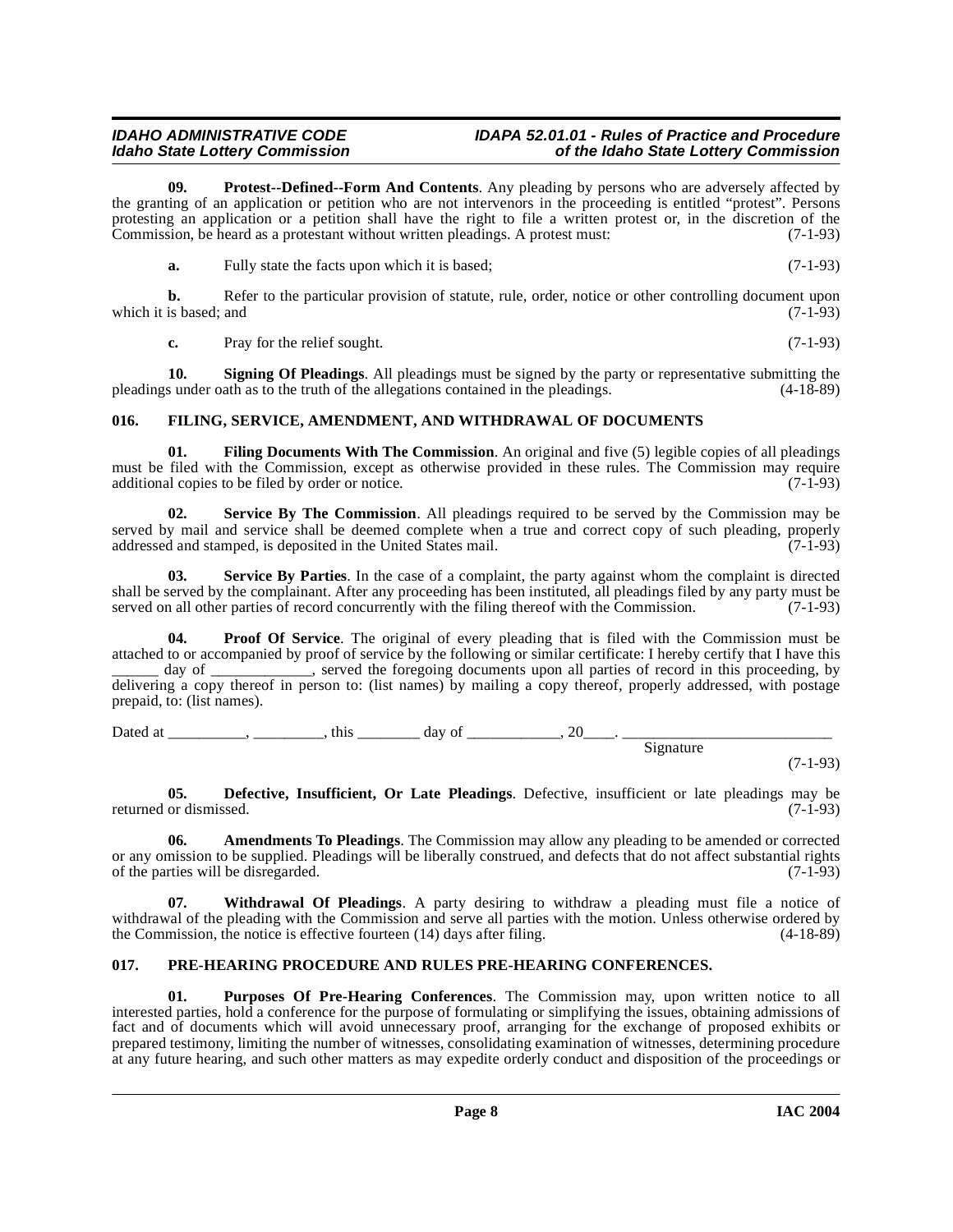settlement. The parties may agree at such conference to a disposition of the matter by the Commission without further proceedings pursuant to Section 67-5209(d), Idaho Code. In the event such action is taken the conference shall be deemed to satisfy the requirements of law regarding the holding of a hearing. (7-1-93) deemed to satisfy the requirements of law regarding the holding of a hearing.

### <span id="page-8-7"></span>**02. Notice--Conduct Of Conferences--Order And Notices Resulting From Conferences**. (7-1-93)

**a.** Notice of the place, date and hour of a pre-hearing conference will be served at least fourteen (14) days before the time set for the conference, unless the Commission finds, by order, that public necessity requires a conference be held earlier. (7-1-93) conference be held earlier.

**b.** The Commission may issue a pre-hearing order or notice based upon the results of the agreement reached at a pre-hearing conference. The order or notice will bind all persons who could have participated in the prehearing conference, but did not, and all those who later file untimely interventions. A pre-hearing order will control the course of subsequent proceedings unless modified by the Commission for good cause. (7-1-93)

<span id="page-8-3"></span>**03. Facts Disclosed Privileged**. Facts disclosed, offers made, and all other aspects of negotiation (except agreements reached) in pre-hearing conferences are privileged and are not part of the record. Except by agreement, they cannot be used against participating parties, before the Commission or elsewhere, unless proved by independent evidence. (4-18-89)

### <span id="page-8-2"></span><span id="page-8-0"></span>**018. DISCOVERY.**

<span id="page-8-6"></span>

| rules are: | 01. | <b>Kinds And Scope Of Discover Listed.</b> Kinds of discovery recognized and authorized by these | $(7-1-93)$ |
|------------|-----|--------------------------------------------------------------------------------------------------|------------|
|            | а.  | Depositions:                                                                                     | $(7-1-93)$ |
|            | b.  | Requests for production;                                                                         | $(7-1-93)$ |
|            |     | Requests for admissions; and                                                                     | $(7-1-93)$ |

**d.** Interrogatories. Unless otherwise provided by these rules, the scope and procedure of discovery is governed by the Idaho Rules of Civil Procedure. The Commission, and all parties to a proceeding have a right of discovery of all other parties to a proceeding. (7-1-93) discovery of all other parties to a proceeding.

**02. Discovery Procedure**. The scope of discovery and the schedule for conducting discovery shall be established at the pre-hearing conference or by order of the Commission upon motion by a party to the proceeding.  $(7-1-93)$ 

<span id="page-8-4"></span>**03. Filing And Service Of Discovery--Related Documents**. Three (3) legible copies of notices of deposition, requests for production, requests for admissions, written interrogatories, answers to requests for production of documents, answers to requests for admissions, answers to interrogatories and objections to discovery must be filed with the Commission and copies served on all parties according to Rule Section 016.  $(7-1-93)$ 

<span id="page-8-8"></span>**04. Order Compelling Discovery**. Upon motion by a party, the Commission, upon finding that a party d to comply with discovery, may order the party to answer discovery. has failed to comply with discovery, may order the party to answer discovery.

**Sanctions For Failure To Obey Order Compelling Discover**. The Commission may impose all sanctions recognized by the Idaho Rules of Civil Procedure for failure to comply with an order compelling discovery.  $(4-18-89)$ 

### <span id="page-8-1"></span>**019. HEARING PROCEDURES HEARING--MISCELLANEOUS PROCEDURE.**

### <span id="page-8-5"></span>**01. Notice Of Hearing**. (7-1-93)

**a.** Notice of the place, date and hour of hearing will be served at least fourteen (14) days, or in the case of a complaint, twenty-one (21) days, before the time set for hearing, unless the Commission finds, by order, that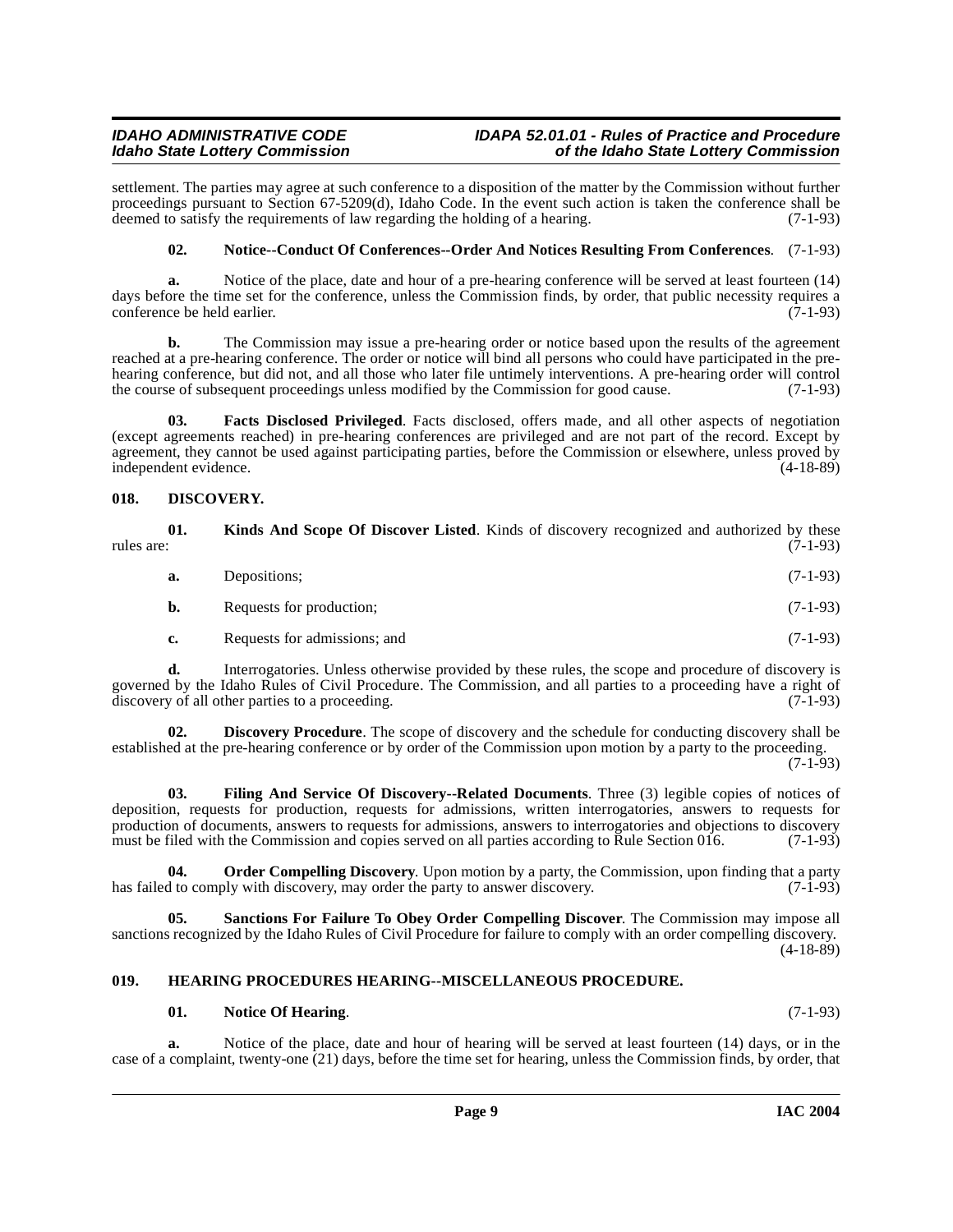public necessity requires the hearing to be held earlier. Hearings will be held at the office of the Commission unless otherwise designated by notice or order. otherwise designated by notice or order.

<span id="page-9-0"></span>**b.** All hearings conducted by the Commission are open to the public. (7-1-93)

**02. Conduct Of Hearing**. All persons attending a hearing must conduct themselves in a respectful Smoking is not permitted at hearings. (7-1-93) manner. Smoking is not permitted at hearings.

**03. Failure To Appear At Hearing**. At the time and place set for hearing, if any party fails to appear in person or through a designated representative, the Commission may, with prejudice, deny or dismiss the party's petition, application, complaint, claim, response, intervention or protest, or may, upon good cause shown or in the Commission's discretion, recess the hearing for a further period to enable said party to attend. Any and all costs incurred by the reason of the party's nonappearance may be assessed against the nonappearing party by the Commission. (7-1-93)

<span id="page-9-1"></span>**04. Opportunity For Hearing**. Unless the right to a hearing before the Commission is otherwise provided by statute, any applicant for a permit, license, certificate, approval, registration or similar form of permission required by law to be issued by the Commission, who is aggrieved by a denial or conditional approval ordered by the Commission, and who has not previously been afforded an opportunity for a hearing on the matter, shall be entitled to a hearing before the Commission to contest a denial or conditional approval upon filing with the Commission, within fifteen (15) days after receipt of the denial or conditional approval, a written petition stating the grounds for contesting the action by the Commission and requesting a hearing.  $(7-1-93)$ grounds for contesting the action by the Commission and requesting a hearing.

**05. Preliminary Procedure**. Before taking evidence the presiding officer will call the hearing to order, take appearances of parties, and act upon any motions or petitions. If the Commission so directs, parties may then make opening statements if necessary to explain their position. (7-1-93)

**06.** Conference At Hearing. In any proceeding the presiding officer may convene the parties before hearing or recess the hearing to discuss formulation or simplification of the issues, admissions of fact or of documents to avoid unnecessary proof, exchange of documents, exhibits or prepared testimony, limitation of witnesses, establishment of order or procedure, and other matters that may expedite orderly conduct of the hearing. The presiding officer will state the results of the conference on the record. (7-1-93) presiding officer will state the results of the conference on the record.

#### **07. Procedure On Motion**. (7-1-93)

**a.** The Commission may consider and decide motions with or without oral argument or hearing. If oral argument or hearing on a motion is requested and denied, the Commission must state its grounds for denying the request if asked to do so by any party. (7-1-93)

**b.** A motion requesting substantive relief on fewer than fourteen (14) days' notice will not be acted upon in less than fourteen (14) days unless it states: (7-1-93)

i. The facts supporting its request to act on shorter notice; and (7-1-93)

ii. That at least one (1) representative of all parties has received actual notice of the motion by e or personal delivery of the motion: or telephone or personal delivery of the motion; or

iii. Stating the efforts made to reach representatives of those parties not contacted and what efforts will continue to be made to contact them. Except as otherwise provided in this subsection, the Commission will allow at least two (2) days (including Saturdays, Sundays and legal holidays) after notification by telephone or actual receipt of the motion for parties to inform the Commission, either in writing personally delivered to the Commission, or by telephone, whether they support or oppose the motion and whether they desire to be heard on the motion in person, in writing or by telephone. Except in extraordinary circumstances in which the Commission states good cause for ruling on a motion without allowing two (2) days for parties to state their positions or to present their position on the motion either in person, in writing or by telephone, the Commission will not rule on a substantive motion. Whenever an order<br>is issued in such extraordinary circumstances, it will expire in no more than seven (7) days. (7-1-93) is issued in such extraordinary circumstances, it will expire in no more than seven (7) days.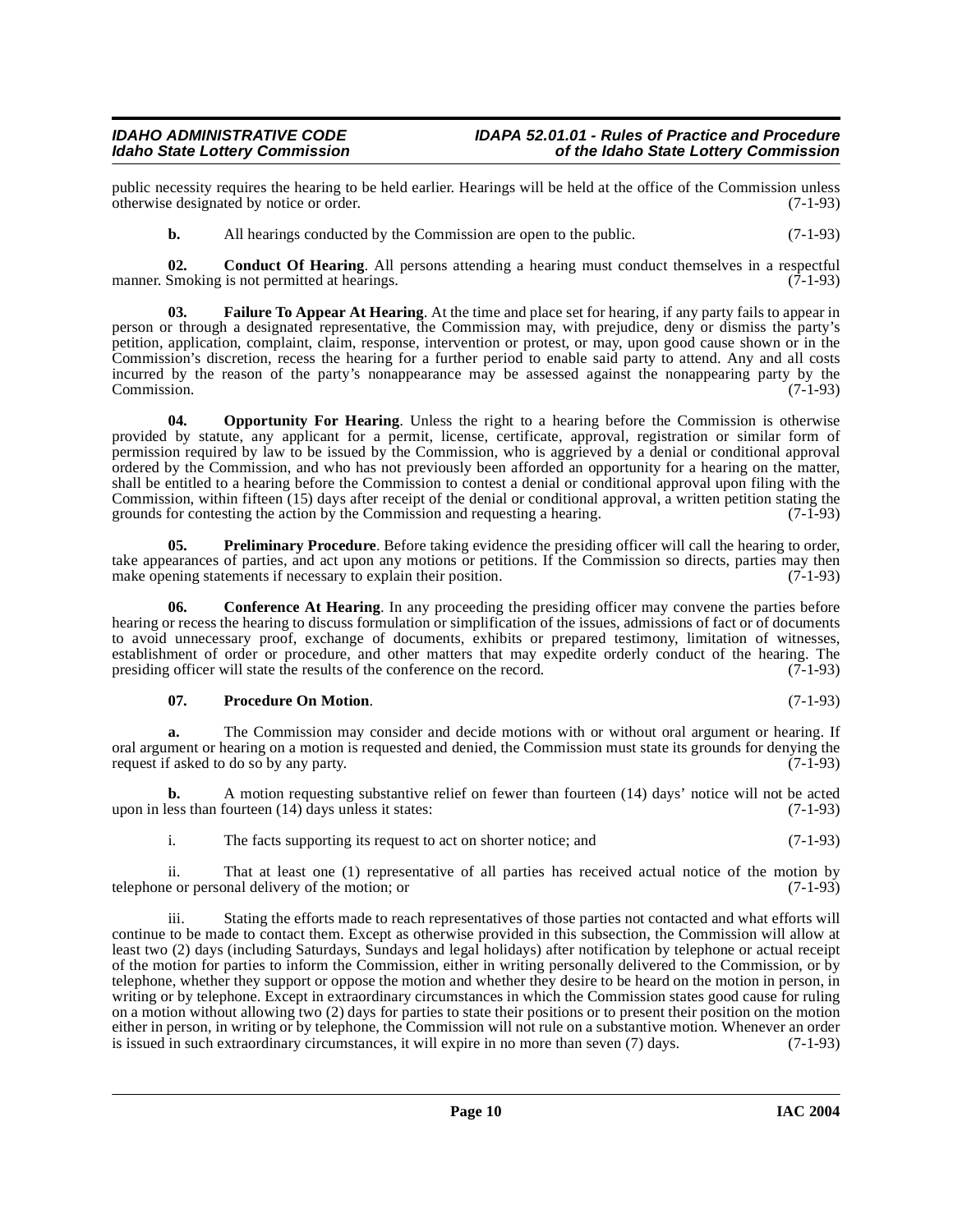**c.** A motion requesting procedural relief on fewer than fourteen (14) days' notice is properly filed if it complies with the provisions of Subsections 019.07.a. and 019.07.b. The Commission may act on such motion without waiting for responses of other parties. (7-1-93)

**08. Consolidation**. The Commission may consolidate two (2) or more proceedings in any one (1) conference or hearing where it appears that the issues are substantially the same and the rights of the parties will not be prejudiced by such procedure. Where two (2) or more proceedings are consolidated, the Commission shall determine the order in which all parties shall introduce their evidence and which party or parties shall open and close. (7-1-93)

<span id="page-10-1"></span>**09. Joint Hearing**. The Commission may participate in joint hearings with other state or federal agencies. Unless otherwise ordered by the Commission, the Rules for Practice and Procedure of the Commission shall control. (7-1-93) shall control. (7-1-93)

**10. Stipulations**. Parties may stipulate among themselves to any fact at issue by written statement filed with the Commission or presented at hearing or by oral statement on the record. A stipulation binds all parties agreeing to it only according to its terms. The Commission may regard a stipulation as evidence, but the Commission reserves the right to require proof of evidence of the facts stipulated. The Commission is not bound to adopt the stipulation of the parties, but may by order do so. If the Commission rejects a stipulation, it will do so before issuing a final order and it will provide an additional opportunity for the parties to present evidence and arguments on the subject matter of the rejected stipulation. (7-1-93) subject matter of the rejected stipulation.

#### **11. Order Of Procedure**. (7-1-93)

**a.** Parties' evidence will ordinarily be introduced in the following order: (7-1-93)

i. Upon applications: (a) applicant, (b) intervenors, (c) Commission staff, and (d) rebuttal by applicant. (7-1-93) applicant.  $(7-1-93)$ 

ii. Upon complaints or petitions (except when the Commission is complainant): (a) complainant or petitioner, (b) intervenors, (c) Commission staff, (d) respondents, and (e) rebuttal by complainant or petitioner.

(7-1-93)

iii. Upon complaints by Commission: (a) Commission staff, (b) intervenors, (c) respondents, and (d) rebuttal by Commission staff. This order of presentation of evidence may be modified by the Commission or presiding officer. Additional evidence may be taken in the discretion of the Commission or presiding officer. The presiding officer may allow additional examination of witnesses or vary the order of examination of witnesses. The presiding officer may vary the order of examination of witnesses to allow parties with interest adverse to the witness to examine the witness after parties of interest similar to the witnesses. (7-1-93)

<span id="page-10-3"></span>**12. Testimony Under Oath**. All testimony presented in formal hearings will be given under oath. Before testifying, each witness must swear or affirm that the testimony he or she will give before the Commission is the truth, the whole truth and nothing but the truth. (7-1-93)

**13. Parties And Persons With Similar Interests**. Two (2) or more parties or persons having substantially like interests or positions: to expedite the proceeding and avoid duplication, the presiding officer may limit the number of those who testify, cross-examine witnesses or make and argue motions and objections. (7-1-93)

<span id="page-10-2"></span><span id="page-10-0"></span>**14. Continuance Of Hearings**. The Commission may continue proceedings for further hearing.

 $(7-1-93)$ 

**15. Prepared Testimony**. With the approval of the Commission, a witness may read into the record his testimony on direct examination. Before any prepared testimony is read, unless excused by the Commission, the witness shall deliver copies thereof to the Commission, the reporter and all parties. If the Commission deems that substantial savings in time will result, testimony may be copied into the record without reading. Copies shall have been served upon all parties and the Commission ten (10) days before the hearing unless such prior service is waived<br>in writing or orally at the hearing. in writing or orally at the hearing.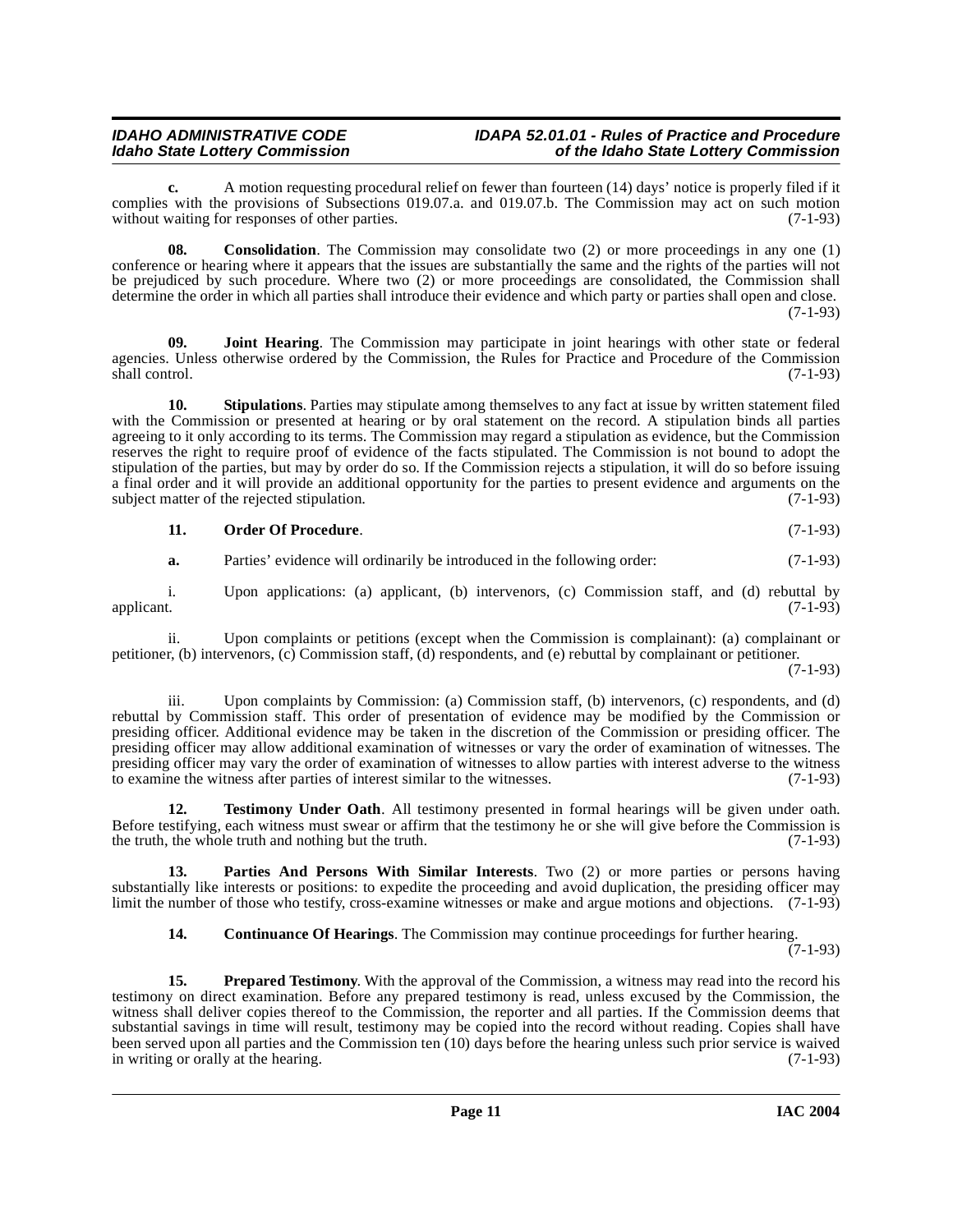<span id="page-11-1"></span>**16. Briefs--Proposed Orders--Statements Of Position**. In any proceeding, any party may move to file briefs, proposed orders or statements of position. The Commission or presiding officer may request briefs, proposed orders or statements of position. (7-1-93) proposed orders or statements of position.

<span id="page-11-5"></span>**17. Hearing Officers**. Hearings may be held before the Commission or before a designated hearing officer. When a hearing officer conducts a proceeding, he or she must prepare and file recommended findings of fact and conclusions of law with the Commission and serve copies of them on all parties of record within fourteen (14) days after receipt of the hearing record. Unless otherwise provided by order or notice, the Commission will issue its decision based upon its independent review of the record and of the hearing officer's recommended findings of fact<br>(4-18-89) and conclusions of law.

### <span id="page-11-3"></span><span id="page-11-0"></span>**020. EVIDENCE.**

<span id="page-11-7"></span>**01. Rules Of Evidence--Rulings**. The admission of evidence before the Commission shall be governed by Idaho Code. 67-5210. When a party objects to the admission of evidence, the presiding officer will rule on the objection. The Commission, with or without objection, may exclude inadmissible, incompetent, cumulative or irrelevant evidence and order presentation of such evidence to stop. Objections to evidentiary rulings are governed by Rule Subsection 020.05. Evidence submitted at hearings should be material and relevant to the issue. (7-1-93)

#### <span id="page-11-4"></span>**02. Exhibits**. (7-1-93)

**a.** Exhibit numbers shall consist of the letter of a party status and a preassigned set of numbers.<br>umbers are assigned by the Commission. (7-1-93) Exhibit numbers are assigned by the Commission.

**b.** Exhibits offered at hearing must ordinarily be typed or printed on eight and one-half by eleven (8 1/ 2 x 11) inch white paper. Exhibits may be made from maps, charts, photographs and nondocumentary exhibits. A copy of each documentary exhibit must be furnished to each party present, to the reporter and to each hearing officer, except of unusually bulky or voluminous exhibits that have previously been made available for the parties' inspection. Copies must be of good quality. Exhibits offered as part of a party's direct case, (except exhibits offered on redirect examination) must be timely filed. Exhibits filed pursuant to any order, notice or rule requiring their filing before hearing are timely filed. Otherwise, exhibits must be distributed or made available to all parties long enough before their introduction into evidence to allow the parties a reasonable opportunity to review them and to prepare to examine their substance, except those exhibits that update exhibits previously timely filed may be filed so long as opportunities are afforded other parties to examine the sponsoring witnesses about the changes. Exhibits identified at the hearing are subject to appropriate and timely objection before the close of proceedings. Exhibits to which no objection is made are automatically admitted into evidence without motion from the sponsoring party. (7-1-93)

**c.** All exhibits accompanying prepared testimony, exhibits introduced during direct examination of a witness, and, to the extent practicable, all other exhibits introduced at the hearing must be labeled with the exhibit number, case number, witness, party and witness sponsoring the exhibit, and any subdivisions within the exhibit, such as separate schedules or charts. (7-1-93)

**d.** Exhibits prepared from data and work papers, answers to discovery, periodicals, reports or other documentable sources of information must contain a statement of sources. Exhibits especially prepared for introduction into evidence in the proceedings should be descriptively titled to show the contents and purpose.

(7-1-93)

**03. Depositions**. Depositions may be offered into evidence as allowed by the Idaho Rules of Civil Procedure, except that a deposition may be offered into evidence even though the witness is available at hearing.  $(7-1-93)$ 

<span id="page-11-6"></span><span id="page-11-2"></span>**04. Official Notice**. The Commission may take official notice subject to provisions of Idaho Code, 67-<br>of the following matters: (7-1-93)

 $5210(4)$  of the following matters:

**a.** Rules, regulations, official reports, decisions and orders of any regulatory agency, state or federal; (7-1-93)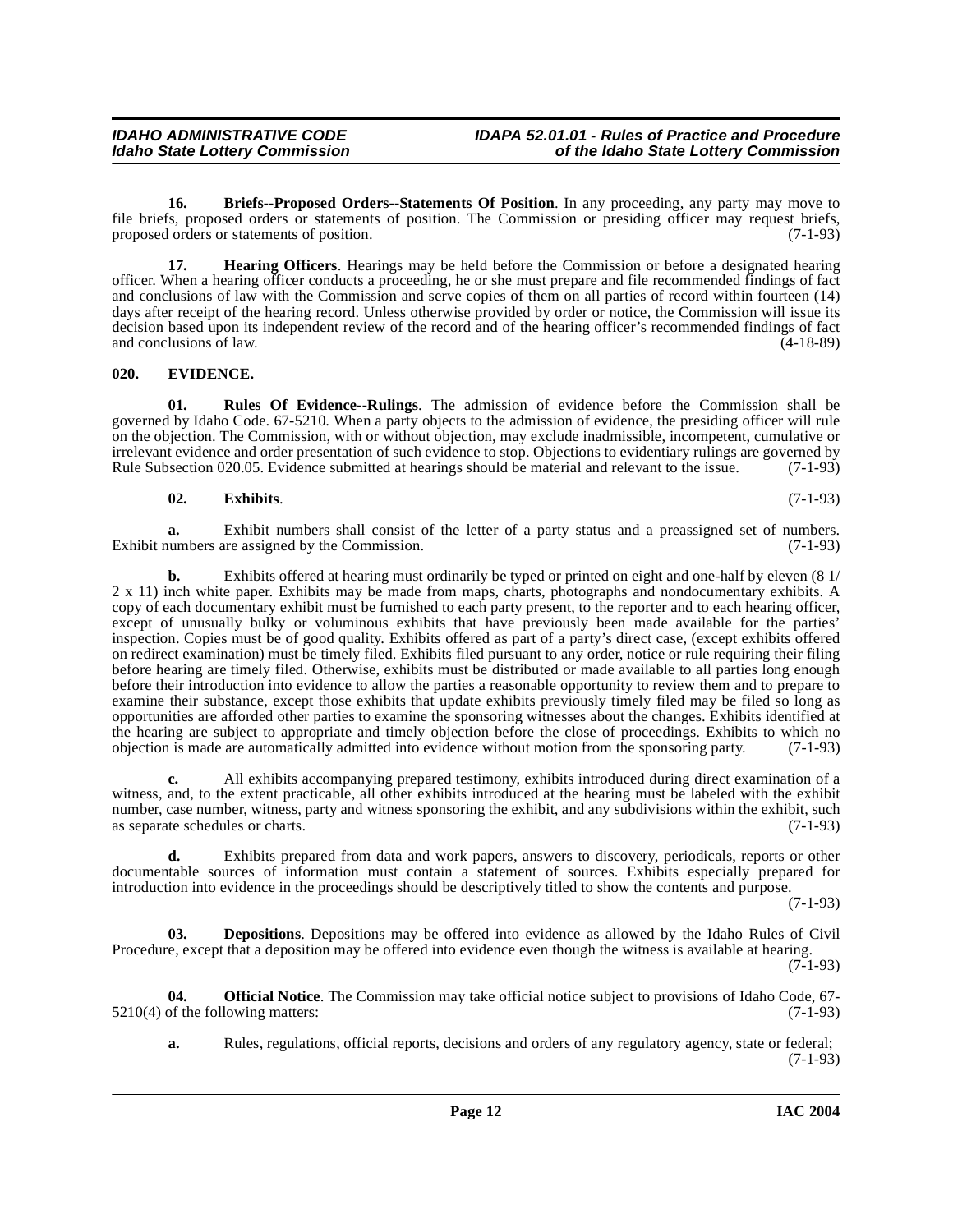**b.** Contents of decisions, orders, certificates and permits issued by the Commission and files, reports ial documents of the Commission or matters filed with the Commission: (7-1-93) and official documents of the Commission or matters filed with the Commission;

**c.** Matters of common knowledge and technical or scientific facts of established character; and

(7-1-93)

**d.** Official documents, if pertinent, when properly introduced into the record of formal proceedings by reference; provided, however, that proper and definite identification of such document shall be made by the party offering the same and the same is published and generally circulated so that an opportunity shall be given to all parties of interest in the hearing to examine the same and present rebuttal evidence. Opportunity to contest the matters noticed shall be afforded all parties. (7-1-93) noticed shall be afforded all parties.

<span id="page-12-1"></span>**05. Objections--Offers Of Proof**. The grounds for objection to the admission or exclusion of evidence must be stated briefly at the time the evidence is offered. Formal exceptions to rulings admitting or excluding evidence are unnecessary and need not be taken. An offer of proof for the record consists of a statement of the substance of the excluded evidence. (7-1-93) substance of the excluded evidence.

**06. Transcript**. The official transcript of the hearing will be by electronic recording. The recording shall be transcribed into typewritten form and certified upon request of a party to the proceeding and the prepayment of the estimated cost of transcribing. If a party desires stenographic notes of the hearing, then the party must file a written request with the Commission five (5) days before the hearing. Stenographic notes must be taken by a qualified court reporter. Further, the party requesting the reporter must pay all expenses of the reporter and must furnish a copy of the transcript to the Commission free of charge. (7-1-93)

**07. Transcript Copies**. Any person desiring a copy of the official transcript of proceedings when taken at any hearing, must inform the Commission at the time of the hearing. Upon prepayment of the estimated cost of transcription and completion of the record, the Commission shall notify the person requesting a copy of its completion and the additional fee, if any, for producing such record. Upon receipt of the amount of the fee the Commission will prepare and forward a copy of the record to the requesting party. (4-18-89) Commission will prepare and forward a copy of the record to the requesting party.

### <span id="page-12-0"></span>**021. PROCEDURAL RULES FOR RULEMAKING.**

**01. Notice Of Proposed Rules**. Prior to the adoption, amendment, or repeal of any rule, other than an emergency rule which shall be adopted in accordance with Idaho Code,  $67-5203(b)$ , the Idaho State Lottery<br>Commission shall give notice of the intended action: (7-1-93) Commission shall give notice of the intended action:

**a.** In accordance with the twenty (20) days notice of intended action requirement provided for in Idaho Code,  $67-5203(a)(1)$ ; and (7-1-93)

**b.** Ten (10) days prior to the notice requirement specified in Subsection 021.01.a., transmit notice of intended action, accompanied by the full text of the rule under consideration prepared so as to indicate words added or deleted from the presently effective text, if any, as well as a statement of the substance of the intended action, to the director of the legislative council. The director of the legislative council shall analyze and refer the material under consideration to the germane joint subcommittee created in Section 67-454, Idaho Code, to afford the subcommittee opportunity to submit data, views or arguments in writing to the agency within twenty (20) days as specified in the notice. If a public hearing is held the record shall remain open for ten (10) days thereafter for further written comments from the germane joint subcommittee, and (7-1-93)

**c.** Afford all interested persons reasonable opportunity to submit data, views, or arguments, orally or in writing. In case of substantive rules, opportunity for oral hearing must be granted if requested in writing, within the comment period provided for in Subsection 021.01.a. of this section and as specified in the legal notice, by twentyfive (25) persons, by a governmental subdivision or agency, or by an association presenting a petition with signatures of not less than twenty-five (25) members of the organization. The Commission shall consider fully all written and oral submissions respecting the proposed rule. Upon adoption of a rule, the Commission, if requested in writing to do so by an interested person either prior to adoption or within thirty (30) days thereafter, shall issue a concise statement of the principal reasons for and against its adoption, incorporating therein its reasons for overruling the considerations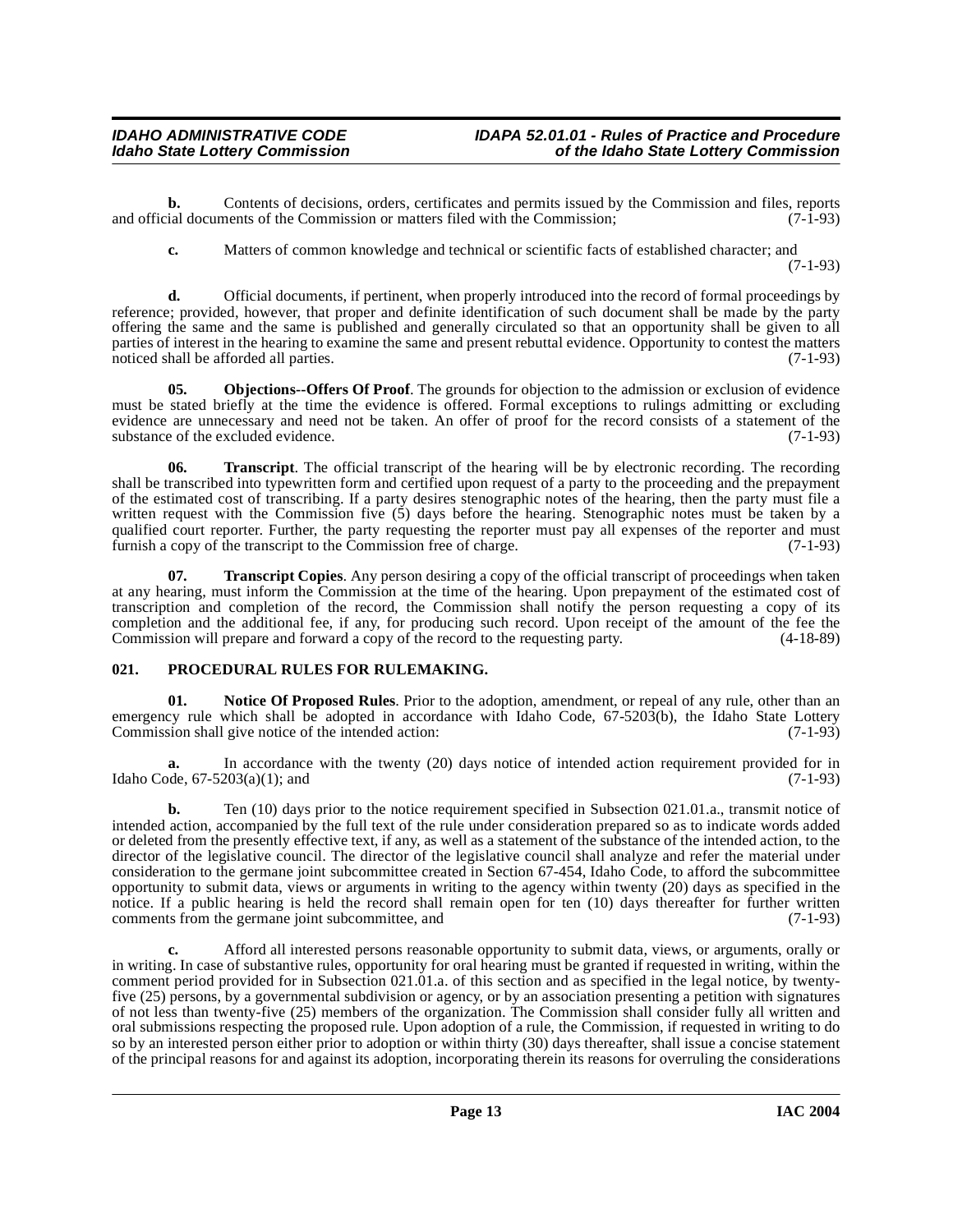urged against its adoption. (7-1-93)

**d.** Compliance with the hearing requirements of Section 67-5203(a)(3), Idaho Code, is not required when the Commission has no discretion as to the substantive requirements of a proposed amendment to its rules which is designed solely to comply with a controlling judicial decision or court order, or with the provisions of a statute or federal regulation which has been amended since the adoption of the agency rule. (7-1-93)

**e.** Any person petitioning for initiation of rulemaking or for a declaratory ruling must substantially follow this form. The first paragraph of the Petition must identify the Petitioner and state the Petitioner's interest in the matter. The second paragraph must: (7-1-93)

i. Describe the nature of the rule or amendment to the rule urged to be promulgated and the ris's suggested rule or amendment: or  $(7-1-93)$ Petitioner's suggested rule or amendment; or

ii. State the declaratory ruling that the Petitioner seeks. Succeeding paragraphs should indicate the statute, order, rule, or other controlling documents, and the factual allegations upon which the Petitioner relies to support the Petition. Legal assertions in these paragraphs may be accompanied by citations of cases and/or statutory provisions. The newspapers in which Notice of Proposed Rulemaking will be published are: The Coeur d'Alene Press (Coeur d'Alene), The Idaho State Journal (Pocatello), The Idaho Statesman (Boise), The Lewiston Morning Tribune (Lewiston), The Post Register (Idaho Falls), and The Times-News (Twin Falls). (4-18-89)

### <span id="page-13-1"></span><span id="page-13-0"></span>**022. OFFICIAL RECORDS AND FILES.**

<span id="page-13-2"></span>**01. Records For Decision--Relationship To Official File**. The Commission bases its decisions and issues its Orders on the Hearing Record (excluding exhibits denied admission), the Commissioners' Record and items officially noted. The Hearing Record and the Commissioners' Record are part of the Commission's Official File.

(7-1-93)

<span id="page-13-3"></span>**02. The Commission's Official File**. The Commission's Official File for a proceeding is the public file maintained by the Commission. This file includes all documents filed with regard to a proceeding, whether filed by parties or other persons, and includes (but is not limited to) documents listed in Rules Subsections 015.01, 018.03,  $0.19.16$ , and  $0.023.02$ , correspondence concerning the proceeding directed to the Commission, or a Commissioner (whether by parties or persons not parties), prepared testimony and exhibits, working papers, transcripts, exhibits presented at hearing, orders, notices, press releases, and other matters pertaining to or related to a proceeding and included in the public files of that proceeding by the Commission. (7-1-93) included in the public files of that proceeding by the Commission.

<span id="page-13-5"></span>**03. The Hearing Record**. The Hearing Record in a proceeding consists of all transcripts of hearings, conferences, arguments and other proceedings on the record and of all exhibits identified, offered, admitted or denied admission at hearing or prehearing conference. Workpapers, requests for discovery, answers to discovery and other documents filed with the Commission and served on the parties, whether or not discussed at hearing, are not part of the Hearing Record unless introduced as exhibits at hearing. The Commission or an individual Commissioner may add to the hearing record by reference to any document in the Commission's official file, but only after notifying the parties of that intention and giving them reasonable opportunity to object, review, examine, and rebut or contest the document. (7-1-93) document. (7-1-93)

<span id="page-13-4"></span>**04. The Commissioners' Record**. The Commissioners' Record in a proceeding automatically includes all pleadings, orders, notices, briefs, proposed orders and position papers. The Commission may add documents officially noticed to the Commissioners' Record. The Commissioner(s) or Hearing Examiner conducting a hearing will have the Commissioners' Record and all prepared testimony and exhibits available at hearing. Parties desiring to refer to additional documents at hearing should notify the Commission Secretary and all other parties of their intention so that these other documents will be available to the Commissioner(s) or Hearing Examiner at hearing or should themselves provide copies at hearing to all other parties and to the Commissioner(s) or Hearing Examiner.

(7-1-93)

<span id="page-13-6"></span>**05.** The Reporter. The Reporter at all hearings, conferences, arguments and other proceedings on the record must transcribe all oral proceedings on the record and all exhibits identified at hearing. Except as otherwise directed by the Commission on the presiding officer at hearing, the Reporter must file the complete hearing record of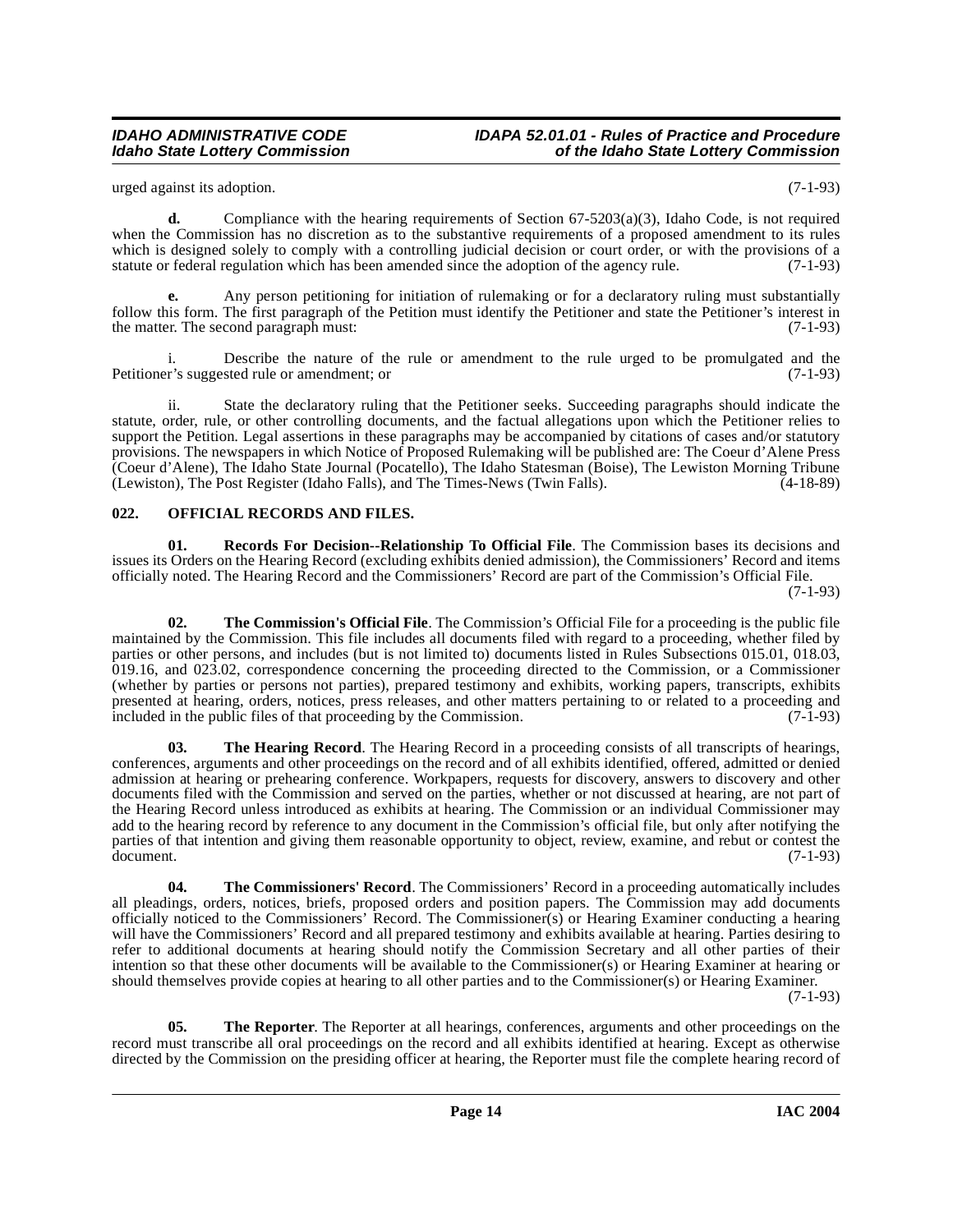transcripts and exhibits with the Commission within fourteen (14) days of the close of hearing. (7-1-93)

#### **06. Transcripts**. (7-1-93)

 $)$ 

**a.** Transcripts must be prepared on white eight and one-half by eleven (8-1/2 x 11) inch paper. The cover page of each volume of transcript must show the title of the proceeding, the case number, the presiding officer, the time and place of hearing, and other information as shown in the following example.

### BEFORE THE IDAHO STATE LOTTERY COMMISSION

(TITLE OF PROCEEDING) Case No. XXXXX

\_\_\_\_\_\_\_\_\_\_\_\_\_\_\_\_\_\_\_\_\_\_\_\_\_\_\_\_\_\_\_\_\_\_)  $\overline{\text{[COMMISSIONER]}}$ ,  $\overline{\text{President}}$ (HEARING OFFICER \_\_\_\_\_\_\_\_\_\_\_\_\_\_\_\_, Presiding) (Date, e.g., \_\_\_\_\_\_\_\_\_\_\_\_\_\_, 1993) (Hearing Room, e.g. Commission Hearing Room) (Address, e.g.\_\_\_\_\_\_\_\_\_\_\_\_\_\_\_\_\_\_\_\_\_\_\_\_\_\_) (7-1-93)

**b.** Each day of hearings must be transcribed in a volume or volumes separate from other days of hearings. Each volume of transcript must begin with a list of the parties who appeared that day and their representatives of hearing that day. This list must be followed with a list of all witnesses whose testimony is reported in that volume, showing the pages at which each witness's testimony begins, what party (if any) called the witness, the pages upon which each other party's examination begins, the pages upon which each Commissioner's or hearing examiner's examination begins, and the pages upon which redirect examination or any party's, Commissioner's or hearing examiner's re-examination begins. These lists must be followed with a list showing all exhibits identified in that volume of transcript (including exhibits accompanying prepared testimony), the pages upon which they are first identified, and, if any exhibits are denied admission, the pages upon which the exhibits are denied admission.

(7-1-93)

**c.** The transcript must contain all discussions on the record while the hearing is in order. Unless otherwise directed by the Commission, or the presiding officer prepared testimony must be included in the transcript without change or retyping. Witness's corrections to prepared testimony should be made by distributing replacement pages to the Reporter and describing those corrections on the record and/or distributing an errata sheet; unless otherwise directed, no corrections other than replacement pages will be made in the prepared testimony before it is incorporated in the transcript. Witnesses have seven (7) days after hearing to distribute replacement pages to all parties and to the Reporter, unless the Commission or the presiding officer otherwise directs.  $(7-1-93)$ parties and to the Reporter, unless the Commission or the presiding officer otherwise directs.

**d.** The testimony of all witnesses reported in the transcript must be designated in the lower right margin by the witness's surname and the party sponsoring the witness's testimony. Witnesses not sponsored by any party must be designated "public". The type of testimony must be shown following the witness's surname as "Di" (direct or redirect), "X" (examination by any part not sponsoring the witness), or "Com" (examination by any Commissioner or Hearing Examiner.) Examples of the designations required by this rule follow:

Accountant, Di; or Accountant, Com; or Retailer, X ABC CompanyABC Company ABC Company

Discussions on the record that are not testimony or examination may be labeled "Argument," "Decision," "Collogny," etc., to describe what is reported. (7-1-93) "Colloquy," etc., to describe what is reported.

**e.** Transcript volumes should not exceed two hundred fifty (250) pages. Transcript volumes and pages of all proceedings on the record, including prehearing conferences, hearing, arguments, and any other proceedings on the record, must be numbered consecutively. For example, if a prehearing conference on the record preceded a hearing, the transcript volume and page numbers of the hearing would be numbered consecutively with that of the prehearing conference. (4-18-89) prehearing conference.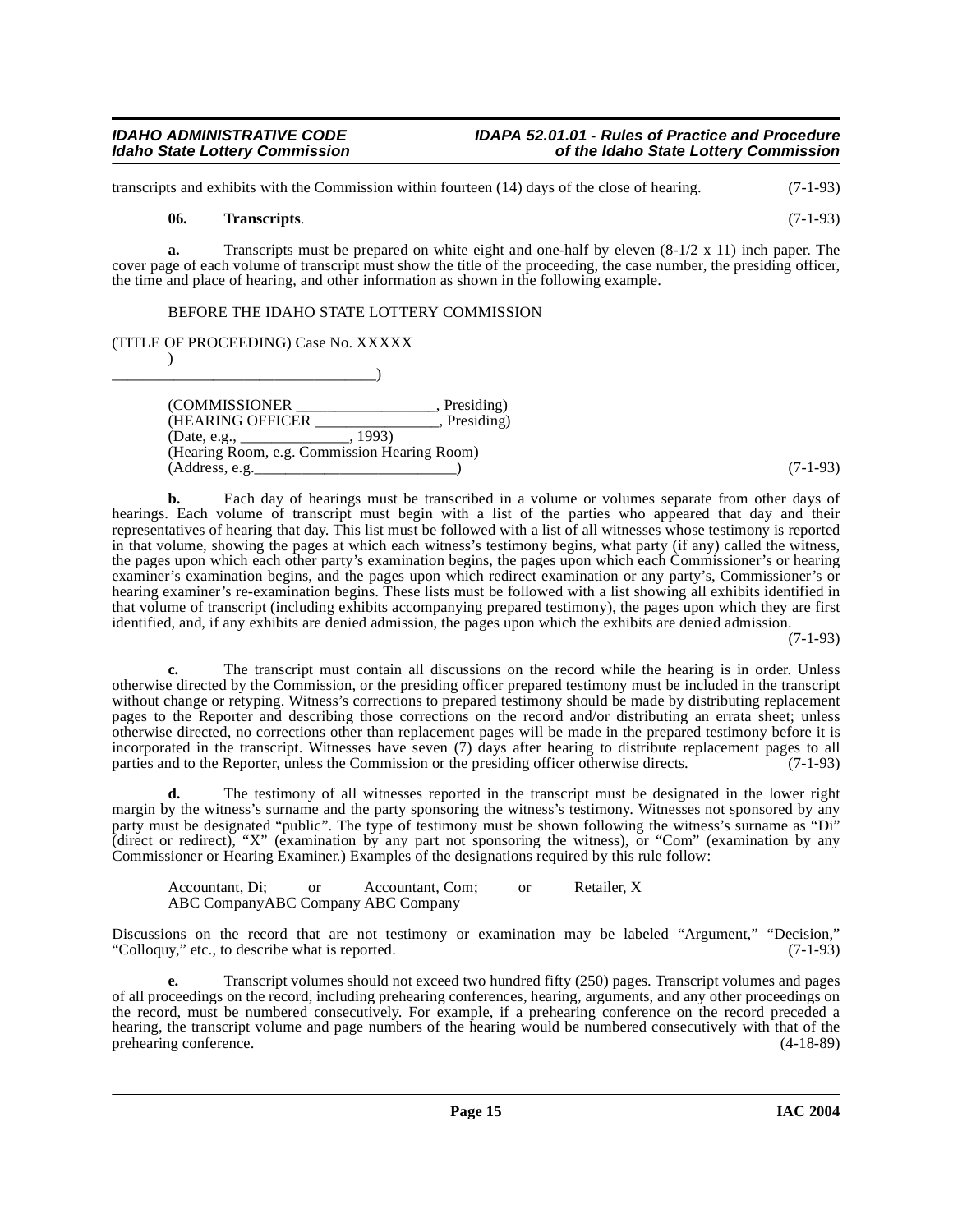### <span id="page-15-3"></span><span id="page-15-0"></span>**023. ORDERS AND REVIEW OF ORDERS.**

<span id="page-15-5"></span>**01. Submission For Decisions**. A proceeding is submitted for decision no later than filing of the hearing record with the Commission (unless all Commissioners participating in the decision heard the proceeding), filing of timely briefs, filing of timely orders proposed by the parties and timely written comments or exceptions, oral argument, or receipt of recommended findings of fact of the Hearing Examiner, whichever is last, but not to exceed twenty-eight (28) days after the hearing is closed when a hearing is held. The Commission (or a Hearing Examiner presiding over a matter) may issue a final decision earlier or rule from the bench, but a bench ruling will be followed by written order. (7-1-93)

<span id="page-15-4"></span>**02. Proposed Orders By Commission**. The Commission may issue a proposed order in any proceeding. Any party may file exceptions and briefs to a proposed order within twenty-one (21) days from its date of service, unless a different time is designated by the Commission. A party may file and serve answers and accompanying briefs to the exceptions within seven (7) days after service of the exceptions. The Commission may adopt or revise the proposed order in response and issue a final order accordingly. The proposed order is not an order of the Commission. The order of adoption is the final order for all purposes. (4-18-89)

### <span id="page-15-1"></span>**024. INTERLOCUTORY ORDERS--FINAL ORDERS--REVIEW OR STAY OF ORDERS.**

### <span id="page-15-2"></span>**01. Interlocutory Orders**. (7-1-93)

**a.** Interlocutory orders are orders that do not finally decide all previously undecided issues presented in a proceeding, except the Commission may by order decide some of the issues presented in a proceeding and provide in that order that its decision on those issues is final and subject to review by rehearing and appeal, but is not final on other issues. Unless an order contains one (1) of the paragraphs set forth in Rule Subsection 024.02 or a paragraph substantially similar, the order is interlocutory. (7-1-93) paragraph substantially similar, the order is interlocutory.

**b.** The following orders are always interlocutory: orders initiating complaints or investigations; orders joining, consolidating or separating issues, proceedings or parties; orders granting or denying intervention; orders scheduling prehearing conferences, discovery, hearing, arguments or deadlines for written communications; orders proposing modified procedure; orders compelling or refusing to compel discovery. (7-1-93)

**c.** Interlocutory orders may be reviewed pursuant to Rule Subsections 024.03, 024.04, and 024.05.

(7-1-93)

### **02. Final Orders**. (7-1-93)

**a.** Final orders are all orders and only those orders containing one (1) of the following paragraphs or a paragraph substantially similar:

This is a final order. Any person interested in this order (or in issues finally decided by this order) or in interlocutory orders previously issued in this Case No. XXXXX may petition for reconsideration within twenty-one (21) days of the service date of this order with regard to any matter decided in this order or in interlocutory orders previously issued in this Case No. XXXXX. Within seven (7) days after any person has petitioned for reconsideration, any other person may cross-petition for reconsideration in response to issues raised in the petition for reconsideration.

or

This is a final order on reconsideration (or denying reconsideration). Any party aggrieved by this order or other final or interlocutory orders previously issued in this Case No. XXXXX may appeal to the District Court of Idaho pursuant to the Idaho Administrative Procedure Act and the Idaho Rules of Civil Procedure. Orders may be final on some issues and interlocutory on others. If so, they will explicitly designate the issues upon which they are final. (7-1-93) final. (7-1-93)

**b.** The Commission must indicate on every order subject to petition for reconsideration the date upon which the order was served on the representatives of parties listed in Rule Subsection 013.01. The Commission must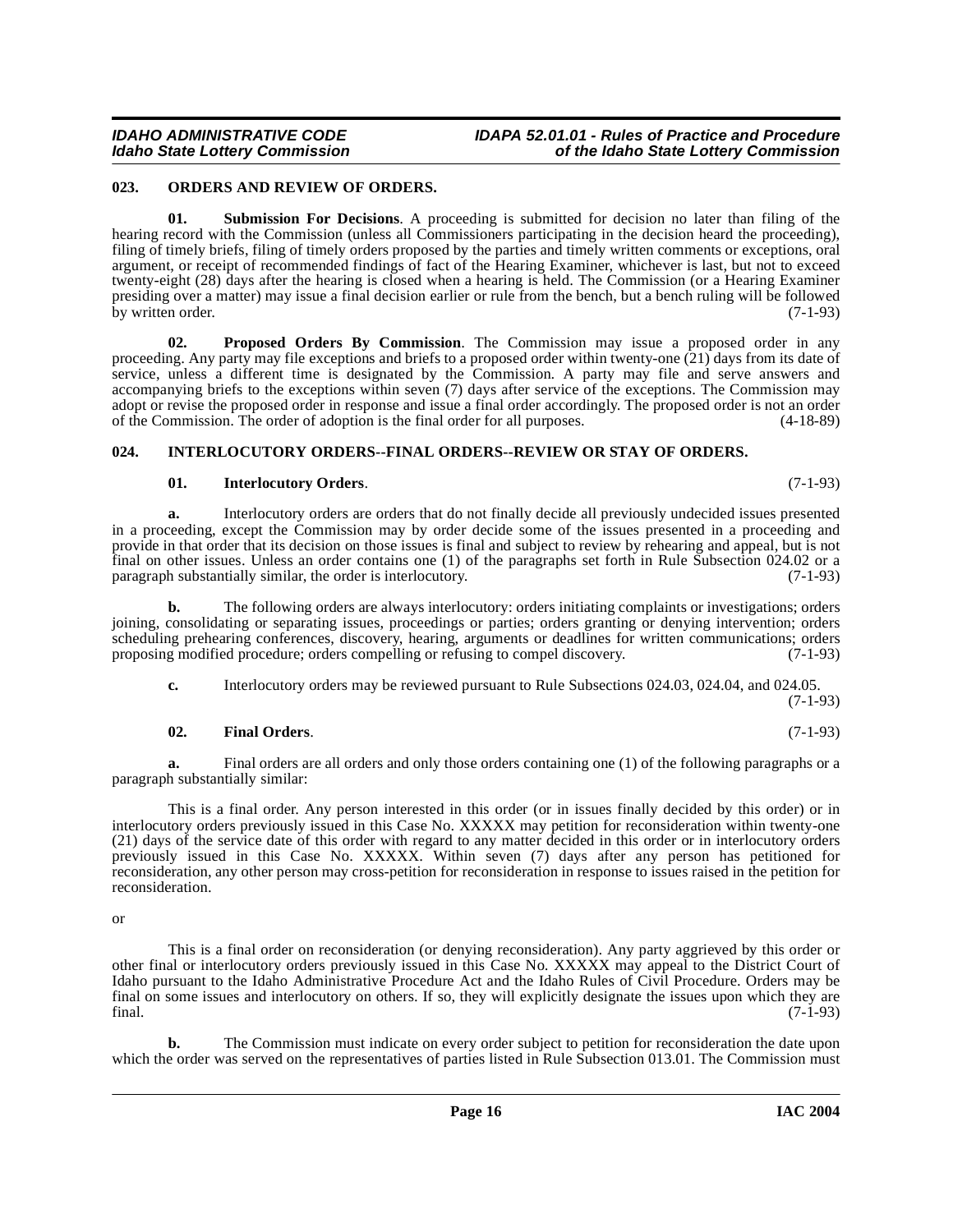indicate on every order subject to appeal the date upon which the order was filed and the date upon which the order was served on the representatives of parties listed in Rule Subsection 013.01. was served on the representatives of parties listed in Rule Subsection 013.01.

**c.** Whenever a party believes that an order not designated as a final order according to the terms of these rules should be a final order, the party may petition the Commission to designate the order as final. If an order is designated as final after its release, its effective date for purposes of reconsideration or appeal is the date of the order<br>(7-1-93) of designation.

**d.** Final orders may be reviewed pursuant to Rules Subsections 024.03, 024.04, 024.06, 025.01, and  $026.01.$  (7-1-93)

**03. Stay Of Orders**. Any person may petition the Commission to stay any order, whether interlocutory or final. Orders may be stayed by the judiciary according to statute. The Commission may stay any order on its own motion.  $(7-1-93)$ 

**04. Clarification Of Orders**. Any person may petition to clarify any order, whether interlocutory or final. Petitions for clarification from final orders do not suspend or toll the time to petition for reconsideration or to appeal a final order. A petition for clarification may be combined with a petition for reconsideration or stated in the alternative as a petition for clarification and/or reconsideration. The Commission may clarify any order on its own motion.  $(7-1-93)$ 

**05. Review Of Interlocutory Orders**. Any person may petition to review any interlocutory order. The Commission may rescind, alter or amend any interlocutory order on its own motion, but will not on its own motion review any interlocutory order affecting any party's substantive rights without giving all parties notice and an opportunity for written comment. (7-1-93)

#### <span id="page-16-4"></span><span id="page-16-3"></span>**06. Rescission, Alteration Or Amendment Of Final Orders**. (7-1-93)

**a.** Any person may petition to rescind, alter or amend a final order pursuant to these rules and chapter 57. Idaho Code. The petition to rescind, petition to alter, or petition to amend must state: (7-1-93) 52, title 67, Idaho Code. The petition to rescind, petition to alter, or petition to amend must state:

i. That it is filed pursuant to these rules after an order has been set aside or set aside in part on appeal; or  $(7-1-93)$ 

ii. That there have been changed circumstances or that new information has become available since the order was issued, or that there are other good and sufficient reasons for rescinding, altering, or amending the order. The Commission may dismiss as defective any such petition not complying with this rule and with Rule Subsection 015.03. (7-1-93)

**b.** The Commission on its own motion may propose to rescind, alter or amend any final order. The Commission will give all interested persons notice of its proposal to rescind, alter or amend the final order and appropriate opportunity to be heard by evidentiary hearing or written submission. (4-18-89) appropriate opportunity to be heard by evidentiary hearing or written submission.

### <span id="page-16-0"></span>**025. RECONSIDERATION.**

#### <span id="page-16-2"></span><span id="page-16-1"></span>**01. Petitions For Reconsideration**. (7-1-93)

**a.** Any person interested in a final order or rule of the Commission may petition for reconsideration. Petitions for reconsideration must set forth specifically the ground or grounds why the petitioner contends that the order or rule is unreasonable, unlawful, erroneous or not in conformity with the law, and a statement of the nature and quantity of evidence or argument the petitioner will offer if reconsideration is granted. (7-1-93) quantity of evidence or argument the petitioner will offer if reconsideration is granted.

**b.** Within seven (7) days after any person has petitioned for reconsideration, any other person may cross-petition for reconsideration in response to any issues raised in the petition for reconsideration. Cross-petitions for reconsideration must set forth specifically the ground or grounds why the cross-petitioner contends that the order or rule is unreasonable, unlawful, erroneous or not in conformity with the law, and a statement of the nature and quantity of evidence or argument that the cross-petitioner will offer if reconsideration is granted. (7-1-93 quantity of evidence or argument that the cross-petitioner will offer if reconsideration is granted.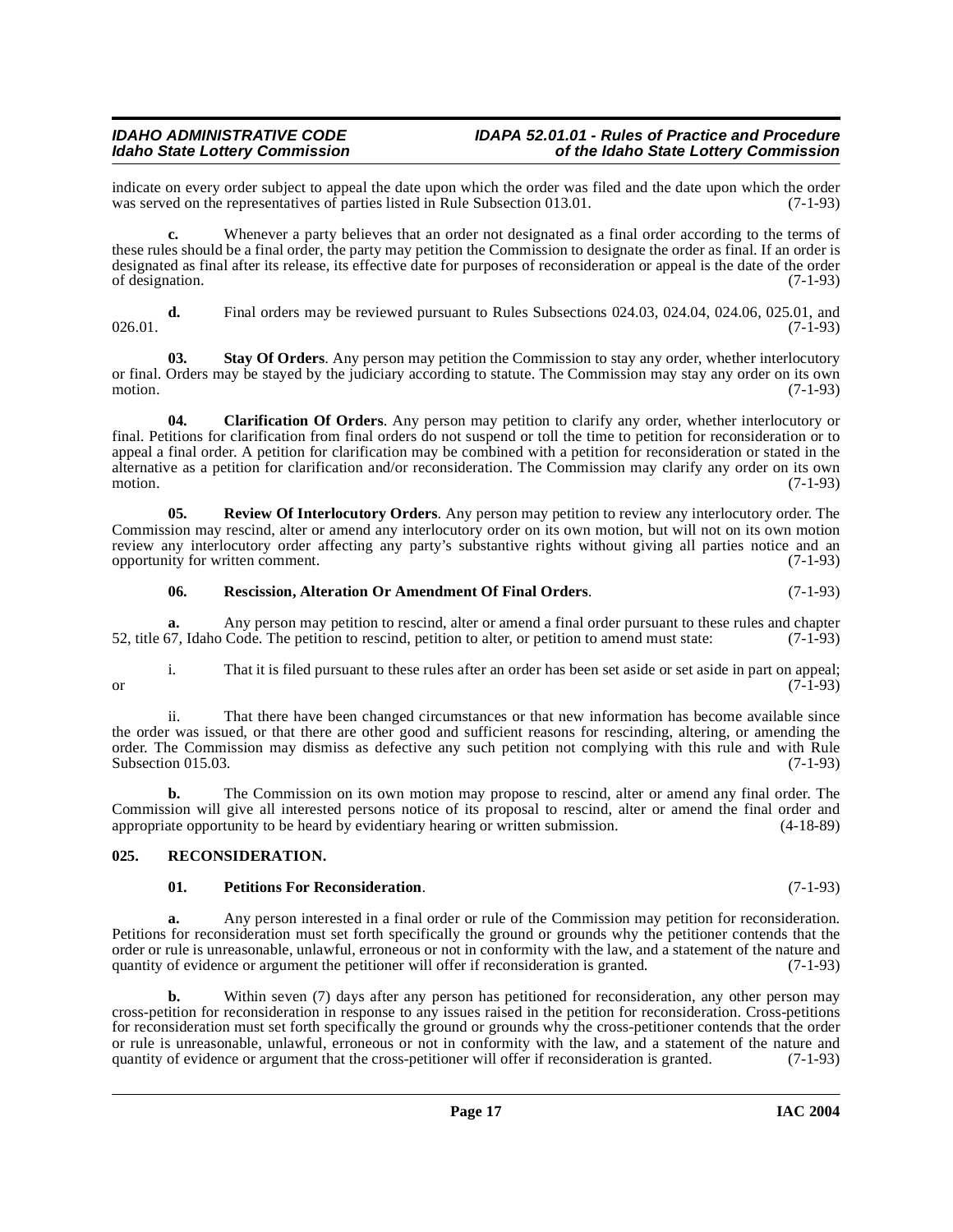**c.** The petition or cross-petition must state whether the petitioner or cross-petitioner requests reconsideration by evidentiary hearing, written briefs, comments or interrogatories. Grounds for reconsideration or<br>issues on reconsideration that are not supported by specific explanation may be dismissed. (7-1-93) issues on reconsideration that are not supported by specific explanation may be dismissed.

**d.** A petition for reconsideration is timely within the meaning of Chapter 52, Title 67, Idaho Code, if it is filed with the Commission or postmarked no later than twenty-one (21) days after the date of service of the final order. Whenever a petition for reconsideration is not personally filed with the Commission within twenty-one (21) days of the date of service of the final order or is not mailed at least three (3) days before that date, on the day the petition for reconsideration is mailed, the petitioner should notify the Commission Secretary and all other parties by telephone that the petition for rehearing has been mailed.  $(7-1-93)$ 

**e.** A cross-petition for reconsideration is timely filed within the meaning of Chapter 52, Title 67, Idaho Code, if it is filed with the Commission or postmarked no later than seven (7) days after the petition for reconsideration to which it responds is received in the office of the Commission. Whenever a cross-petition for reconsideration is not personally filed with the Commission within seven (7) days of the date of receipt of the petition for reconsideration by the Commission or is not mailed at least three (3) days before that date, on the day the crosspetition for reconsideration is mailed, the cross-petitioner should notify the Commission Secretary and all other parties by telephone that the cross-petition for reconsideration has been mailed. (7-1-93)

<span id="page-17-4"></span>**02. Procedure At Reconsideration**. The Commission may grant reconsideration upon petition of any interested person or upon its own motion. Prehearing conferences may be convened before reconsideration. Reconsiderations by rehearing are conducted in accordance with the procedure at other hearings, except that parties whose petitions are granted are treated as Complainants or Petitioners under Rule Subsection 019.11. When the order for reconsideration finds that the grounds upon which the petition is granted present only issues of law and not of fact or issues of fact not requiring hearings, the Commission may direct that these grounds be considered on reconsideration by submission of briefs, memoranda, written interrogatories or written statements and not by further submission of evidence at hearing. Rule Subsection 023.01 determines when a matter that is reconsidered is finally submitted. (7-1-93)

<span id="page-17-2"></span>**03. Effect Of Filing Petition For Reconsideration**. Filing a petition for reconsideration does not excuse compliance with any order nor stay the effectiveness of any order, unless otherwise ordered. Petitions to stay may accompany or precede petitions for reconsideration. (4-18-89) may accompany or precede petitions for reconsideration.

### <span id="page-17-0"></span>**026. APPEALS.**

### <span id="page-17-3"></span><span id="page-17-1"></span>**01. Persons Who May Appeal**. (7-1-93)

**a.** After a petition for reconsideration is denied, or, if the petition is granted, then after the rendition of the decision on reconsideration, the State of Idaho or any party aggrieved may appeal from any such order of the Commission by filing with the Commission a notice of appeal conforming to the requirements of the Idaho Rules of Civil Procedure within the time provided by the Idaho Rules of Civil Procedure. (7-1-93)

i. No person is a party aggrieved by an order denying reconsideration unless the person is a party that petitioned for reconsideration and presented the ground(s) and issue(s) on which it contends it was aggrieved by earlier orders of the Commission as issue(s) on reconsideration pursuant to Rule Subsection 025.01 and the Commission denied reconsideration on some or all of those issues. (7-1-93)

ii. No party is aggrieved by an order issued on reconsideration unless: (7-1-93)

(1) The party petitioned or cross-petitioned for reconsideration, its petition or cross-petition was granted, and the order issued on reconsideration did not grant the relief requested in the party's petition or crosspetition for reconsideration with regard to some or all of the grounds and issues on reconsideration presented in its petition or cross-petition; or

The party did not petition or cross-petition for reconsideration, but stated on the record, by motion, or by brief that it opposed any alteration or change in the Commission's earlier order(s) on some or all of the grounds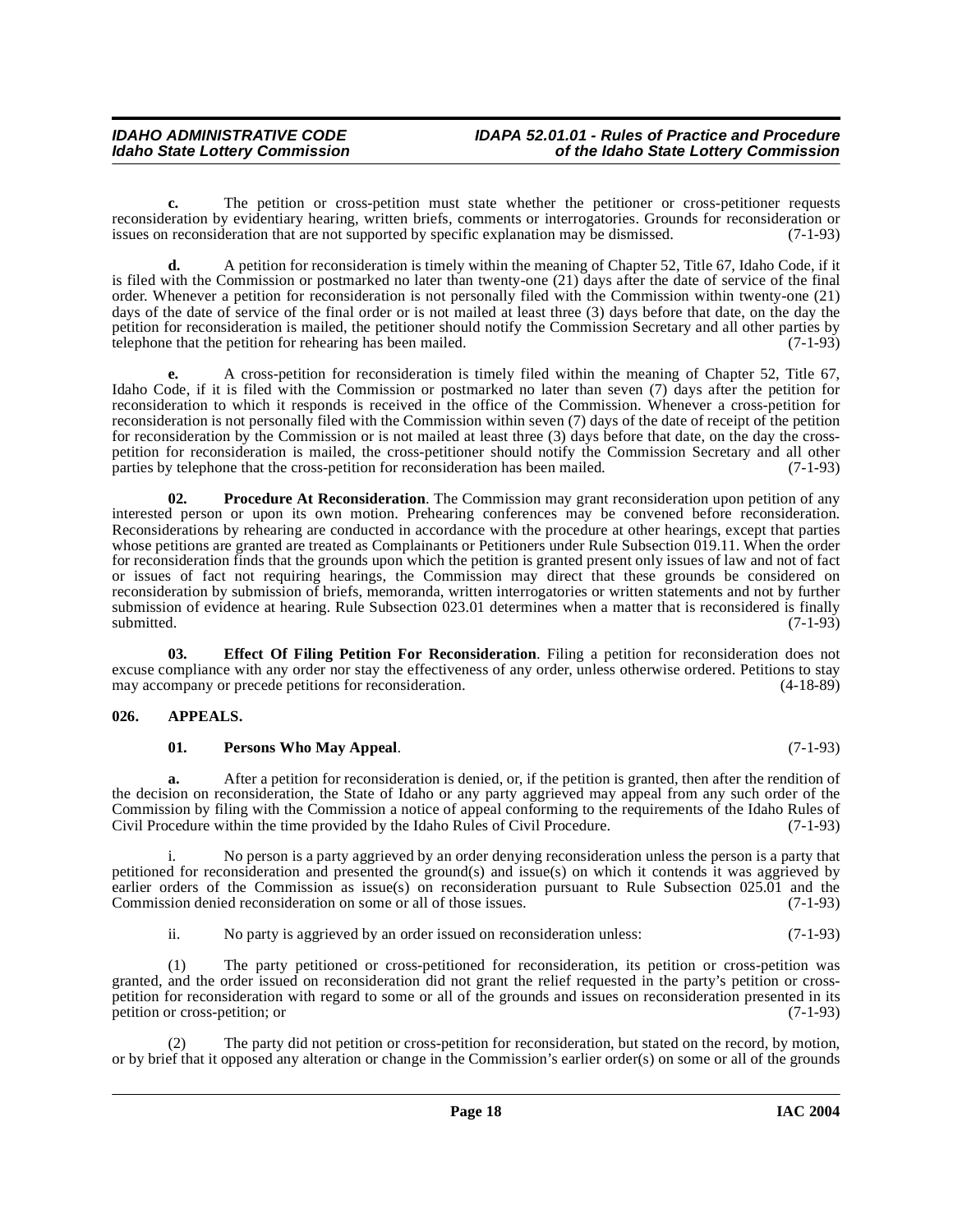#### **IDAHO ADMINISTRATIVE CODE IDAPA 52.01.01 - Rules of Practice and Procedure<br>Idaho State Lottery Commission** of the Idaho State Lottery Commission **Idaho State Lottery Commission of the Idaho State Lottery Commission**

associated with issue(s) on reconsideration, and the order issued on reconsideration altered or changed the earlier order(s) with regard to some or all of the grounds or issues on reconsideration that the party opposed.  $order(s)$  with regard to some or all of the grounds or issues on reconsideration that the party opposed.

**02. Notice Of Appeal**. The notice of appeal must be filed with the Commission as provided in the Idaho Rules of Civil Procedure. A notice of appeal is not considered filed for any purpose when it is mailed, but is only considered filed when it is received by the Commission Secretary. (7-1-93)

<span id="page-18-5"></span>**03. Preparation of Appellate Record**. The Commission by order may correct the title of an appeal to properly designate all parties as Appellants, Cross-Appellants, Respondents, or Cross-Respondents and to omit those designations for parties before the Commission who are not parties on appeal. All requests for a transcript on appeal must be served on the Reporter and on the Commission. Reporter's fees under the Idaho Rules of Civil Procedure should be paid directly to the Reporter, not to the Commission. The fee under the Idaho Rules of Civil Procedure for preparation of the Agency's record are the same fees provided in that rule for the clerk of the district court to charge for preparation of the clerk's record. (4-18-89)

#### <span id="page-18-2"></span><span id="page-18-0"></span>**027. DEFINITIONS.**

<span id="page-18-1"></span>**01. Benefit**. Anything, property or money, favorable consideration or advantage, profit, privileges, gain or interest to which a person is not otherwise entitled. (7-1-93)

**02. Commission Or State Lottery Commission**. The five (5) member commission established and d as provided by Chapter 74. Title 67. Idaho Code. (7-1-93) appointed as provided by Chapter 74, Title 67, Idaho Code.

**03. Commissioner**. A member of the Idaho State Lottery Commission. (7-1-93)

**04. Control Person**. A person in a position that is primarily defined according to organizational type. (7-1-93) The following are control persons:

**a.** In a privately-owned corporation, the officers, directors, and stockholders of the parent company is five percent (5%) or more of the company's stock and, if applicable, each of its subsidiaries: (7-1-93) who own five percent (5%) or more of the company's stock and, if applicable, each of its subsidiaries;

**b.** In a publicly-owned corporation, the officers and directors of the parent company and each of its subsidiaries. Additionally, stockholders who own five percent (5%) or more of the corporation's stock are control persons; (7-1-93) persons;  $(7-1-93)$ 

**c.** In a trust, the trustee and all persons entitled to receive income or benefit from the trust; (7-1-93)

**d.** In an association, the members, officers, and directors; (7-1-93)

**e.** In a partnership or joint venture, the general partners, limited partners, or joint venturers. (7-1-93)

**f.** A member of the immediate family of any of the people listed above is a control person. (7-1-93)

**g.** A subcontractor of a Vendor is a control person if the subcontractor performs more than half of the contract with the Idaho State Lottery. (7-1-93) Vendor's contract with the Idaho State Lottery.

**05. Director**. The Chief Executive Officer of the Idaho State Lottery or any other person to whom the Director's authority has been delegated, in writing, by the Director prior to the action being delegated. (7-1-93)

<span id="page-18-4"></span><span id="page-18-3"></span>**06. Fiscal Year**. A period of twelve (12) months beginning on July 1 and ending on June 30. (7-1-93)

**07. Gift**. A transfer, exchange or delivery of anything, property or money, of any value whatsoever, with or without an expectation by the giver to receive anything, tangible or intangible, in return. (7-1-93)

**08. Immediate Family**. A natural person's spouse, children, brother, sister, or parent by blood, marriage, or adoption who resides as a member of the same household in the principal place of residence of any<br>contractor, vendor, retailer, member, or employee of the State Lottery. (7-1-93) contractor, vendor, retailer, member, or employee of the State Lottery.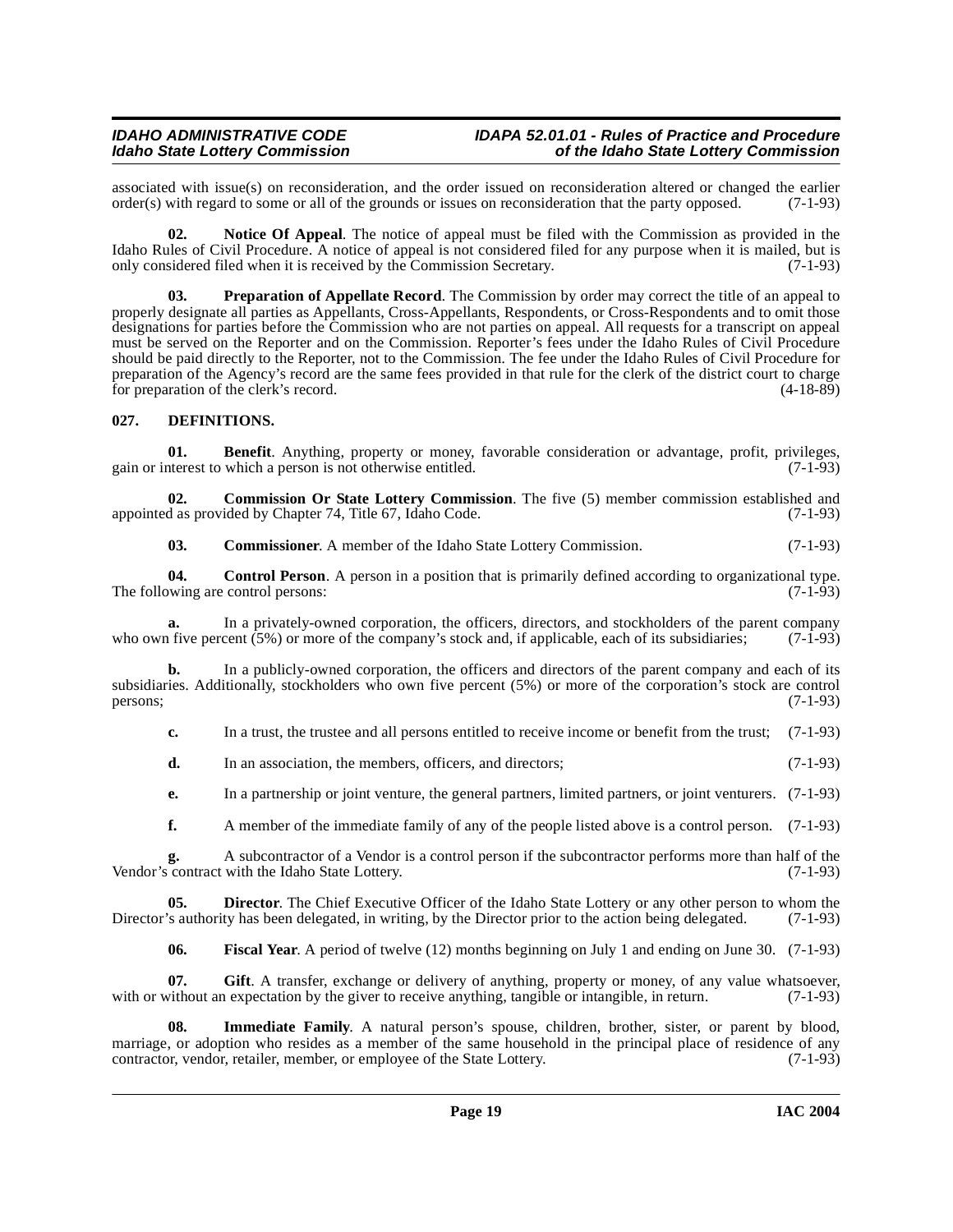<span id="page-19-0"></span>**09.** Instant Game. A game in which a ticket is purchased and upon removal of a latex or similar secure on the front of the ticket, the ticket bearer determines his or her winnings, if any. (7-1-93) covering on the front of the ticket, the ticket bearer determines his or her winnings, if any.

<span id="page-19-1"></span>**10. Invitation To Bid**. The solicitation of competitive offers in which specifications, price, and delivery (or project completion) will be the predominant award criteria. (7-1-93)

<span id="page-19-7"></span>**11. Lottery Or State Lottery**. The Idaho State Lottery, established and operated pursuant to the constitution and the Idaho State Lottery Act of 1988. (7-1-93)

<span id="page-19-2"></span>**12.** Lottery Contract Or Contract. Any contract entered into either by the State Lottery or for the purchase, lease, or sale of goods or services. (7-1-93) Lottery by another public agency, for the purchase, lease, or sale of goods or services.

**13. Lottery Contractor Or Contractor**. A person with whom the State Lottery has contracted for the purpose of providing goods and services for the State Lottery. (7-1-93)

<span id="page-19-5"></span><span id="page-19-4"></span><span id="page-19-3"></span>**14. Lottery Employee Or Employee**. Any person who works full- or part-time for the State Lottery.  $(7-1-93)$ 

**15. Lottery Game Or Game**. Any procedure authorized by the Commission whereby prizes are distributed among persons who have paid, or unconditionally agreed to pay, for tickets or shares which provide the opportunity to win such prizes. Lottery game themes shall be approved by the Commission, shall be consonant with the dignity of the state.  $(7-1-93)$ the dignity of the state.

<span id="page-19-6"></span>**16.** Lottery Game Retailer Or Retailer. A person with whom the State Lottery has issued a certificate paracted for the purpose of selling tickets or shares in Lottery games to the public. (7-1-93) to and contracted for the purpose of selling tickets or shares in Lottery games to the public.

<span id="page-19-8"></span>**17. Lottery Vendor Or Vendor**. Any person who submits a bid, proposal, or offer to provide goods or services for the State Lottery for major procurement contracts. (7-1-93)

<span id="page-19-9"></span>**18. Major Procurement**. Any contract with a vendor supplying lottery tickets or shares, data processing systems utilized to track, sell, distribute or validate lottery tickets or shares, any goods or services involving the determination or generation of winners in any lottery game or any auditing services. (7-1-93 involving the determination or generation of winners in any lottery game or any auditing services.

<span id="page-19-10"></span>**19. On-Line System**. The Lottery's on-line computer wagering system consisting of ticket issuing s, central processing equipment, and a communications network. terminals, central processing equipment, and a communications network.

**20. Person**. Shall be construed to mean and include an individual, association, corporation, club, trust, estate, society, company, joint stock company, receiver, trustee, assignee, referee or any other person acting in a fiduciary or representative capacity, whether appointed by a court or otherwise, and any combination of individuals. "Person" shall also be construed to mean and include departments, commissions, agencies and instrumentalities of the state of Idaho, including counties and municipalities and agencies or instrumentalities thereof. (7-1-93)

**21. Play Symbols**. The numbers or symbols appearing in the designated area under the removable on the front of the ticket. (7-1-93) covering on the front of the ticket.

<span id="page-19-13"></span><span id="page-19-12"></span><span id="page-19-11"></span>**22. Prize**. Any award, financial or otherwise, awarded by the Director. (7-1-93)

**23.** Request For Proposal. The solicitation of competitive proposals, or offers, to be used in part as a basis for making an acquisition, or entering into a contract, when specification and price will not necessarily be the predominant award criteria. (7-1-93) predominant award criteria.

**24. Retailer Validation Code**. The symbols found under the removable rub-off covering over the play on the front of each ticket. (7-1-93) symbols on the front of each ticket.

<span id="page-19-14"></span>**25. Sensitive Procurement**. Those procurement actions or contracts, other than "major procurements", which may either directly or indirectly affect the integrity, security, honesty, and fairness of the operation and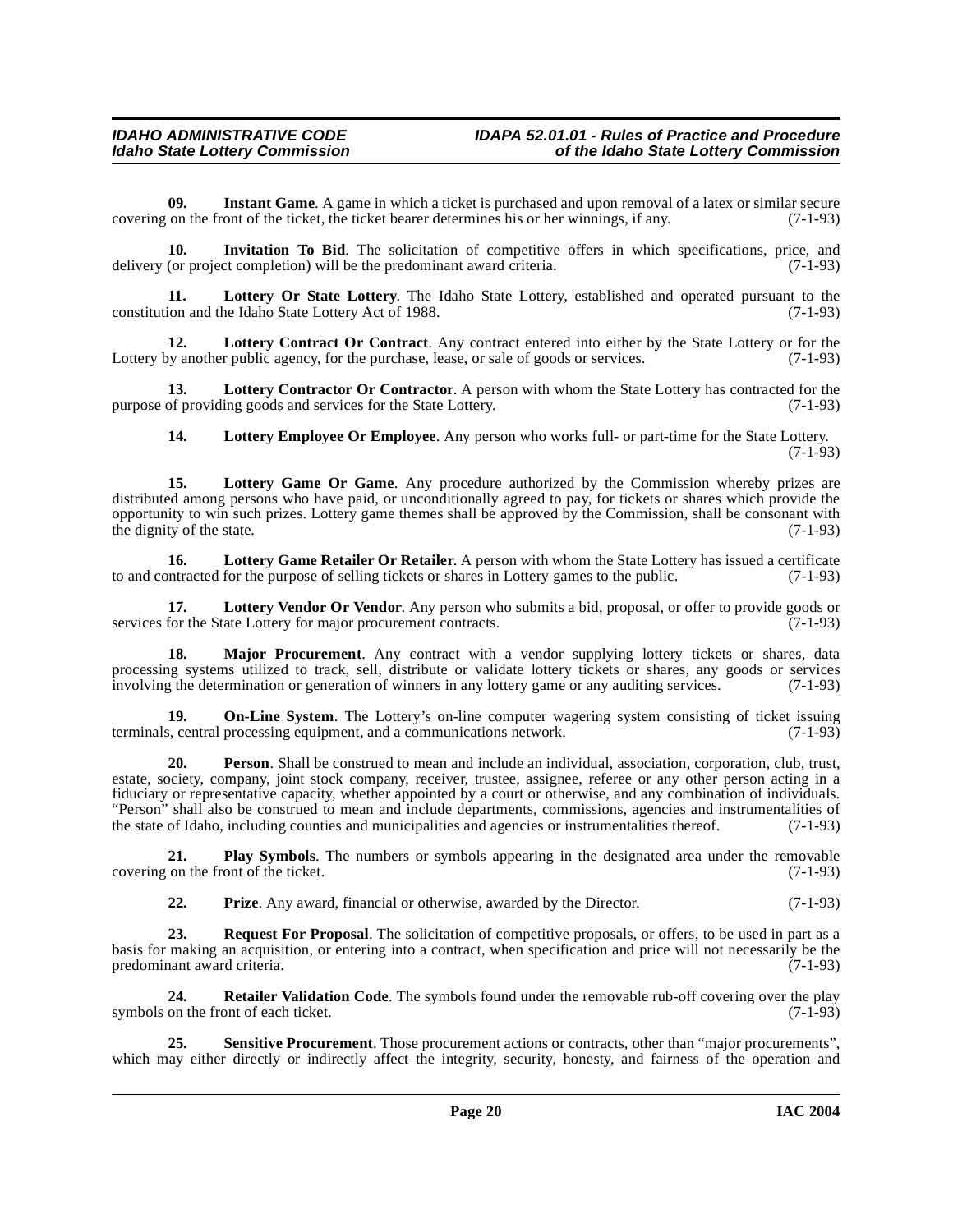administration of the Lottery. A typical example of this class of procurement is the acquisition of security systems required to protect the security and integrity of the Lottery. (7-1-93) required to protect the security and integrity of the Lottery.

<span id="page-20-4"></span>**26. State Lottery Act Of 1988 Or Act**. The Act approved by the legislature creating the State Lottery, and which became effective November 23, 1988, and any amendments thereto, which Act is found at Chapter 74, Title 67, Idaho Code. (7-1-93)

**27. Subcontractor**. Any third party not in the employment of a Contractor, who is performing all or part of the work in the Contractor's Agreement with the State Lottery under a separate contract with the Contractor. The term "subcontractor" means subcontractor(s) of any tier.  $(7-1-93)$ 

**28. Temporary Retailer**. A retailer under contract with the State Lottery for a temporary or seasonal period. A temporary contract may be made subject to such special conditions or limitations as the Director may deem prudent. These limitations or conditions may include, but are not limited to: (7-1-93)

<span id="page-20-5"></span>

| а. | Length of ticket sale period; | $(7-1-93)$ |
|----|-------------------------------|------------|
| b. | Hours or days of sale;        | $(7-1-93)$ |

**c.** Location of sale; (7-1-93)

**d.** Specific persons who may sell lottery tickets; (7-1-93)

<span id="page-20-3"></span>**e.** Specific sporting, charitable, social, or other special events where lottery tickets may be sold. (7-1-93)

**29. Provisional Retailer**. A retailer granted a provisional certificate in accordance with these rules. A provisional certificate shall contain all of the restrictions as a temporary retailer, and may contain additional restrictions deemed necessary by the director. (7-1-93)

**30. Ticket**. A lottery ticket or share issued by the State Lottery for sale to the general public. (7-1-93)

<span id="page-20-8"></span><span id="page-20-7"></span><span id="page-20-6"></span>**31. Ticket Bearer**. The person who has signed the ticket or has possession of the unsigned ticket. (7-1-93)

**32. Ticket Validation Number Or Validation Number**. The multidigit number found on the front of the ticket. It is either uncovered or found underneath the "Do Not Remove" area on the ticket or any stub. (7-1-93)

**33. Total Annual Revenue Or Annual Revenue**. The sum of all proceeds and accrued interest earned and recognized from the sale of tickets in a fiscal year. Total annual revenue does not include any income which is characterized as a reduction or recovery of expenses. (7-1-93)

**34. Unclaimed Prize**. Any award, financial or otherwise, of more than twenty-five dollars (\$25) for which exists physical, tangible evidence of eligibility but for which the prize has not been paid within one (1) year. (7-1-93)

<span id="page-20-9"></span><span id="page-20-1"></span>**35. Executive Staff**. The director of security and the deputy directors appointed by the director.

(7-1-93)

**36.** Certificate. The signed document issued by the director authorizing a retailer to sell lottery products. (7-1-93)  $p_{\text{p}}$  products.  $(7-1-93)$ 

### <span id="page-20-2"></span><span id="page-20-0"></span>**028. GENERAL PROVISIONS.**

**01. Purpose**. These rules are established by the Idaho State Lottery Commission to define and regulate tion and administration of the Idaho State Lottery and the Idaho State Lottery Commission. (7-1-93) the operation and administration of the Idaho State Lottery and the Idaho State Lottery Commission.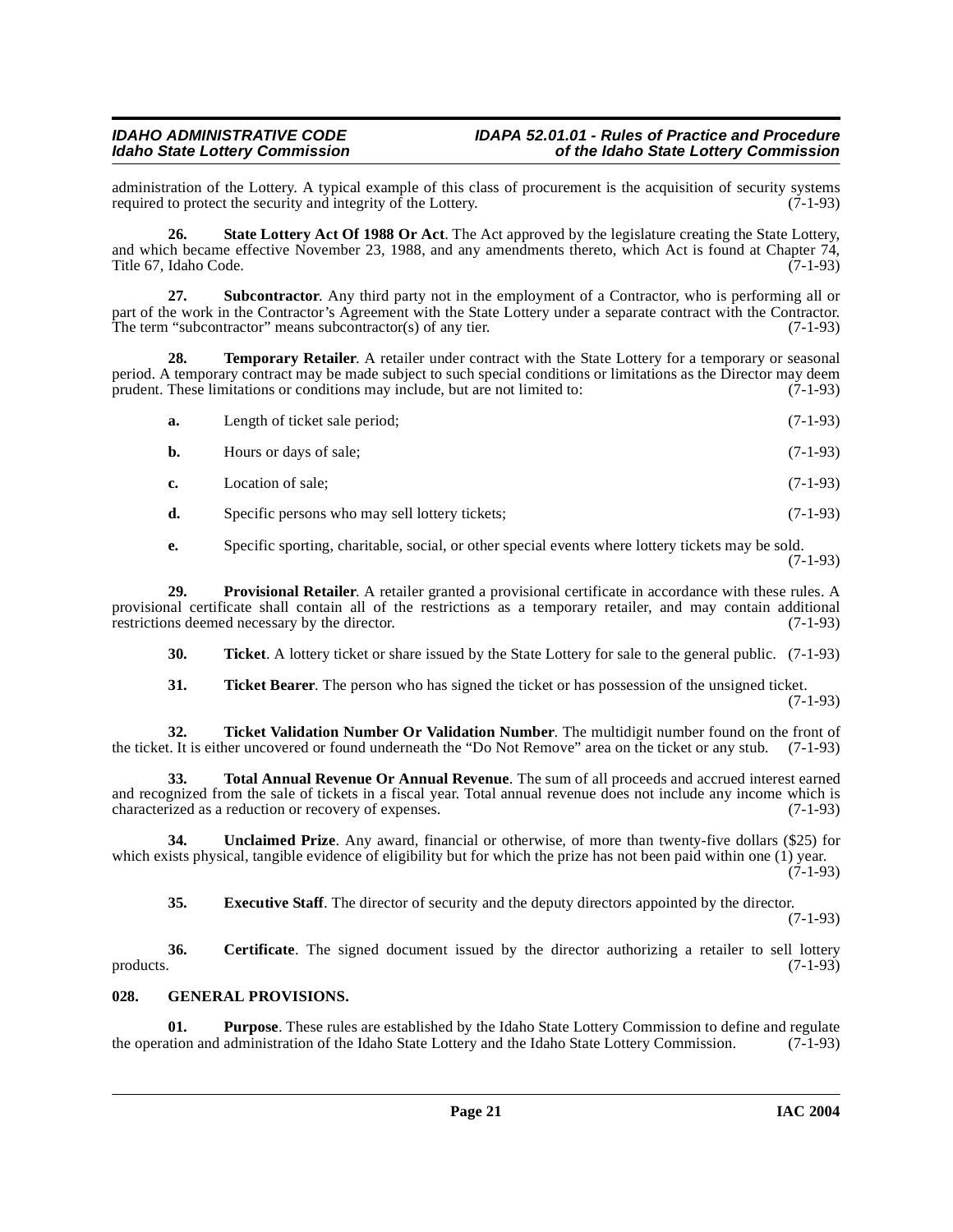<span id="page-21-4"></span>State Lottery Commission. The Idaho State Lottery Commission hereinafter called "the Commission," is the Commission appointed by the Governor pursuant to Subsection a, Section 20, Article 3, of the Idaho Constitution. The Commission is charged with the authority and duty to regulate lottery activities in the state of Idaho, consistent with the Constitution and the enabling legislation. The headquarters of the Commission and the State Lottery shall be in Boise. (7-1-93)

<span id="page-21-2"></span>

|  | <b>Powers And Duties Of The Commission.</b> | $(7-1-93)$ |
|--|---------------------------------------------|------------|
|--|---------------------------------------------|------------|

**a.** Rules. The Commission shall promulgate rules and conditions under which a statewide lottery may be conducted. Subjects covered in such rules shall include but need not be limited to: (7-1-93)

i. The type of lottery to be conducted; (7-1-93)

ii. The price of tickets in the lottery;  $(7-1-93)$ 

iii. In general the number and size of prize disbursements, the manner and frequency of prize<br>s, and the manner in which payment shall be made to holders of winning tickets; (7-1-93) drawings, and the manner in which payment shall be made to holders of winning tickets;

iv. The locations at which lottery tickets may be sold, the manner in which they are to be sold, and contracting with lottery vendors, retailers and contractors; (7-1-93)

v. The manner in which lottery sales revenues are to be collected; (7-1-93)

vi. The amount of compensation to be paid to retailers; (7-1-93)

vii. All other areas relating to the efficient and economical operation and administration of a statewide onsonant with the public interest. lottery consonant with the public interest.

**b.** Delegation to Director. In addition to those duties assigned to the Director in the Lottery Act, the Commission may, insofar as is consistent with the Constitution and the Lottery Act, delegate the performance of executive or administrative functions to the Director. (7-1-93) executive or administrative functions to the Director.

**04. Authority Of The Commission**. The rules of the Commission are adopted and promulgated under the authority of Chapters 52 and 74, Title 67, Idaho Code. (7-1-93)

#### <span id="page-21-0"></span>**05. Time And Place Of Meetings**. (7-1-93)

**a.** Regular meetings of the Commission which are open to the public shall be held at least quarterly; date, time, and place to be set by the Commission and if possible with at least two (2) weeks' advance notice. The Commission shall meet with the Director to make recommendations and set policy, to approve or reject reports of the Director, to adopt rules, and to transact other business. (7-1-93)

**b.** Additional meetings which are open to the public necessary to discharge the business of the Commission may be called from time to time by the chairman or by a quorum of the Commission. (7-1-93)

<span id="page-21-3"></span>**06. Public Meeting Law**. All meetings of the Idaho State Lottery Commission shall be held in accordance with Idaho's Open Meeting Law, Section 67-2340 et seq., Idaho Code, and Section 67-7442, Idaho Code. (7-1-93)

**07. Director Of The Idaho State Lottery**. The Director of the Idaho State Lottery, hereinafter called "the Director," is the Director appointed by the Governor pursuant to Section 67-7407, Idaho Code. The Director is responsible for the operation of the Idaho State Lottery and for managing the affairs of the Commission. The Deputy Director for Administration shall act for the Director in the absence of the Director. (7-1-93)

### <span id="page-21-1"></span>**08. Powers And Duties Of The Director**. (7-1-93)

**a.** The Director shall have the authority to implement and execute such procedures as he or she may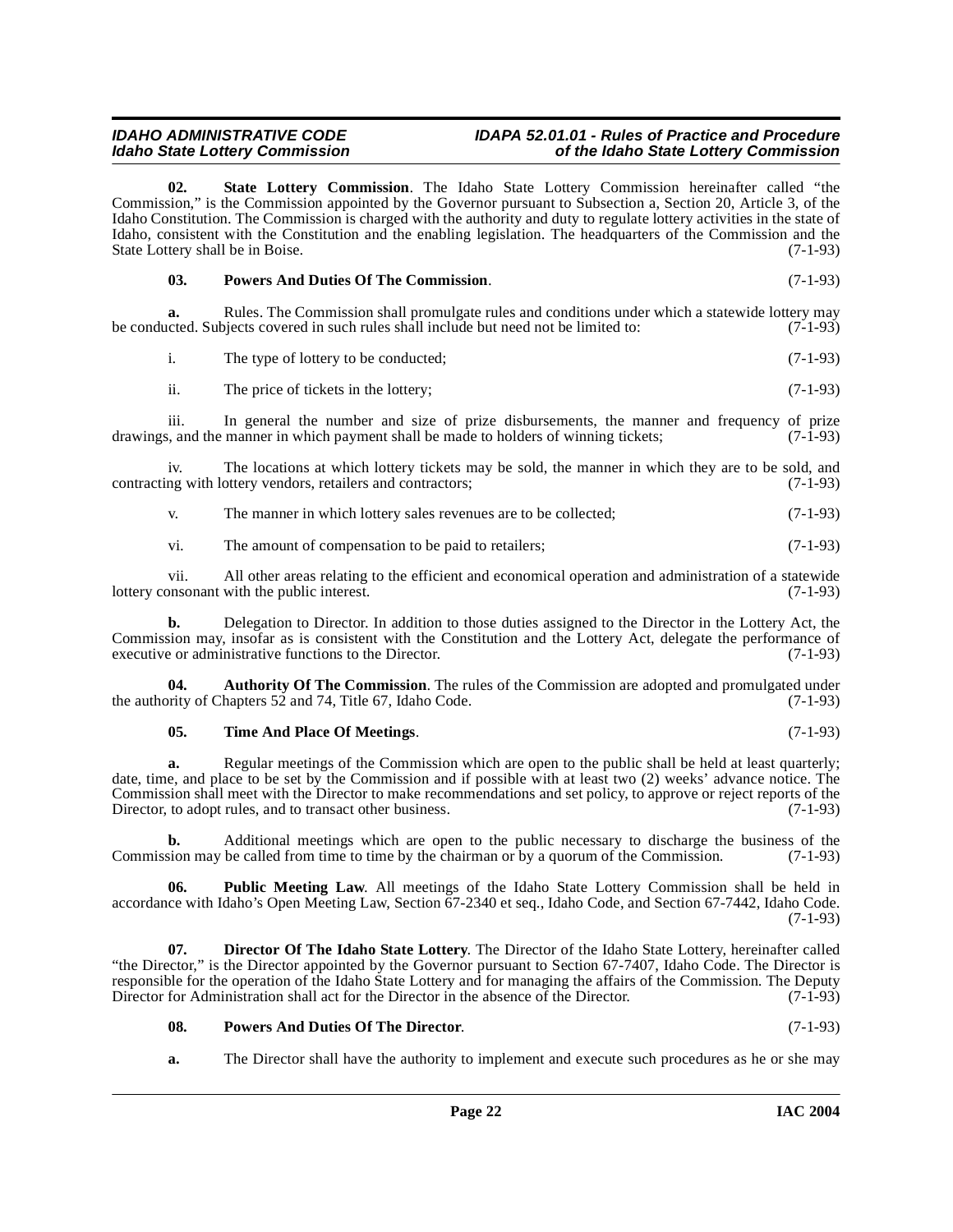deem appropriate for the efficient administration of the Lottery. Furthermore, the Director shall recommend rules and regulations governing the establishment, administration, and operation of the Lottery to the Commission for its approval: (7-1-93) approval; (7-1-93)

**b.** The Director shall employ such staff as may be required to carry out the functions of the Commission and the Lottery; (7-1-93)

**c.** The Director shall contract with retailers for the sale of lottery games and suspend or terminate any in accordance with the provisions of the Act and the rules of the Commission: (7-1-93) contract in accordance with the provisions of the Act and the rules of the Commission;

**d.** The Director shall continuously study and investigate all matters pertinent to the efficient operation (7-1-93) of the Lottery; and

**e.** The Director shall maintain full and complete records of the operation of the Lottery. The Director shall report on at least a monthly basis to the Commission and to the Governor on the status of the Lottery. (7-1-93)

**f.** The duties and responsibilities of the Director which are not otherwise specified in Idaho law or the rules adopted by the Commission will be maintained as a policy of the Commission for the purpose of establishing a working relationship between the Director and the Commission. (7-1-93)

#### <span id="page-22-2"></span>**09. Lottery Offices**. (7-1-93)

**a.** The principal office of the Lottery is located at 1199 Shoreline Lane, Suite 100, Boise, Idaho 83702. (7-1-93)

**b.** The State Lottery may also operate such other offices and facilities throughout the State as deemed ate to fulfill its responsibilities under law. (7-1-93) appropriate to fulfill its responsibilities under law.

### <span id="page-22-1"></span>**10. Lottery Budgets And Financial Statements**. The Director shall: (7-1-93)

**a.** Submit quarterly financial statements to the Commission, the governor, the state treasurer, and the legislature. Such financial statements shall be prepared in accordance with generally accepted accounting principles and shall include a balance sheet, a statement of operations, a statement of changes in financial position, and related footnotes. Such financial statements are to be provided within forty-five (45) days of the last day of each quarter.

(7-1-93)

**b.** Submit annual financial statements to the Commission, the governor, the state treasurer, and each member of the legislature. Such financial statements shall be prepared in accordance with generally accepted accounting principles and shall include a balance sheet, a statement of operations, a statement of changes in financial position, and related footnotes. Such financial statements shall have been examined by the state auditor or a firm of independent certified public accountants in accordance with generally accepted auditing standards and shall be provided within ninety (90) days of the last day of the lottery's fiscal year. (7-1-93)

### <span id="page-22-0"></span>**11. Contingency Reserve**. (7-1-93)

**a.** The Director may, with the approval of the Commission allot from moneys available to pay administrative expenses an amount to be transferred to a contingency reserve established by the Commission. The money allotted can include amounts retained to fund specific future expenses or can be undesignated as to purpose.  $(7-1-93)$ 

**b.** The Commission shall determine the amount necessary for a reasonable contingency reserve. (7-1-93)

**c.** Upon approval of the Commission, money in the contingency reserve may be authorized to be used for specific purposes of the Idaho State Lottery or to be used to fund general administrative expenses in the event of a revenue shortfall. Expenses funded from the contingency reserve shall not be included with other administrative expenses for purposes of determining compliance with current administrative expenditure limitations. (7-1-93) expenses for purposes of determining compliance with current administrative expenditure limitations.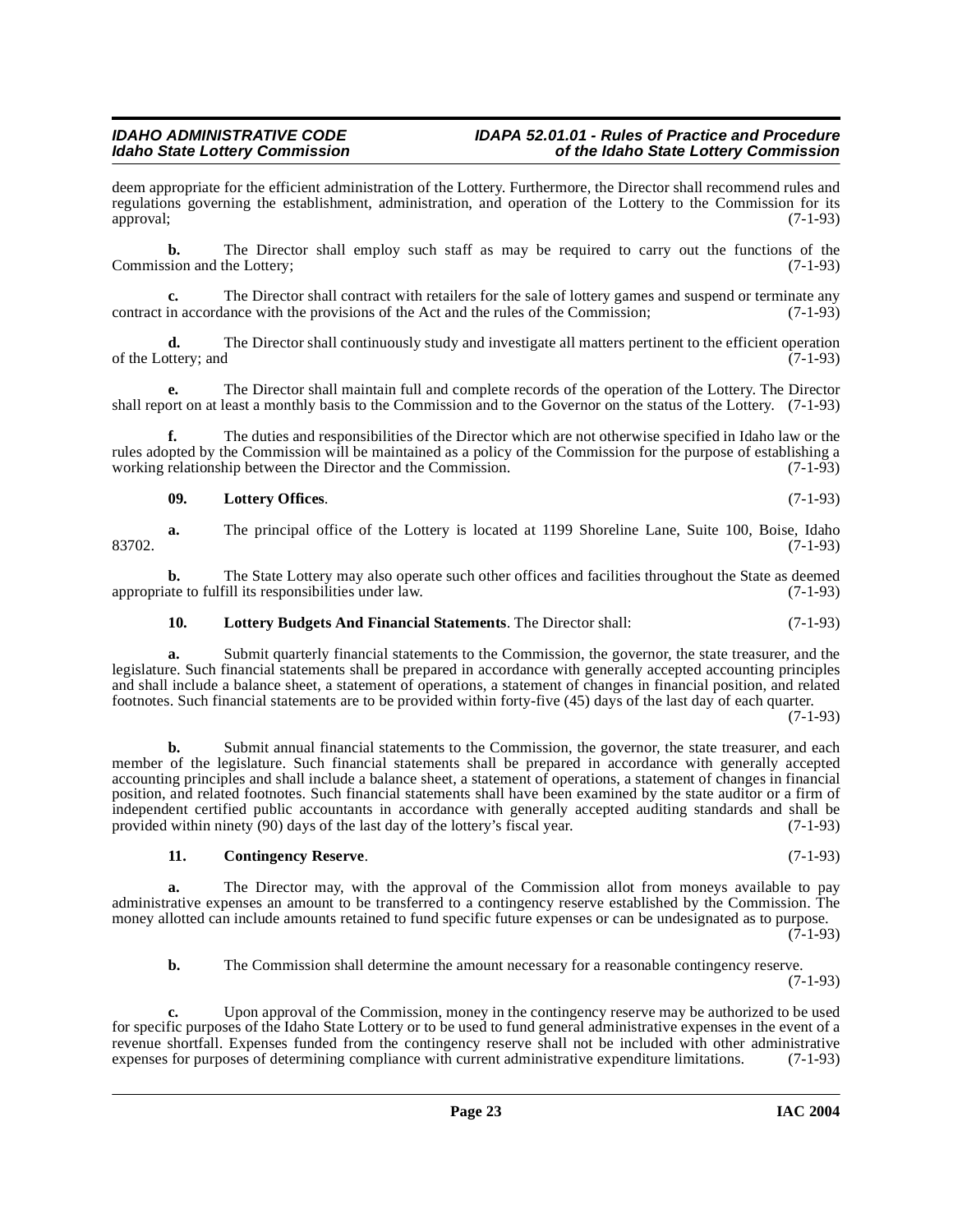#### <span id="page-23-3"></span>**12. Special Drawings**. (7-1-93)

**a.** The Director may authorize special drawings to award prizes, such as vacation trips, automobiles, or other tangible items in addition to, or in lieu of, cash awards. The nature and number of awards will be determined by the Director for each special drawing. Special drawings for promotional awards may be held independently of the lottery's regular prize drawings or may be incorporated therein. The promotional drawings may be cosponsored and conducted in conjunction with lottery retailers or other independent businesses. In view of the temporary nature and indeterminate frequency of the promotional awards drawings, a press announcement and normal advertising media will be used to inform the public of the rules and prizes for each special drawing.  $(7-1-93)$ 

**b.** Notwithstanding the provisions of Subsection 028.12.a. of this rule, the Director may, at his or her discretion, award in lieu equivalent cash awards to the winners of tangible items, in those instances where deemed appropriate. The value of noncash items shall be estimated by using either the cost of the item or its fair-market value. (7-1-93)

**13. Retail Drawings**. The Director and his designee may authorize Retailers to conduct drawings using non-winning Idaho Lottery tickets in conjunction with a particular lottery game. Such authorization must be in writing, shall specify the type of drawing to be conducted and set forth the methodology to be used in conducting the drawing. (7-1-93)

#### <span id="page-23-2"></span><span id="page-23-1"></span>**14. Retail Ticket Price Discounts**. (7-1-93)

**a.** Notwithstanding the price adopted for the retail sale of a ticket in the rules for a specific lottery game, the Commission may offer discounts for the retail sale of lottery tickets. (7-1-93)

i. Discounts for the retail sale of lottery tickets may be offered to the public through the use of approved by the Director (7-1-93) coupons approved by the Director or by any other method approved by the Director.

ii. Coupons which offer a discount on the retail price of lottery tickets shall be distributed using methods designed to reach the public. These methods may include, but are not limited to, the use of direct mail, newspaper advertising, or by having coupons available at State Lottery offices and retailer locations. (7-1-93)

**b.** Rules for a promotion conducted by the State Lottery using retail ticket discounts shall be ed by the Director and made available at the State Lottery's offices and retailer locations. (7-1-93) announced by the Director and made available at the State Lottery's offices and retailer locations.

#### <span id="page-23-0"></span>**15. Allocation Of Revenues For Prizes**. (7-1-93)

**a.** Purpose: The primary objective of the Idaho State Lottery is to produce the maximum amount of net revenues to benefit the public purpose of raising revenue consonant with the dignity of the state and the sensibilities of its citizens. In accomplishing this objective, at least forty-five percent (45%) of the total annual revenues shall be returned in the form of prizes. The State Lottery may design and conduct games which return more than forty-five percent (45%) of the revenues received from the sale of tickets in the form of prizes as an incentive to increase the total amount of game sales over the level of sales which otherwise would have been reasonably expected using a lower prize percentage. Games may also be authorized that return less than forty-five percent  $(45\%)$  of that game's revenues so long as forty-five percent  $(45\%)$  of the total annual revenues is returned as prize game's revenues so long as forty-five percent (45%) of the total annual revenues is returned as prizes.

**b.** Prize payments: In addition to cash prize payments, money set aside by the lottery and restricted for the payment of prizes shall be considered in satisfying the requirement of returning at least forty-five percent  $(45%)$  of total revenues to the public in the form of prizes.  $(7-1-93)$ of total revenues to the public in the form of prizes.

**c.** Averaging game prize payments: Notwithstanding the prize structure adopted for a lottery game, the amount of revenue returned for prizes among all the games offered by the State Lottery may be reallocated so long as at least forty-five percent (45%) of the total revenue earned from all games is returned to the public in the form of prizes on an annual basis. The Director will report to the Commission on any reallocations made pursuant to this rule.

(7-1-93)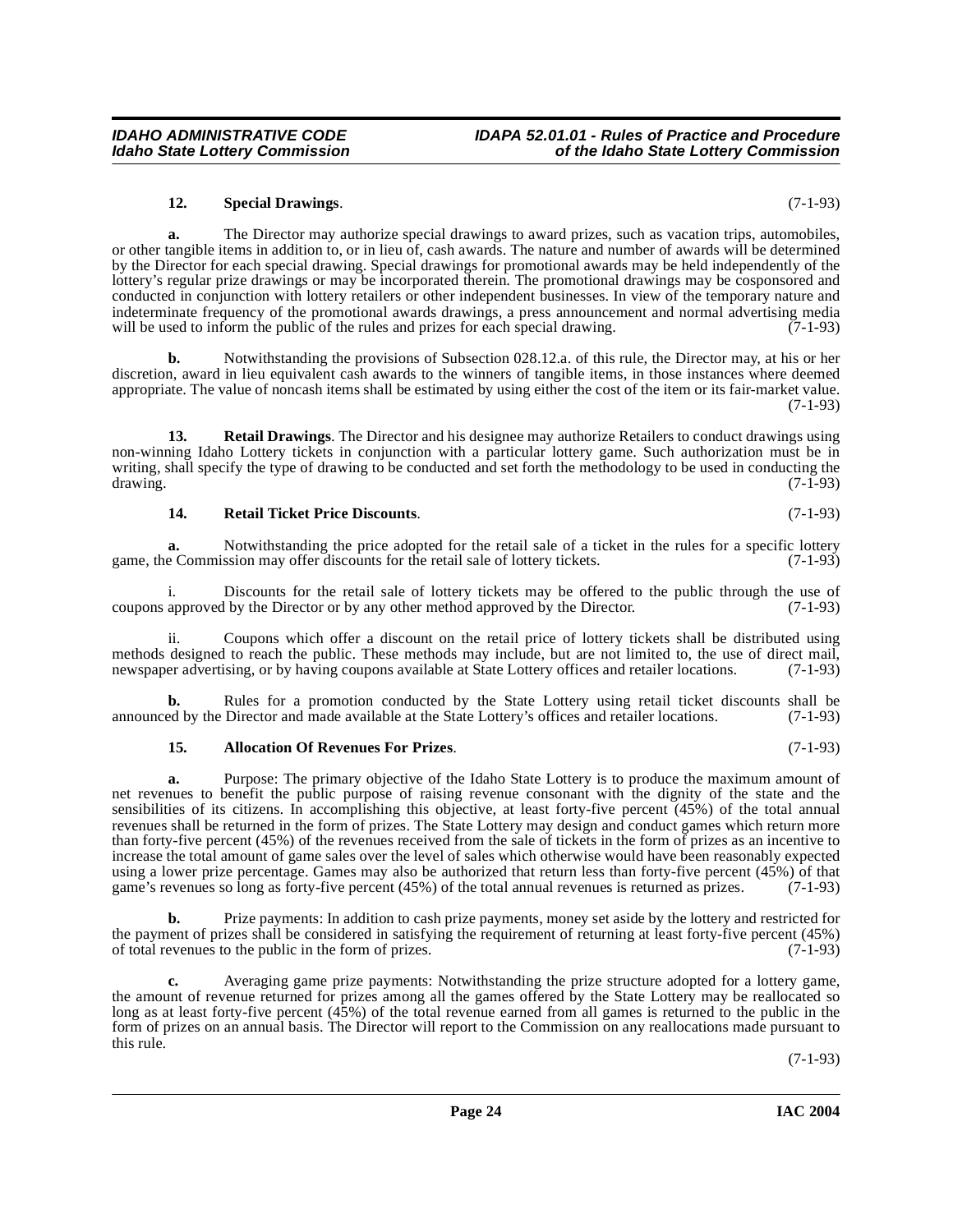<span id="page-24-1"></span>**16. Ownership Of Lottery Tickets**. (7-1-93)

**a.** Except for tickets claimed jointly in accordance with the provisions of Subsection 028.16.d., until such time as a name is imprinted or placed upon a lottery ticket in the area designated for "name," the ticket shall be owned by the bearer of said instant ticket. When a name is placed on the ticket in the place designated therefor, the person whose name appears in that area shall be the owner of said ticket and shall be entitled to any prize attributable  $t$ hereto.  $(7-1-93)$ 

**b.** If more than one (1) name appears on a ticket, the ticket must be claimed in accordance with the nership procedures listed in Subsection 028.16.d. (7-1-93) joint ownership procedures listed in Subsection  $0.28.16$ .d.

**c.** Groups, family units, clubs, or other organizations may claim a winning ticket if the organization possesses a Federal Employer Identification Number (FEIN) issued by the Internal Revenue Service and such number  $\frac{1}{15}$  shown on the claim form. (7-1-93)

**d.** If a ticket is claimed to be owned by two (2) or more people, the following steps shall be taken for of the prize: (7-1-93) payment of the prize:

i. All people claiming ownership shall complete and sign a request and release form. (7-1-93)

ii. At least one (1) of the people claiming ownership of the ticket must sign the ticket; that person's signature must also appear on the request and release form.

iii. The State Lottery reserves the right to issue a single prize check instead of multiple prize checks to res of a ticket if the value of each individual prize check would be less than fifty dollars (\$50). (7-1-93) the owners of a ticket if the value of each individual prize check would be less than fifty dollars  $(\$50)$ .

iv. Multiple winners of a lottery prize shall be paid only through the Boise Lottery office. Lottery shall not be required to pay more than one (1) winner of a single prize. (7-1-93) retailers shall not be required to pay more than one  $(1)$  winner of a single prize.

### <span id="page-24-0"></span>**17. Claims**. (7-1-93)

**a.** By submitting a claim, the player agrees that the state, the Lottery Commission, the State Lottery and the officials, officers, and employees of each shall be discharged from all further liability upon payment of the prize. prize.  $(7-1-93)$ 

**b.** By submitting a claim, the player also agrees that the prize winner's name and photograph may be used for publicity purposes by the lottery. (7-1-93)

**c.** Claim period. Prizes may be claimed for a period of one hundred eighty (180) days after the drawing in which the prize was won or from the last day tickets from the specific instant game were sold. Prizes won through an electronic terminal shall be payable in accordance with rules and regulations of the State Lottery. If a claim is not made for the prize within the applicable period, the prize money shall be added to future prize pools, to be used in addition to prize allotments already allocated, except as provided in Section 67-7433, Idaho Code.

(7-1-93)

**d.** Invalid tickets not entitled to prize payment. If a ticket presented to the lottery is invalid pursuant to the terms of these rules or the specific game rules, the ticket is not entitled to prize payment. (7-1-93)

**e.** Ticket is a bearer instrument. A ticket is a bearer instrument until signed in the space designated on the ticket for signature, if a signature space is provided. The person who signs the ticket is thereafter considered the owner of the ticket. Payment of any prize may be made to the physical possessor of an unsigned ticket or to the person whose signature appears on the ticket. All liability of the state, the lottery Commission, the lottery, the director, and the employees of the lottery, terminates upon payment. (7-1-93) director, and the employees of the lottery, terminates upon payment.

**f.** Time of prize payment. All prizes shall be paid within a reasonable time after a claim is verified by the State Lottery and a winner is determined. The date of the first installment payment of any prize to be paid in

**Idaho State Lottery Commission of the Idaho State Lottery Commission**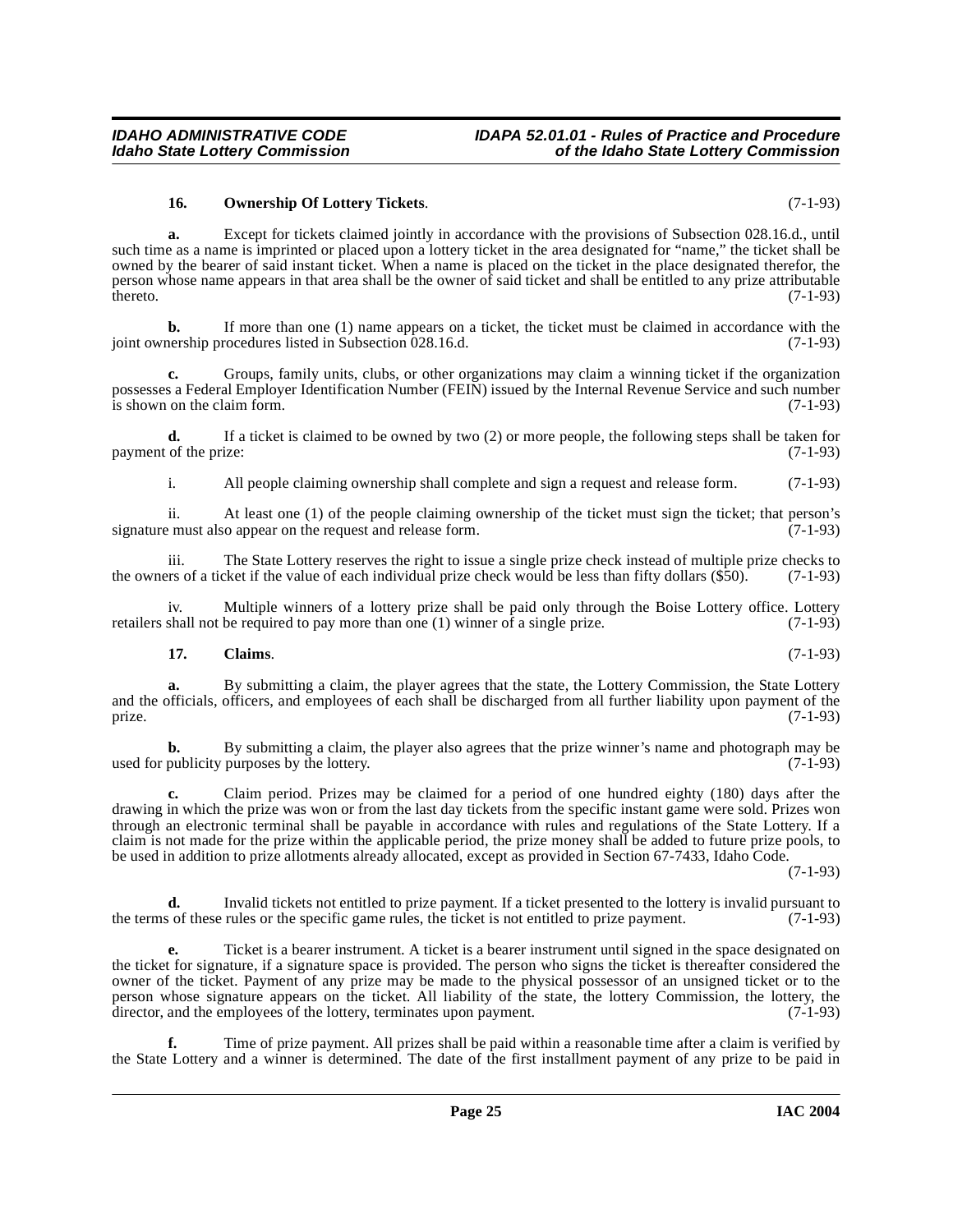installment payments shall be the date the claim is validated and processed unless a different date is specified for a particular game in these rules or the specific game rules. Subsequent installment payments shall be made approximately weekly, monthly, or annually, from the date the claim is processed and validated in accordance with the type of prize won and the rules applicable to the prize. The State Lottery may, at any time, delay any prize payment in order to review a change in circumstances relative to the prize awarded, the payee, or the claim. (7-1-93)

**g.** Prizes payable for the life of the winner. If any prize is for the life of the winner, only an individual may claim and receive the prize for life. If a group, corporation, or other organization is the winner, the life of the winner shall be deemed to be twenty (20) years. (7-1-93)

<span id="page-25-6"></span>**18. Prizes Payable After Death Of Winner**. All prizes, and portions of prizes, which remain unpaid at the time of the prize winner's death shall be payable to the court appointed representative of the prize winner's estate once satisfactory evidence of the representative's appointment has been made, and the State Lottery is satisfied that payment to the representative is lawful and proper. The State Lottery may rely wholly on the presentation of a certified copy of a court order appointing an administrator, executor, or other representative of the prize winner's estate or may petition the court to determine the proper payee. Payment to the representative of the estate of the deceased owner of any prize winnings shall absolve the State Lottery and employees of the State Lottery of any<br>further liability for payment of prize winnings. further liability for payment of prize winnings.

<span id="page-25-2"></span>**19. Disability Of Prize Winner**. The State Lottery may petition any court of competent jurisdiction for a determination of the rightful payee for the payment of any prize winnings which are or may become due a person under a disability because of, but not limited to, under age, mental deficiency, or physical or mental incapacity.

 $(7-1-93)$ 

<span id="page-25-8"></span>**20. 20. Stolen Or Lost Tickets**. The State Lottery has no responsibility for paying prizes attributable to lost tickets. (7-1-93) stolen or lost tickets.

<span id="page-25-4"></span>**21. Effect Of Game Rules**. In purchasing a ticket the player agrees to comply with Chapters 52 and 74, Title 67, Idaho Code, these rules, the specific game rules, State Lottery instructions and procedures, and the final decisions of the State Lottery. The State Lottery's decisions and judgments in respect to the determination of winning tickets or any other dispute arising from the payment or awarding of prizes shall be final and binding upon all participants in the lottery. If a dispute between the State Lottery and a player occurs as to whether a ticket is a winning ticket and the prize is not paid, the State Lottery may, solely at the State Lottery's option, replace the ticket with an unplayed ticket of an equivalent price from any game or refund the price of the ticket. This shall be the sole and exclusive remedy of the player. (7-1-93) exclusive remedy of the player.

<span id="page-25-3"></span>**22. Disputed Prizes**. If there is a dispute, or it appears that a dispute may occur relative to the payment of any prize, the State Lottery may refrain from making payment of the prize pending a final determination by the State Lottery or by a court of competent jurisdiction as to the proper payment of the prize. (7-1-93)

### <span id="page-25-1"></span><span id="page-25-0"></span>**029. CONFLICT OF INTEREST POLICY.**

**01.** Public Officials. A commissioner, director, deputy director, or lottery employee is considered a "public official". If a statutory provision, rule, or policy applicable to the Idaho State Lottery conflicts with Section  $67-7443$ , Idaho Code, the more stringent provision applies.

<span id="page-25-7"></span>**02. Statements For Economic Interest**. Members of the Commission, the director, and the employees of the lottery shall not directly or indirectly, individually, or as a member of a partnership, or as a shareholder of a corporation, or as a participant in a joint venture or association with any other person, have an interest in dealing in a lottery or in the ownership or leasing of property used by or for a lottery. (7-1-93) lottery or in the ownership or leasing of property used by or for a lottery.

**03. Persons Ineligible For Prizes**. The following individuals shall not, except as provided in Section 67-7440, Idaho Code, purchase a lottery ticket or share, and shall not receive a lottery prize: (7-1-93)

- <span id="page-25-5"></span>**a.** Any commissioner or lottery employee; (7-1-93)
- **b.** Any officer, director, or employee of any vendor of lottery tickets or manufacturer of equipment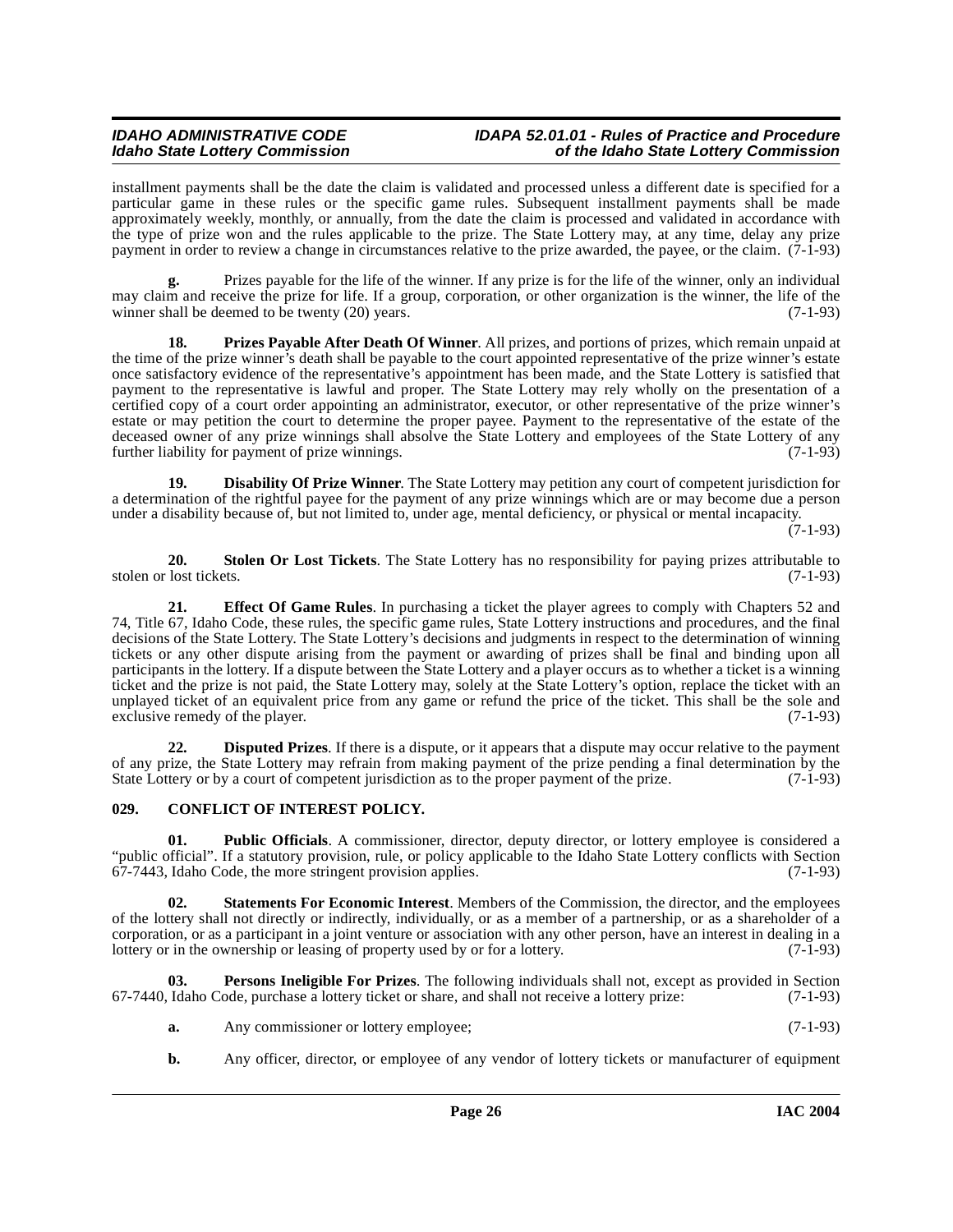used to determine winners in computerized lottery games, or any of their subcontractors who may affect the security, integrity, or honesty of the Lottery: (7-1-93) integrity, or honesty of the Lottery;

**c.** Any lottery contractor or consultant under agreement with the Lottery to review the Lottery's security procedures. Any other contractor or consultant may be deemed ineligible by the Director if the Director reasonably determines that the security, honesty, and integrity of the Lottery may be adversely affected; (7-1-93)

**d.** An immediate family member of any individual described in Subsections 029.03.a., 029.03.b., and and who is a member of the same household.  $029.03.c.$  and who is a member of the same household.

#### <span id="page-26-0"></span>**04. Gift Prohibitions**. (7-1-93)

**a.** Except as provided in Subsection 029.03.b. of this rule, Lottery Commissioners and all Lottery employees, including members of their immediate family, are prohibited from soliciting or receiving, directly or indirectly, a gift in excess of one hundred dollars (\$100) from any person who might reasonably be expected to receive a benefit from the Idaho State Lottery. (7-1-93) receive a benefit from the Idaho State Lottery.

**b.** In appearances before civic groups and other organizations it is permissible to accept a meal or other travel reimbursement if it is offered and it is the established practice of that group or organization. (7-1-93)

**05. Persons Prohibited From Providing Services**. The following individuals and entities shall not be a lottery game retailer, lottery vendor, or lottery contractor, and shall not provide audits or study services as specified<br>by Chapter 74, Title 67, Idaho Code: (7-1-93) by Chapter 74, Title 67, Idaho Code:

<span id="page-26-2"></span>**a.** A commissioner, director, deputy director, or lottery employee; (7-1-93)

**b.** A member of the immediate family and who is a member of the same household of any individual in Subsection 029.04.a. of this rule: (7-1-93) described in Subsection 029.04.a. of this rule;

Other than a lottery game retailer any entity which has a control person who is an immediate family member of and who is a member of the same household of any individual described in Subsection 029.05.a. of this rule: (7-1-93) rule; (7-1-93)

| A Commissioner: or | $(7-1-93)$ |
|--------------------|------------|

ii. A person on the State Lottery's Executive Staff; or (7-1-93)

iii. Any Lottery employee in a position designated by the Director that affects the security, integrity, and honesty of the State Lottery. Such designation shall be kept on file at the Office of the Idaho State Lottery.  $(7-1-93)$ 

<span id="page-26-1"></span>**06. Outside Activities Restricted**. (7-1-93)

**a.** The director, deputy directors, and full-time lottery employees shall render full-time service to the duties of their office. Part-time, temporary, or seasonal employees of the Lottery shall render full service to the extent of their employment with the Lottery and shall not accept other employment which may conflict with the integrity of the Idaho State Lottery. (7-1-93)

**b.** Except when requested to assist another state lottery, no commissioner, director, deputy director or lottery employee shall provide consulting or contractual services, or accept an honorarium related to his or her state<br>(7-1-93) lottery expertise.

**c.** When assisting another state lottery, it is permissible for the other state to reimburse normal travel costs to the individual providing the service, but no honorarium or pay to the individual will be accepted. If the other state has a policy of paying for the time of another state's employee while providing assistance, the payment shall be made to the State Lottery. made to the State Lottery.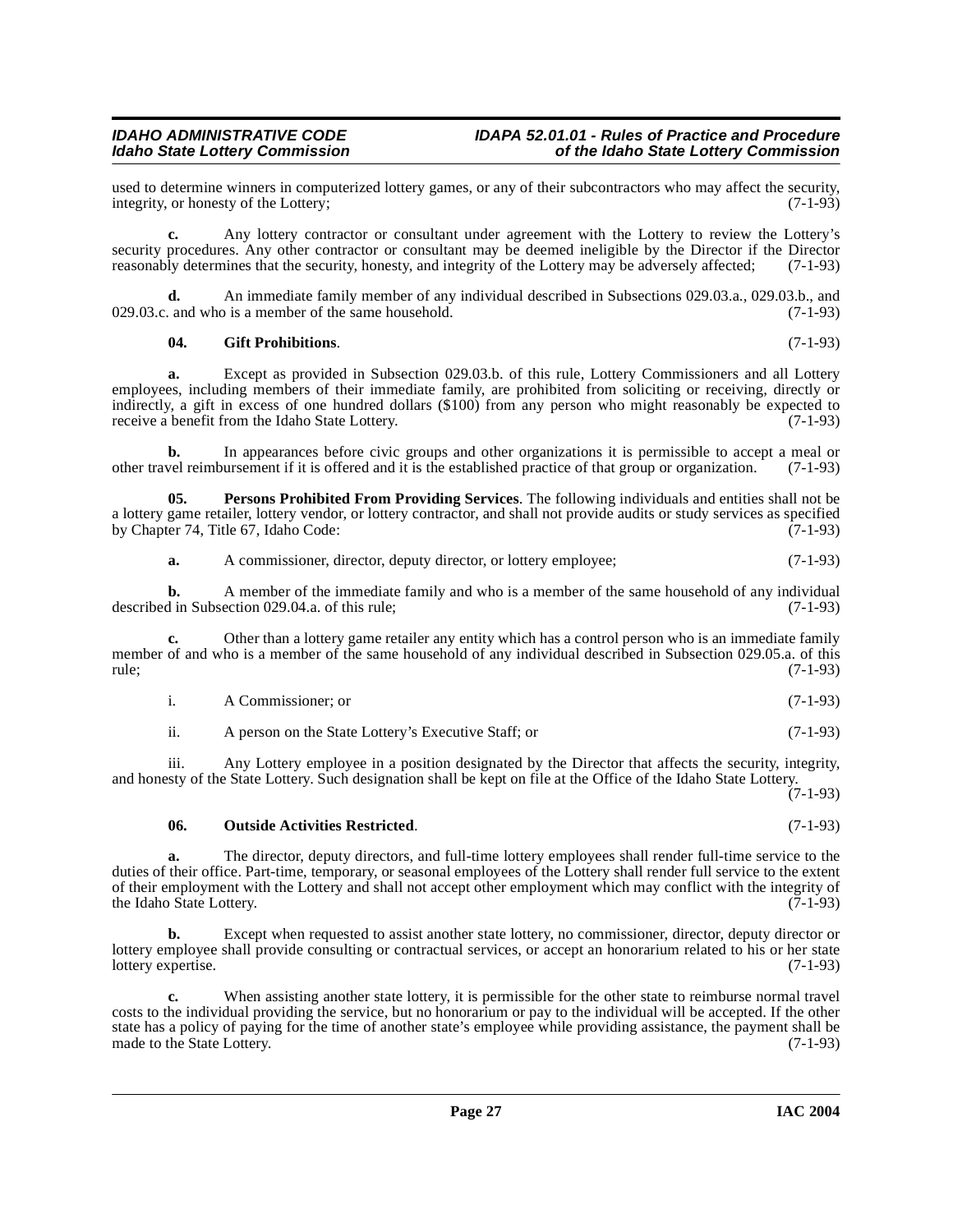#### **IDAHO ADMINISTRATIVE CODE IDAPA 52.01.01 - Rules of Practice and Procedure<br>Idaho State Lottery Commission** of the Idaho State Lottery Commission **Idaho State Lottery Commission of the Idaho State Lottery Commission**

**d.** Nothing contained in Subsections 029.06.a. through 029.06.d. of this rule shall be construed to prevent a commissioner, director, deputy director or other employee of the Idaho State Lottery from participating in and traveling to educational or industry related programs. Actual expenses incurred may be reimbursed by a sponsoring entity if the integrity of the Idaho State Lottery is not adversely impacted. (7-1-93) sponsoring entity if the integrity of the Idaho State Lottery is not adversely impacted.

<span id="page-27-2"></span>**07. Conduct Of Commission Business**. Business transactions conducted by the Lottery Commission, the director, deputy directors, or lottery employees with lottery vendors shall be conducted in the offices of the Idaho State Lottery to the maximum extent possible. (7-1-93)

**Personal Conduct**. Personal conduct that is illegal or generally considered improper and brings discredit on the Idaho State Lottery may be subject to appropriate disciplinary action by the Director. (7-1-93)

<span id="page-27-5"></span>**09. Use Of Lottery Property**. No Commissioner or employee of the Idaho State Lottery shall use any lottery vehicle or other property for personal use. (7-1-93)

<span id="page-27-4"></span>**10. Signature Of Conflict Policy Required**. Employees of the State Lottery shall be required to sign the foregoing conflict of interest policy as a condition of employment. "I have read and understand the pertinent Sections of Idaho Constitution Article 7, Section 10, and Chapter 7, Title 59, Idaho Code, and these conflict of interest policies."

Signature

Typed Name

Date

### (4-18-89)

#### <span id="page-27-0"></span>**030. LOTTERY CONTRACTING RULES.**

### <span id="page-27-3"></span><span id="page-27-1"></span>**01. Classification Of Lottery Contracts**. (7-1-93)

**a.** State Lottery contracts for the acquisition of materials, supplies, services and personal and professional services are classified according to relative sensitivity, which in turn determines the level of review, procurement method and the extent of disclosure required by State Lottery Vendors or if no disclosure is required as in the case of lottery contractors. The three (3) levels of procurement are as follows: (7-1-93) in the case of lottery contractors. The three  $(3)$  levels of procurement are as follows:

i. General procurements: These procurements are the least sensitive and are for materials, supplies, equipment, services and personal and professional services required to satisfy the day-to-day administrative, ministerial and operating needs of the State Lottery. Disclosure filings by State Lottery vendors are not normally required for this class of procurements. State Lottery contractors may supply general procurement items. The State Lottery may use formal invitations to bid, informal competitive quotes and requests for proposals to solicit contracts for these acquisitions, as may be determined by the Director to be the most appropriate process for a specific acquisition.  $(7-1-93)$ 

ii. Sensitive procurements: These procurements are of intermediate sensitivity and are for materials, supplies, equipment, services and personal and professional services which may have direct or indirect impact upon the security, credibility and integrity of the State Lottery. Also included are special studies and services required by statute (demographic, communications and performance studies). The normal procedure for acquiring the materials and services is by request for proposal; however, the Director may authorize the use of competitive quotes when the cost of the acquisition is less than fifteen thousand dollars (\$15,000). The Director may prescribe special disclosure requirements governing State Lottery contractors or vendors for this class of contracts. (7-1-93) requirements governing State Lottery contractors or vendors for this class of contracts.

iii. Major procurements: This class is the most sensitive of State Lottery contracts. The Lottery Act requires these procurements to be let by the Commission and the filing of comprehensive disclosure statements by State Lottery vendors. (7-1-93) State Lottery vendors.

**b.** The procedures for announcing or soliciting various classes of State Lottery contracts outlined in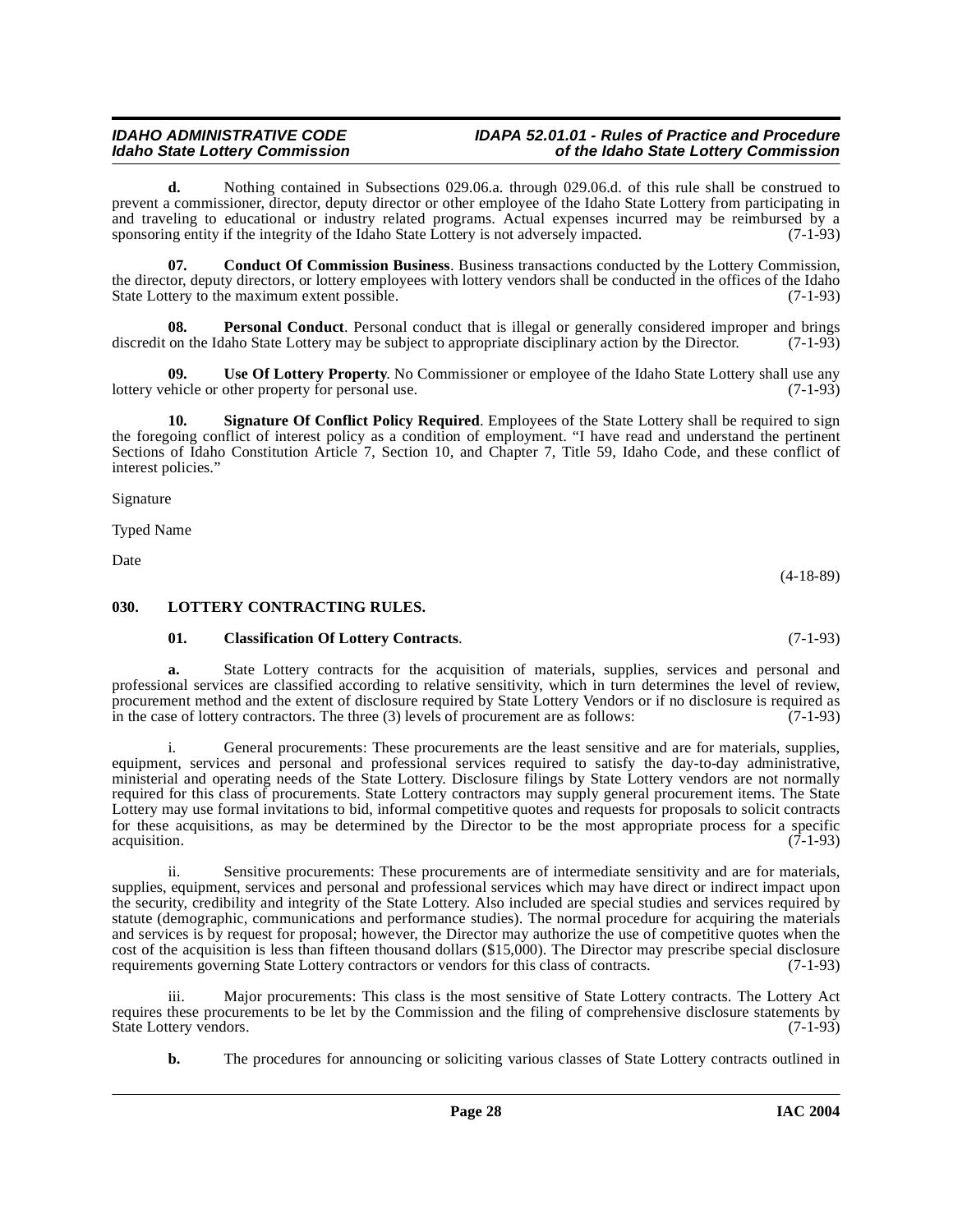Subsection 030.01.a. of this rule are intended to be advisory only and shall not in any way limit the Commission or the Director in the selection of the most appropriate process to acquire a given product or service. (7-1the Director in the selection of the most appropriate process to acquire a given product or service.

### **02. General Policy**. (7-1-93)

**a.** In all decisions affecting the State Lottery, the Commission and Director are specifically directed by statute to take into consideration the particularly sensitive nature of the State Lottery and to act in a manner to promote and insure the integrity, security, honesty and fairness of the State Lottery. Additionally, the Director, in awarding contracts in response to solicitations for proposals, shall award such contracts to the responsible contractor or vendor submitting the lowest and best proposal which provides maximum benefits to the state in relation to cost in the areas of security, competence, experience, timely performance, and maximization of net revenues to benefit the public purpose of the State Lottery. Consistent with these statutory directives, it shall be the policy of the State Lottery, to the extent possible, to conduct its contracting affairs in an open, competitive manner. However, the security and integrity of the State Lottery shall be fundamental and overriding considerations in all decisions.

(7-1-93)

**b.** Although the State Lottery is exempt from the provisions of Section 67-5715, Idaho Code, it shall be the policy of the State Lottery to conduct its contracting affairs generally in accordance with the state's competitive bidding principles contained in Section 67-5715 et seq., Idaho Code, and consistent with the specific directives contained in Subsection 030.02.a. of this rule. In implementing this policy, the State Lottery reserves the right to use the procedures developed by the department of administration as guidelines to govern its procurement actions. Notwithstanding this reservation, the State Lottery equally reserves the right to use alternate contracting and purchasing practices that take account of market realities and modern or innovative contracting and purchasing methods which are also consistent with the public policy of encouraging competition. Such methods may include, but not be limited to, specialized vendor prequalifications, competitive negotiations, performance incentives and disincentives, life cycle costing and solicitations emphasizing the request for proposal process. (7-1-93)

**c.** When the State Lottery uses a Request for Proposal (RFP) for a planned acquisition, the major considerations in determining the contract award shall be the quality of the product or service, the likelihood of timely performance, and price. Qualitative factors shall normally address such issues as the Vendor's demonstrated experience in performing comparable projects, performance credibility, availability of qualified personnel and equipment, and such other special factors as may be applicable to a particular contract. The RFP shall normally specify the criteria which will be used in the evaluation of offers and the award of the contract. (7-1-93)

**d.** Because of the specialized character of State Lottery contracts, the State Lottery will not normally advertise bid proposals. Rather, the State Lottery shall circulate bid and proposal requests for materials, equipment and services to vendors known to specialize in the required procurement or to those the State Lottery may reasonably expect to have an interest in providing such services. The State Lottery will develop such mailing lists as the service need arises. (7-1-93)

**e.** The Director shall prepare standard terms and conditions to govern the acquisition of materials, supplies and services by the State Lottery. To the extent possible, the standard terms and conditions shall be as uniform as possible with the standard terms and conditions governing contracts entered into by other state agencies.

(7-1-93)

**f.** All major departures from the contracting guidelines referenced in Subsection 030.02.b. of this rule shall be approved by the Commission. In the event of conflict between the referenced guidelines and the State Lottery's adopted rules, the State Lottery rules shall take precedence. (7-1-93)

#### <span id="page-28-0"></span>**03. Delegation Of Purchasing Authority**. (7-1-93)

**a.** Authority is granted to the Director to initiate all purchase actions and enter into and execute contracts for materials, supplies and services, on behalf of the Commission and the Idaho State Lottery, except as follows: (7-1-93)

i. General contracts having an estimated one-time or annual cost in excess of fifty thousand dollars (\$50,000);  $(550,000);$  (950,000);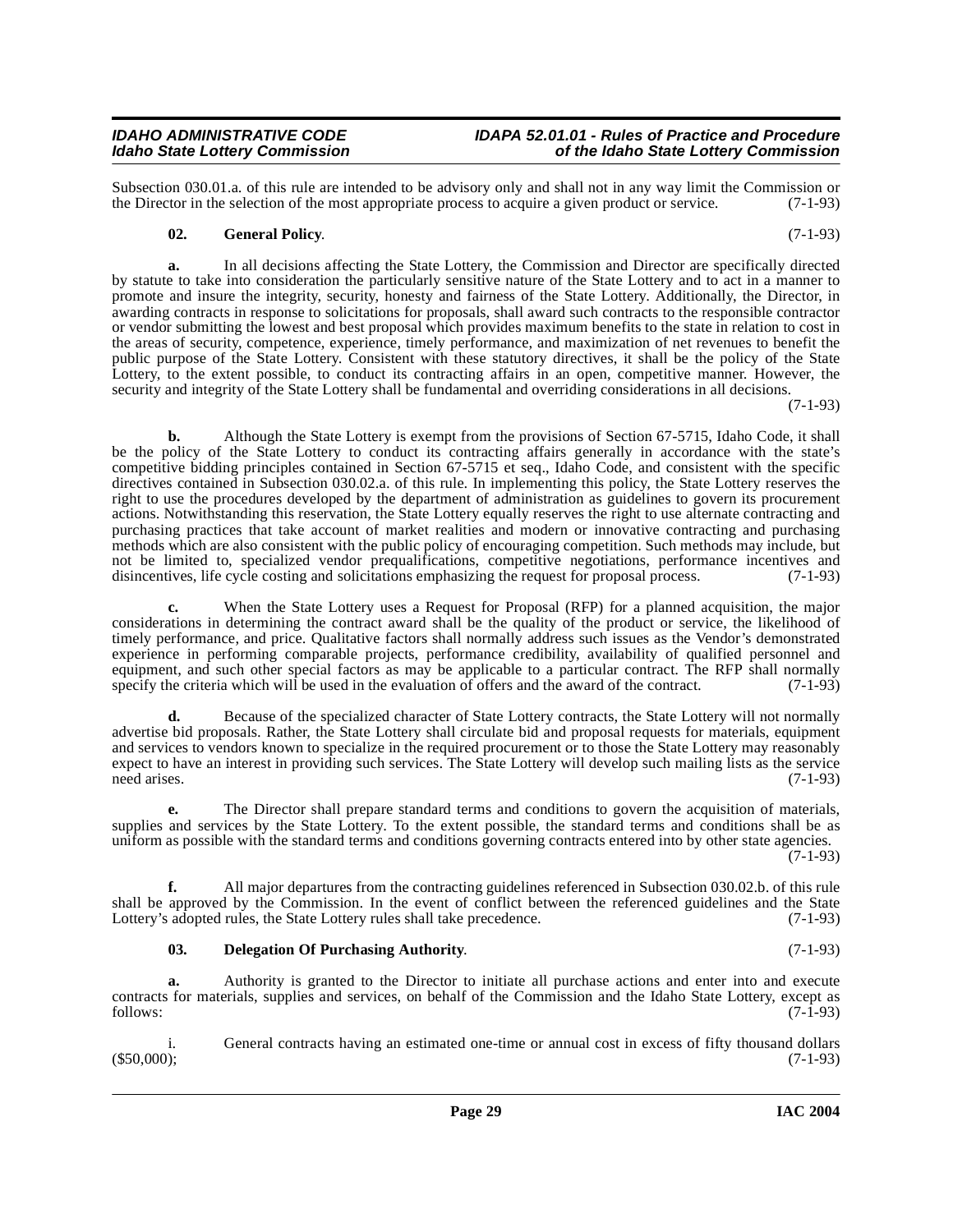ii. Contracts defined as Sensitive Procurements having a one-time or annual cost of more than fifty dollars (\$50,000): (7-1-93) thousand dollars  $(\$50,000)$ ;

iii. Contracts defined as Major Procurements; (7-1-93)

iv. All personal service contracts other than major or sensitive procurements having a one-time or annual cost in excess of fifteen thousand  $(\$15,000)$ ; and  $(\7-1-93)$ 

Procurement actions which are executed in a manner other than as provided in the contract exemption guidelines. (7-1-93)

**b.** Notwithstanding the provisions of Subsection 030.03.a.i. of this rule, the Commission, having once approved a planned procurement action involving a general contract acquisition, grants authority to the Director to execute a contract or contracts for the purchase or service without further action by the Commission. (7-1-93)

**c.** The Commission, having once approved a particular contract, delegates authority to the Director to make all disbursements and payments as provided in the contract, without further, specific approval action by the  $\text{Commission.}$  (7-1-93)

**d.** The Commission grants authority to the Director to enter into emergency contracts when immediate and decisive action is required to protect the security, credibility or integrity of the State Lottery or a lottery game. All emergency contracts let by the Director in which the cost exceeds the delegated authority, contained in Subsection 030.03.a. of this rule, shall be reported to the Commission within five (5) days of the contract award date, or at the next scheduled Commission meeting, whichever is sooner. Such procurement actions may be taken without competitive bid. The dollar value of a contract awarded by the Director under the provisions of this section may not exceed fifty thousand dollars (\$50,000). Any emergency contract for a major procurement in which the cost exceeds fifty thousand dollars (\$50,000), if not acted upon at a regularly scheduled Commission meeting, shall be subject to Commission action by telephonic or electronic vote. (7-1-93)

<span id="page-29-2"></span>**State Central Services Agenda**. As provided in Section 67-7408, Idaho Code, the State Lottery may contract with other state agencies for the performance of such contracting responsibilities as may be required by the State Lottery. Such services may include, but are not limited to, the acquisition of Fidelity and Faithful Performance Bonds covering the Commissioners, officers, and employees of the State Lottery; bonding of retailers, annuity contracts; general equipment and supplies; equipment financing agreements; and disposal of surplus State Lottery property. The State Lottery will be bound by all statutes and rules governing the actions of the state agency when the State Lottery uses such services. (7-1-93) when the State Lottery uses such services.

#### **05. Idaho Preference**. (7-1-93)

**a.** In all contracts, the State Lottery shall prefer goods or services that have been manufactured or produced in this state if price, fitness, availability and quality are otherwise equal. (7-1-93)

**b.** Where a State Lottery contract is awarded to a foreign contractor and the contract price exceeds ten thousand dollars (\$10,000), the contractor shall promptly report to the tax commission on forms to be provided by the tax commission the total contract price, terms of payment, length of contract and such other information as the tax commission may require before final payment can be received on the State Lottery contract. The State Lottery shall satisfy itself that the requirement of this subsection has been complied with before it issues a final payment on a State Lottery contract. For the purposes of this subsection, a foreign contractor is one who is not domiciled in or registered to do business in the state of Idaho. (7-1-93) to do business in the state of Idaho.

**06. Affirmative Action Contracts**. The State Lottery is an equal opportunity employer and shall also participate in all on-going state affirmative action programs. (7-1-93)

<span id="page-29-1"></span><span id="page-29-0"></span>

| 07.<br><b>Personal Services Contract.</b> |  | $(7-1-93)$ |  |  |  |  |
|-------------------------------------------|--|------------|--|--|--|--|
|-------------------------------------------|--|------------|--|--|--|--|

**a.** Contracts between the State Lottery and persons or firms such as advertising agencies, security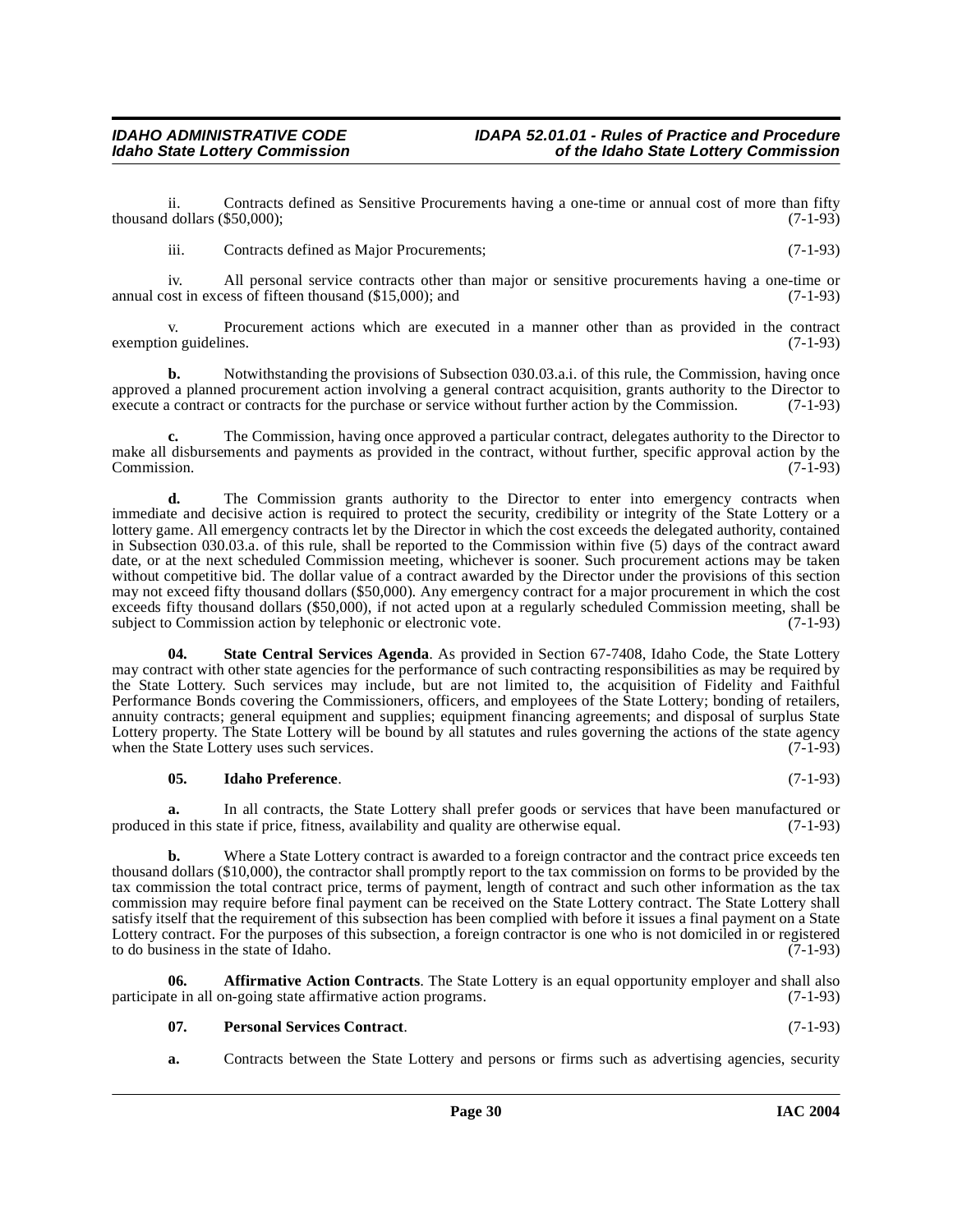### **IDAHO ADMINISTRATIVE CODE IDAPA 52.01.01 - Rules of Practice and Procedure<br>Idaho State Lottery Commission in the Idaho State Lottery Commission Idaho State Lottery Commission of the Idaho State Lottery Commission**

consultants, auditors, other consultants required to conduct or prepare special studies and reports and such other personal services contracts as may be required to fulfill the State Lottery's responsibilities, shall be awarded as outlined in the following subsections. The award of contracts shall be either direct, informal or formal depending upon the sensitivity and estimated dollar value of the contract. In awarding personal services contracts the State Lottery shall consider the firm's qualifications in such areas as demonstrated competency, availability, experience in successfully performing comparable projects, availability of qualified personnel, likelihood of timely performance, history of cost containment, compensation requirements and such other special factors as may be applicable to a particular contract. (7-1-93)

**b.** Direct Award Procedures. (7-1-93)

i. Any personal services contract having an estimated one-time or annual value of ten thousand dollars (\$10,000) or less may be awarded directly by the Director if the Director believes reasonable steps have been taken to obtain competitive quotes, if feasible, and the award will not negatively affect the security, credibility or integrity of the State Lottery. (7-1-93)

ii. The Director, with the approval of the Commission, may directly award personal services contracts in any appropriate or reasonable amount, without competitive solicitations, when the project consists of work which has been substantially described, planned or otherwise studied in an earlier State Lottery contract and the new contract would be a continuation of the earlier project, provided that the earlier contract was awarded by a formal selection procedure. In awarding contracts under this provision the Commission and Director shall take into account the impact of such action on the security, credibility and integrity of the State Lottery; and further, ensure that such contract awards will not encourage favoritism or substantially diminish competition and will result in substantial cost savings to the State Lottery. (7-1-93)

iii. The Director, with the approval of the Commission, may directly award personal service contracts without competitive solicitation when an emergency or other condition exists which requires prompt and decisive action. The Commission and Director shall exercise the provisions of this subsection only when immediate action is required to correct a situation which would threaten integrity, security, honesty, and fairness in the operation and administration of the State Lottery and the objective of raising net revenues for the benefit of the public purpose described in The Idaho State Lottery Act. (7-1-93) described in The Idaho State Lottery Act.

**c.** Informal Award Procedure: The Director may award any personal services contract having an estimated one-time annual value of more than ten thousand dollars (\$10,000), but not more than twenty-five thousand dollars (\$25,000), if the following informal award procedure is followed: (7-1-93) dollars  $(\$25,000)$ , if the following informal award procedure is followed:

i. An attempt shall be made to obtain a minimum of three (3) competitive quotes. If three (3) quotes are not available, a lesser number will suffice provided a written record is made of the effort to obtain three (3) quotes.  $(7-1-93)$ 

ii. A written record shall be maintained of the source and amount of quotes received. (7-1-93)

iii. Contract award shall be made to the lowest priced vendor who best meets the contract award in Subsection 030.07.a. of this rule. (7-1-93) criteria entered in Subsection 030.07.a. of this rule.

iv. The Director shall maintain work papers documenting the basis of award to ensure that the award will not negatively affect the security, credibility and integrity of the State Lottery. (7-1-93)

**d.** Formal Award Procedures: Unless otherwise awarded under the provisions of Subsections 030.07.b.ii. or 030.07.b.iii. of this rule, all personal services contracts having an estimated one-time or annual cost of more than twenty-five thousand dollars (\$25,000) shall be awarded according to the formal award procedure, as follows: (7-1-93)

i. The State Lottery shall distribute copies of the proposal (usually a Request for Proposal) to State Lottery vendors or to appropriate contractors who have indicated an interest, or are anticipated to have an interest, in providing the required service to the State Lottery. Request for Proposal shall include a response deadline date. All responses received by the State Lottery after the deadline may be rejected. (7-1-93) responses received by the State Lottery after the deadline may be rejected.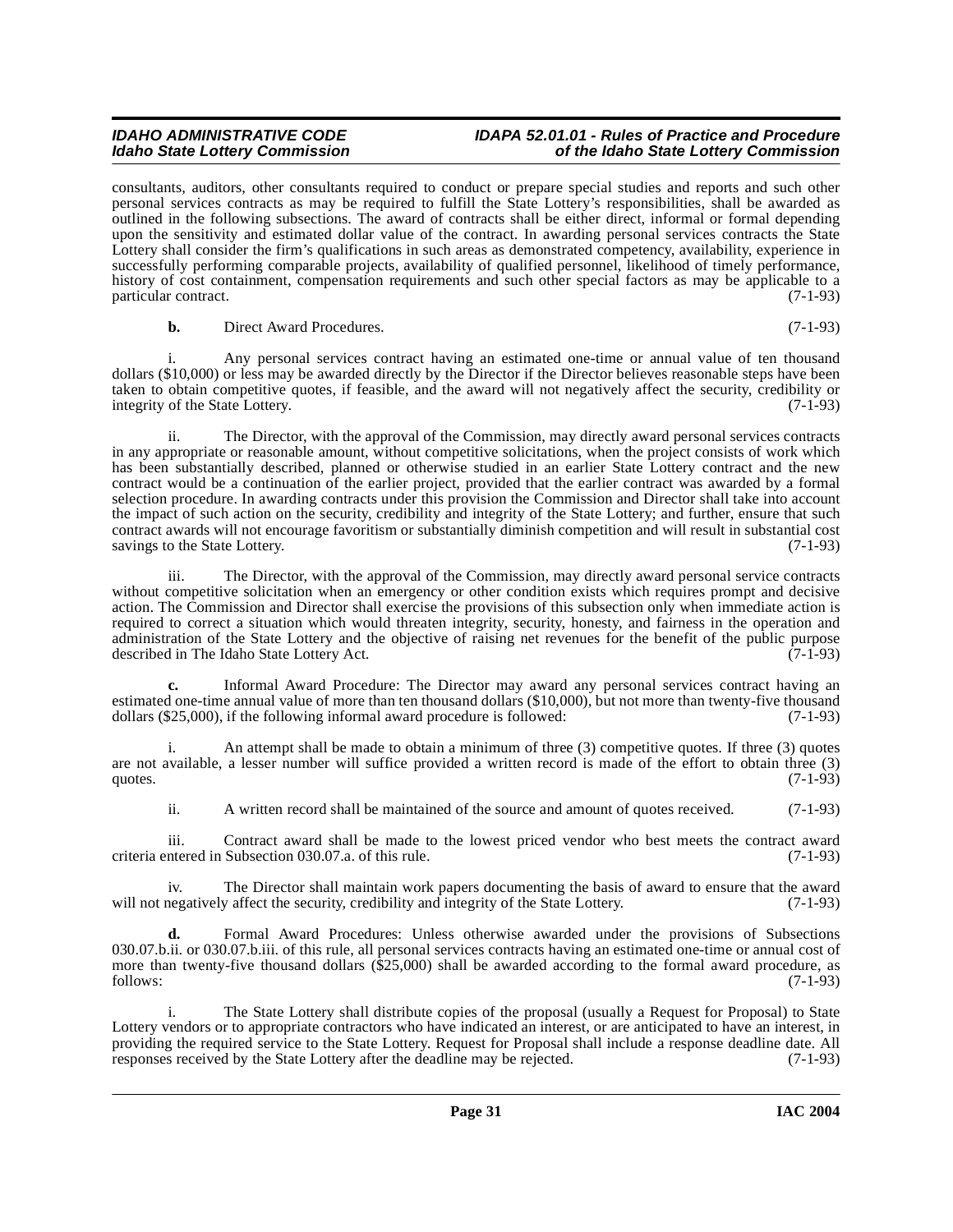ii. The Director shall appoint an evaluation panel consisting of at least four (4) persons, at least two (2) of whom shall be members of the executive staff. The Director of Security will normally be one of the appointees to evaluate the responses for any project involving the security of the State Lottery.  $(7-1-93)$ to evaluate the responses for any project involving the security of the State Lottery.

iii. The evaluation panel shall develop a system to evaluate the vendor responses and shall score each vendor's response. Based upon this evaluation, the evaluation panel shall rank the three best responses and develop an award recommendation. (7-1-93) an award recommendation.

iv. The contract shall be awarded to the vendor who best meets the award criteria. (7-1-93)

**e.** No contract or other agreement for the purpose of providing services to the State Lottery shall be entered into, renewed, or extended with any person, unless the person certifies in writing, under penalty of perjury, that the person is not in violation of any Idaho state tax laws on a form prescribed by the Commission. A copy of the certification form may be obtained from the State Lottery or the tax commission. The original certification shall be retained in the State Lottery's contract file. (7-1-93)

#### <span id="page-31-0"></span>**08. Major Procurements**. (7-1-93)

**a.** All bid announcements, invitations, or proposals covering major procurements shall identify that hed acquisition is classified as a major procurement. (7-1-93) the planned acquisition is classified as a major procurement.

**b.** All contracts or procurement actions classified as major procurements shall be subject to the disclosure requirements specified in Section 67-7421, Idaho Code. Commission Subsection 030.01 defines the term "control person" which relates to the disclosure requirements. The State Lottery shall enclose a copy of the disclosure requirements with each bid announcement or proposed request for such procurement. All disclosure filings are subject to the review and approval of the Director of Security. Failure of any State Lottery vendor to properly execute<br>or timely submit the disclosure requirement shall be grounds for rejection of the bid or proposal. (7or timely submit the disclosure requirement shall be grounds for rejection of the bid or proposal.

No contract for a major procurement with any State Lottery vendor shall be entered into if any control person of that State Lottery vendor has been convicted of a crime, other than traffic infractions. Background checks shall be made by the Director of Security to rigorously enforce this requirement. (7-1-93)

**d.** The State Lottery may prequalify State Lottery vendors as having met the disclosure filing requirements for major procurements. Such disclosure prequalifications shall be renewed by July 1 of each year. The prequalifications will satisfy the disclosure requirement of the State Lottery Act, providing a certification is received from the State Lottery vendor, at the time of submitting any subsequent bid, proposal or offer, that no changes have occurred in the vendor's status, or that of its control persons, since the last filing of the complete disclosure statement. (7-1-93)

**e.** Each State Lottery vendor for a major procurement shall maintain its disclosure filing in a current status during the tenure of the contract. Unless otherwise provided in the contract document, any changes in the status of the vendor, any of its listed control persons or additional control persons, shall be reported to the Director within fourteen (14) days of the known change, and will require written submission of the same disclosure information to the Commission.

**f.** Each State Lottery vendor for a major procurement shall post a performance bond with the Commission as provided in Section 67-7427, Idaho Code. The performance bond shall be issued by a surety licensed to do business in this state and shall be for the duration specified in the procurement announcement. (7-1-93)

#### <span id="page-31-1"></span>**09. Sensitive Procurements**. (7-1-93)

**a.** All bid announcements, invitations, or Requests for Proposal covering sensitive procurements as defined in Rule Section 030 shall identify that the planned acquisition is a sensitive procurement and shall be subject to the provisions of this rule.  $(7-1-93)$ to the provisions of this rule.

**b.** The Director may establish special disclosure requirements governing State Lottery contracts for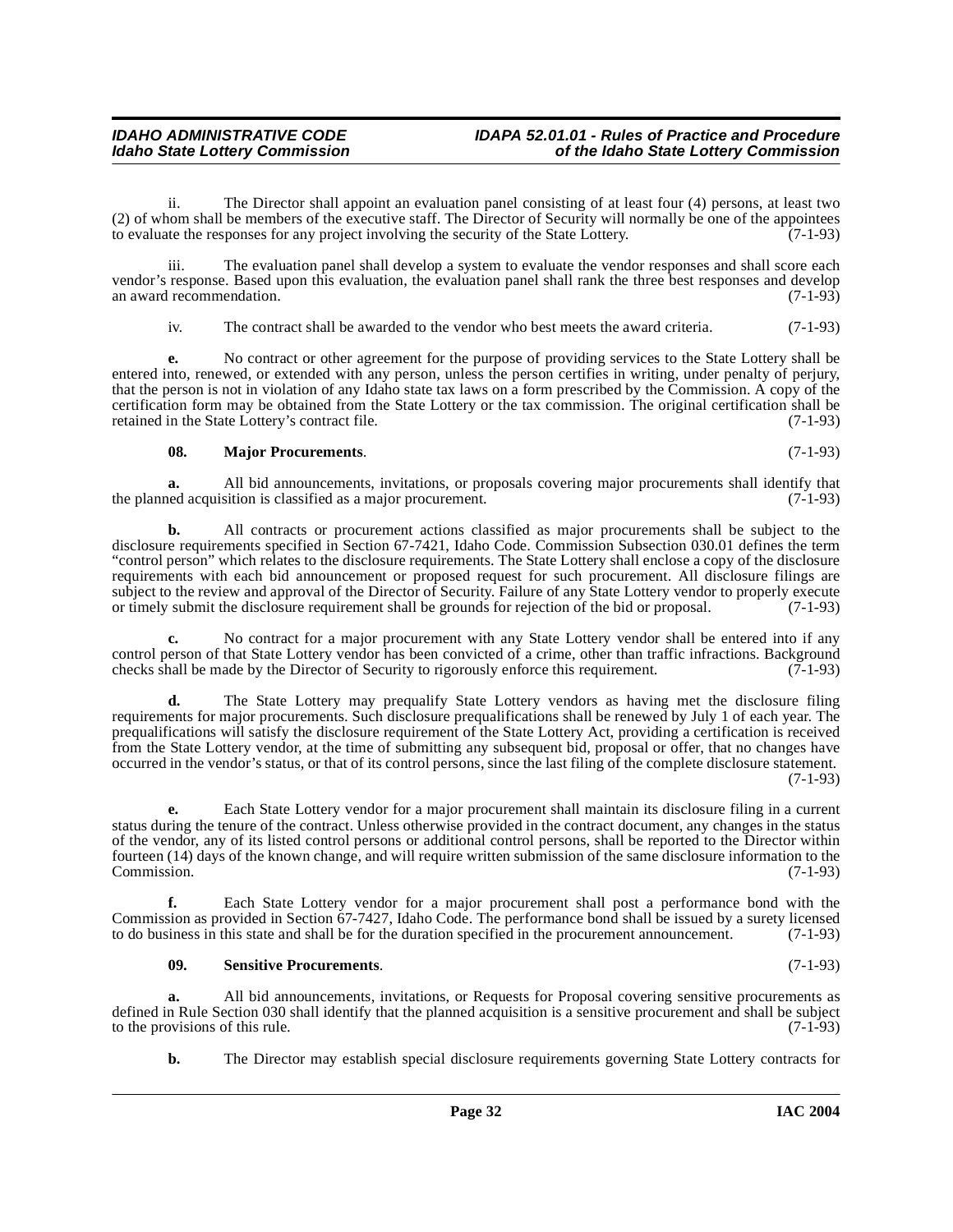sensitive procurements which shall be included in the procurement announcement. Failure of any State Lottery vendor or contractor to properly execute or timely submit the disclosure requirement shall be grounds for rejection of the bid or proposal. All disclosure filings are subject to the review and approval of the Director of Security. (7-1-93)

**c.** No contract for a major procurement with any State Lottery vendor shall be entered into if any control person of that State Lottery vendor has been convicted of a crime, other than traffic infractions. Background checks shall be made by the Director of Security to rigorously enforce this requirement. (7-1-93) checks shall be made by the Director of Security to rigorously enforce this requirement.

**d.** The State Lottery may prequalify State Lottery vendors as having met the disclosure requirements of this rule. The prequalification will satisfy the disclosure filing requirement providing a certification is received from the State Lottery vendor, at the time of submitting any subsequent bid, proposal or offer, that no changes have occurred in the vendor's status or any of its principals since the last filing of the full disclosure statement. (7-1-93)

**e.** Each State Lottery vendor for a sensitive procurement shall maintain its disclosure filing in a current status during the tenure of the contract. Unless otherwise provided in the contract document, any changes in the vendor's status or any of its principals, shall be reported to the Director within fourteen (14) days of the known change, and will require written submission of the same disclosure information to the Commission. (7-1change, and will require written submission of the same disclosure information to the Commission.

**f.** Each State Lottery contractor for a sensitive procurement may be required to post a performance bond with the State Lottery. The performance bond shall be issued by a surety licensed to do business in this state and be for the amount and duration specified in the procurement announcement. (7-1-93) be for the amount and duration specified in the procurement announcement.

<span id="page-32-0"></span>**10. Advertising And Promotional Contract**. Because advertising and promotional contracts involve unique marketing strategies for State Lottery games, the acquisition of such services and purchases may be made directly without using competitive procurement procedures. The prudent person rule shall apply in the award of such contracts or the acquisition of such services. This exemption applies to all advertising and promotional contracts, whether placed through the State Lottery's advertising agency or directly by the Commission or the Director. For the purpose of this rule, advertising and promotional contracts include but are not limited to: agreements with radio and television stations, acquisition of prizes, media selection, placement of advertising contracts, promotional printing, art work and development and placement of all forms of commercials and display presentations. (7-1-93)

**11. Investment Contracts**. The State Lottery may enter into contracts for the acquisition of structured settlements, place investments or acquire annuities related to the pay-off of major prize winners without following competitive bidding procedures. The State Lottery will follow the prudent person rule in the placement of such<br>investments. (7-1-93) investments. (7-1-93)

### <span id="page-32-2"></span><span id="page-32-1"></span>**12. Prequalification Of Annuity Vendors**. (7-1-93)

**a.** For the purpose of acquiring annuities related to the pay-off of major prize winners, the State Lottery maintains an ongoing prequalification list of annuity vendors. A vendor must first be prequalified by the State Lottery before submitting a bid to the State Lottery for the award of an annuity contract. Vendors may submit their qualifications to the State Lottery for evaluation any time in the year. (7-1-93)

**b.** The following criteria must be met by each vendor before being placed on the prequalification list: (7-1-93)

i. Each bidder must be an insurance company licensed to do business in the State of Idaho and have been in business for a period of two (2) years immediately prior to submitting its bid. (7-1-93)

ii. An insurance company must be a Best's "A+" rated company and must have at least a Best's Class cial size classification. (7-1-93) VII financial size classification.

- iii. Each bidder's request for qualification must contain: (7-1-93)
- (1) The name, address, telephone number and contact person for the bidder. (7-1-93)
- (2) The current financial statement of the bidder certified by an independent Certified Public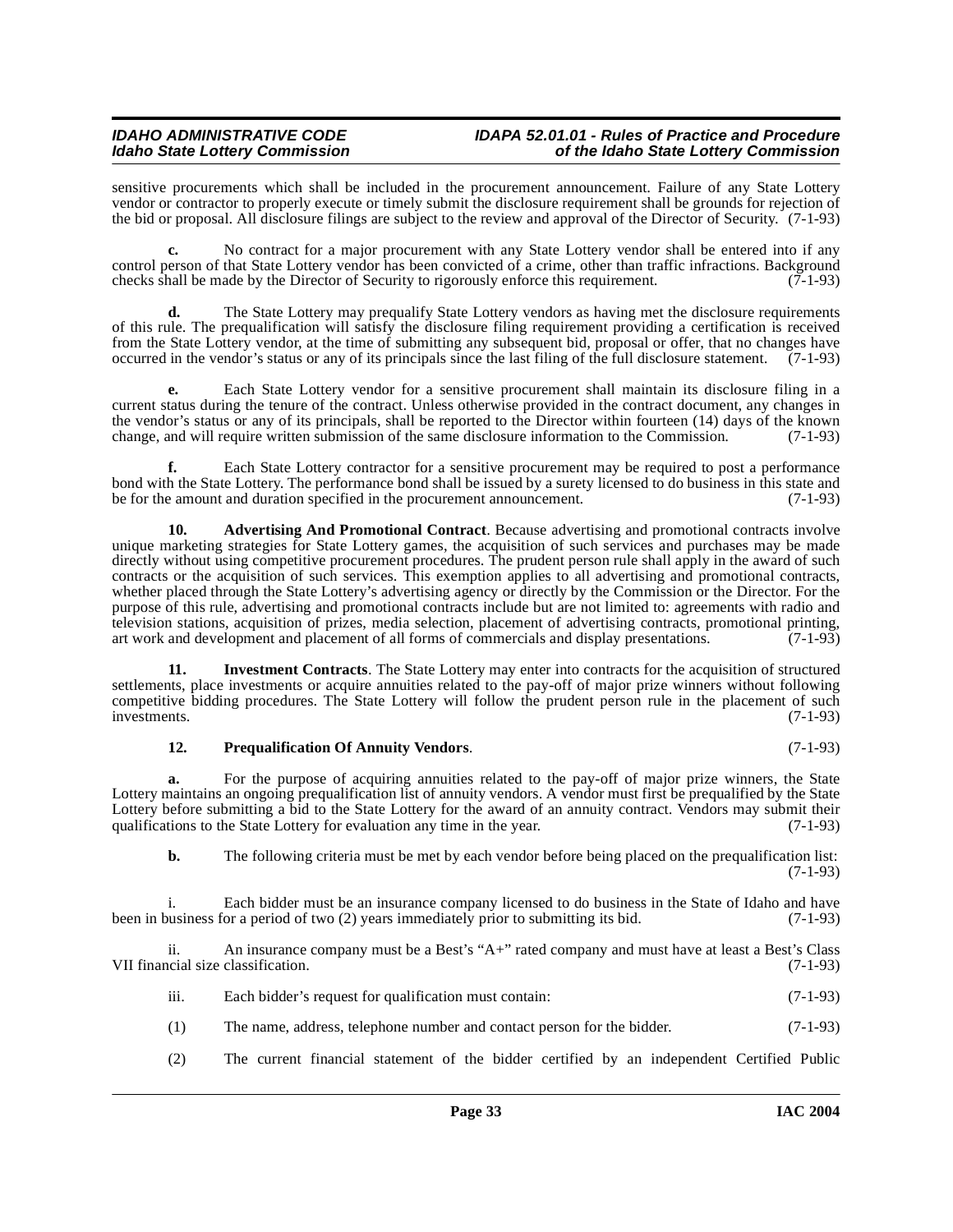Accountant. (7-1-93)

(3) The names, addresses and phone numbers of three current or past annuity client references whom Lottery may contact. (7-1-93) the State Lottery may contact.

**c.** After a vendor has been prequalified, the vendor may submit bids to the State Lottery in accordance with the procedures established by the Director. Furthermore, a vendor shall keep its qualifications current by promptly reporting any changes in their status to the State Lottery. (7-1-93)

**d.** The total amount of annuities awarded to an insurance company shall not exceed five percent (5%) red surplus. (7-1-93) of its stated surplus.

**e.** Nothing contained herein shall preclude a brokerage company from representing or submitting a bid on behalf of a qualified bidder. (4-18-89)

### <span id="page-33-1"></span><span id="page-33-0"></span>**031. CRITERIA FOR REVIEW OF RETAILER APPLICATIONS AND CONDUCT OF OPERATIONS.**

**01. Retailers Application**. Any person interested in obtaining a contract for a certificate to sell lottery tickets must first file an application on forms provided by the Director. The forms shall include, but are not limited to, an applicant's personal, financial, and criminal history, and an authorization to investigate the applicant's criminal and credit history.  $(7-1-93)$ and credit history.

<span id="page-33-2"></span>

| 02. | Fees, Procedure, And Criteria Precluding Issuing Contract. | $(7-1-93)$ |
|-----|------------------------------------------------------------|------------|
|     |                                                            |            |

**a.** All certificate applications must be accompanied by a minimum, nonrefundable, fee of twenty-five dollars (\$25). If a certificate is awarded, an additional, nonrefundable, certificate fee of one hundred dollars (\$100) must be paid. (7-1-93) must be paid.

**b.** Certified retailers may apply for a certificate modification to allow the sale of additional lottery products. A current retailer may be required to complete an additional application or application supplements. If a current retailer requests that the existing certificate be modified to allow the sale of additional lottery products, no additional application fee will be charged. additional application fee will be charged.

**c.** The State Lottery may waive the payment of any certificate fee to facilitate an experimental or a research project. (7-1-93) program or a research project.

#### <span id="page-33-3"></span>**03. Provisional Certifications**. (7-1-93)

**a.** The State Lottery may issue a provisional certificate to an applicant for a lottery certificate after receipt of a fully completed certificate application, the authorization of a complete personal background check, completion of a credit check, and completion of a preliminary background check. The provisional certificate shall expire at the time of issuance of the requested certificate or ninety (90) days from the date the provisional certificate was issued, whichever occurs first, unless the provisional certificate is extended by the lottery. (7-1-93)

**b.** The following criteria shall preclude the Director from entering into a contract with an applicant. (7-1-93)  $(7-1-93)$ No contract shall be made with an applicant:

| Who is under eighteen (18) years of age; | $(7-1-93)$ |
|------------------------------------------|------------|
|                                          |            |

ii. Who will be engaged exclusively in the business of selling tickets;  $(7-1-93)$ 

iii. Who is an employee of the State Lottery; (7-1-93)

iv. Who is, or is owned or controlled or affiliated with, a supplier of instant tickets or a manufacturer equipment used to operate instant and/or on-line games; (7-1-93) of computer equipment used to operate instant and/or on-line games;

v. Who is not a resident of this state, or a corporation that is not incorporated in this state or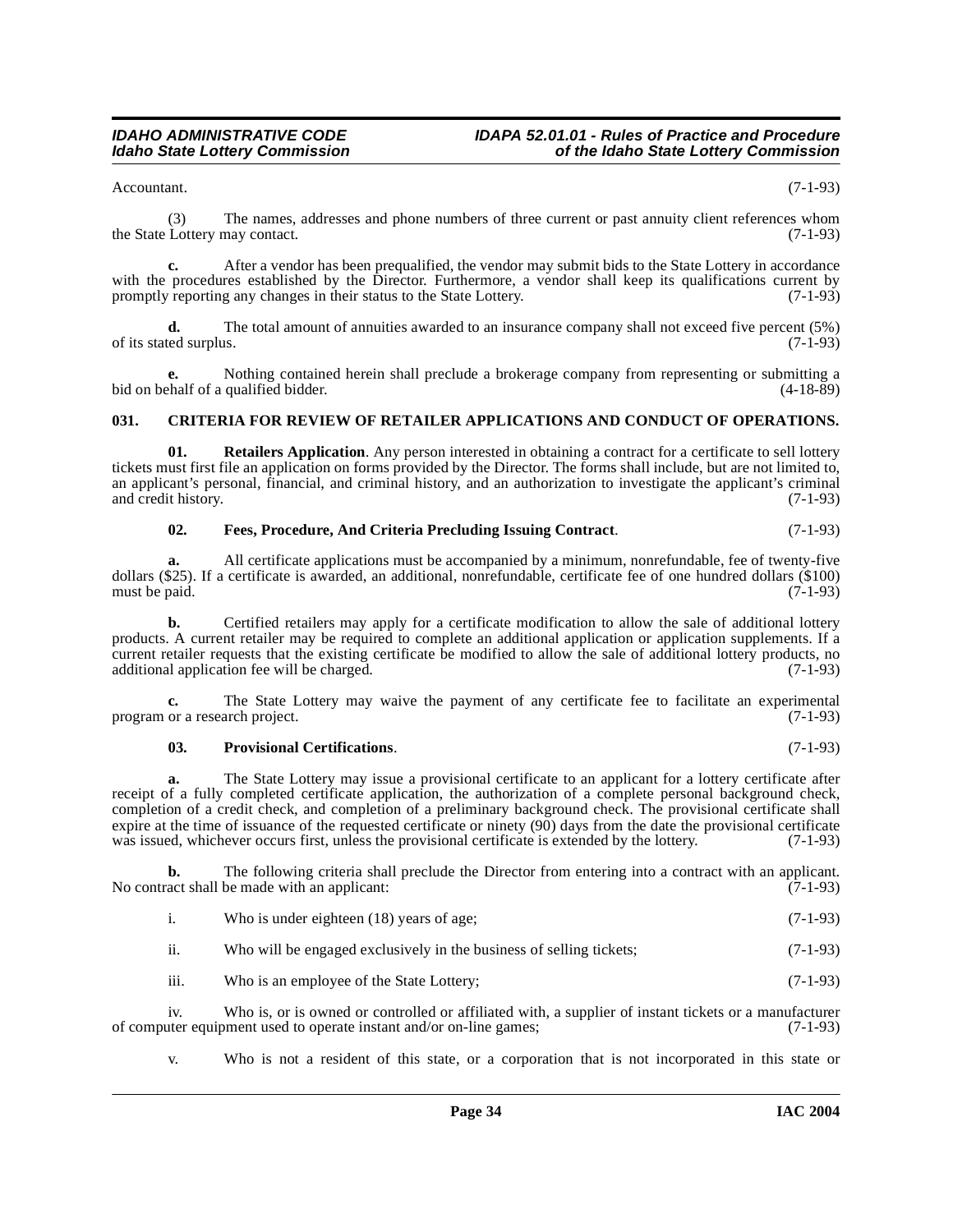authorized to do business in this state; (7-1-93)

vi. Who has been found to have violated any rule, regulation, or order of the Commission or the Director: (7-1-93) Director; (7-1-93)

vii. When any person, firm, association, or corporation other than the applicant will participate in the nent of the affairs of the applicant. (7-1-93) management of the affairs of the applicant.

<span id="page-34-0"></span>**04. Criteria Which May Be Grounds For Refusal**. Before contracting with an applicant, the Director shall consider the factors set out below. In considering these factors, the Director shall seek to determine which applicants will best serve the economical and efficient operation of a statewide lottery through their ticket sales. If the facts in respect of a particular applicant which are relevant to any of these factors lead the Director to determine that contracting with the applicant would not so promote the economical and efficient operation of a statewide lottery consonant with the public interest, or would not serve the public interest, convenience, or trust, the Director may deny the application.  $(7-1-93)$ 

**a.** The Director shall consider the financial responsibility and security of the person and the person's business or activity. The Director shall consider the person's credit worthiness and integrity in past financial transactions. In this connection, the State Lottery may conduct an investigation into the credit worthiness of the applicant by utilizing the services of a commercial credit reporting agency. The Director shall also consider the physical security of the applicant's place of business to determine that tickets which are sold to the applicant, and the proceeds from ticket sales, will be kept safe. proceeds from ticket sales, will be kept safe.

**b.** The Director shall consider the accessibility to the public of an applicant's place of business or activity. The Director's purpose shall be to contract with applicants who have regular contact with significant numbers of persons at the applicant's place of business. Before contracting with any organization that has restricted membership policies, the Director shall determine whether such restrictions are generally acceptable to the public and whether contracting with such groups or organizations would best serve the interests of the State Lottery. (7-1-93)

**c.** The Director shall consider the sufficiency of existing retailers to serve the public interest. The Director shall seek to maximize total ticket sales by encouraging retailers with the highest potential volume in a particular area or neighborhood. (7-1-93)

**d.** The Director shall consider the volume of expected sales by the applicant. In determining the anticipated actual sales volume of the applicant, the Director may rely upon the experience and knowledge of the State Lottery's staff as well as any other available professional expertise. The Director should determine that the volume of an applicant's sales will be such that contracting with the applicant will be economically feasible. (7-1-93)

**e.** The Director shall consider the types of products, services, or entertainment offered at the applicant's place of business. The Director shall determine whether the aforementioned products, services, or entertainment are generally acceptable to the public and whether they bear adversely upon the general credibility, integrity, and reputation of the State Lottery. (7-1-93)

**f.** The Director shall consider the experience, character, or general fitness of the applicant. Entering ntract with the applicant must be consistent with the public interest, convenience, and trust. (7-1-93) into a contract with the applicant must be consistent with the public interest, convenience, and trust.

**g.** The Director shall consider the veracity and completeness of the information submitted with the retailer's application. The Director shall consider the criminal history of the applicant and any person whose name is required to be disclosed under Section 67-7412, Idaho Code, of the Idaho State Lottery Act and may refuse to enter into a contract with any applicant when the applicant or such person has been convicted of violating any of the gambling laws of this state, general or local, or has been convicted at any time of any crime other than traffic infraction. (7-1-93)

<span id="page-34-1"></span>**05. Duplicate Certificate**. Upon the loss, mutilation, or destruction of any certificate issued by the lottery, application for a duplicate shall be made. A statement signed by the retailer which details the circumstances under which the certificate was lost, mutilated, or destroved may be required by the State Lottery. (7under which the certificate was lost, mutilated, or destroyed may be required by the State Lottery.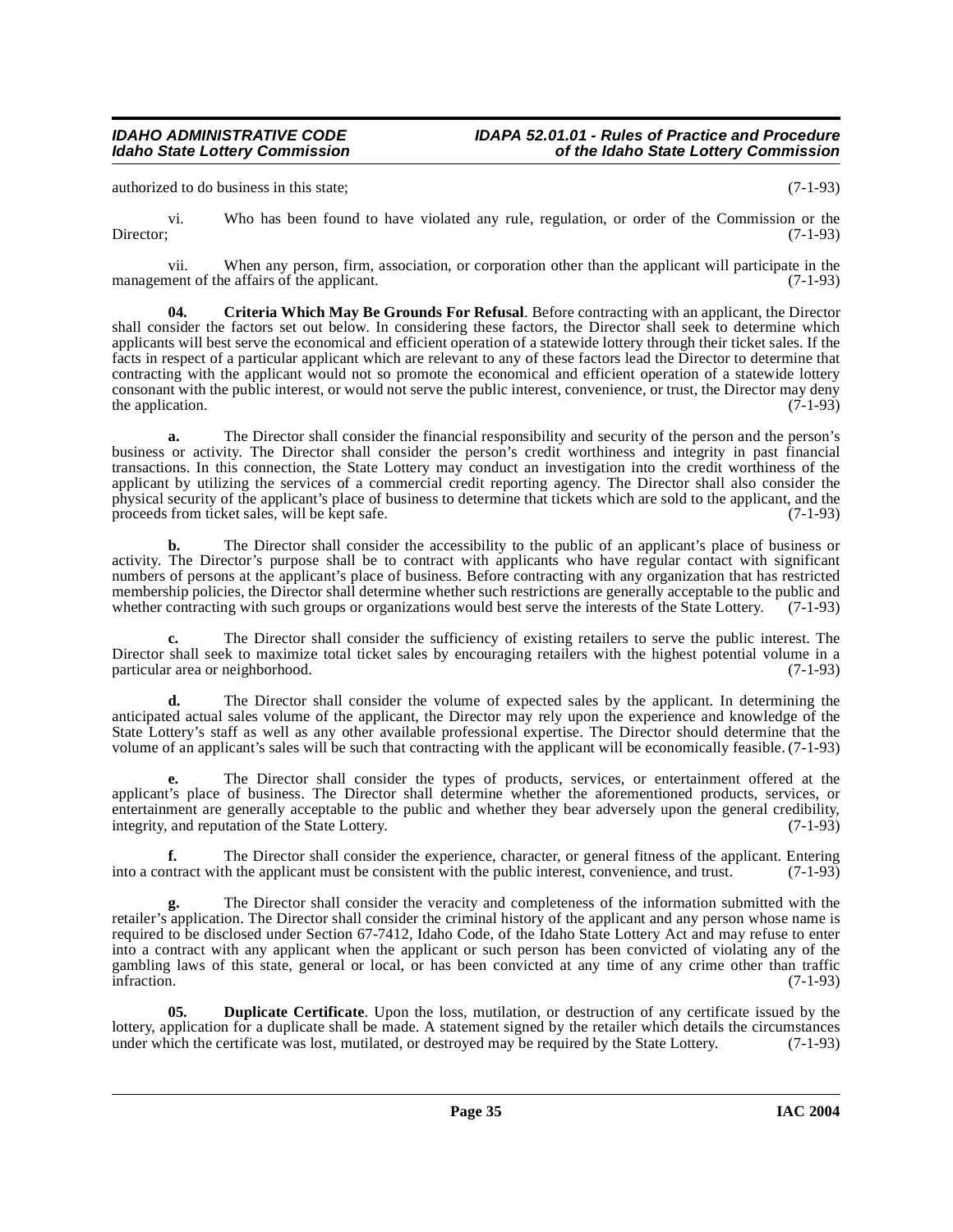<span id="page-35-1"></span>**06. Reporting Changes In Circumstances Of The Retailer**. Every change of business structure of a certificated business, such as from a sole proprietorship to a corporation, and every change in the name of a business must be reported to the lottery prior to the change. Substantial changes in the ownership of a certificated business must also be reported to the lottery prior to the change. A substantial change of ownership is defined as the transfer of ten percent (10%) or more equity in the certificated business from or to another single individual or legal entity. If a change involves the addition or deletion of one or more existing owners or officers, the certificate holder shall submit a certificate application reflecting the change and any other documentation the State Lottery may require. All changes will be reviewed by the lottery to determine if the existing certificate should be continued. (7-1-93)

<span id="page-35-0"></span>**07. Certificate Not A Vested Right**. The possession of a certificate issued by the State Lottery to any person to act as a retailer in any capacity is a privilege personal to that person and is not a legal right. The possession of a certificate issued by the State Lottery to any person to act as a retailer in any capacity does not automatically<br>entitle that person to sell tickets or obtain materials for any particular game. entitle that person to sell tickets or obtain materials for any particular game.

<span id="page-35-2"></span>**08.** Suspension Or Revocation Of A Certificate. The State Lottery may suspend or revoke any e issued pursuant to these rules for one or more of the following reasons: (7-1-93) certificate issued pursuant to these rules for one or more of the following reasons:

Failure to meet or maintain the eligibility criteria for certificate application and issuance established by Chapter 74, Title 67, Idaho Code, or these rules; (7-1-93)

**b.** Violation of any of the provisions of Chapter 74, Title 67, Idaho Code, these rules, or the certificate d conditions; terms and conditions;

**c.** Failure to file any return or report or to keep records required by the State Lottery; (7-1-93)

**d.** Failing to maintain an acceptable level of financial responsibility as evidenced by the financial condition of the business, incidents of failure to pay taxes or other debts, or by the giving of financial instruments which are dishonored; (7-1-93) which are dishonored;

**e.** Fraud, deceit, misrepresentation, or other conduct prejudicial to the public confidence in the lottery;  $(7-1-93)$ 

**f.** If the public convenience is adequately served by other certificate holders, failing to sell a minimum number of tickets as established by the State Lottery; (7-1-93)

**g.** A history of thefts or other forms of losses of tickets or revenue from the business; (7-1-93)

**h.** Violating federal, state, or local law or allowing the violation of any of these laws on premises occupied by or controlled by any person over whom the retailer has substantial control; (7-1-93)

**i.** Obtaining a certificate by fraud, misrepresentation, concealment or through inadvertence or mistake; (7-1-93)

**j.** Making a misrepresentation of fact to the Commission or State Lottery on any report, record, on form, or questionnaire required to be submitted to the Commission or State Lottery; (7-1-93) application form, or questionnaire required to be submitted to the Commission or State Lottery;

**k.** Denying the State Lottery or its authorized representative, including authorized local law enforcement agencies, access to any place where a certificate activity is conducted;  $(7-1-93)$ 

Failing to promptly produce for inspection or audit any book, record, document, or other item duced by law, these rules, or the terms of the certificate: (7-1-93) required to be produced by law, these rules, or the terms of the certificate;

**m.** Systemically pursuing economic gain in an occupational manner or context which is in violation of the criminal or civil public policy of this state if such pursuit creates cause to believe that the participation of such person in these activities is inimical to the proper operation of the authorized State Lottery; (7-1 person in these activities is inimical to the proper operation of the authorized State Lottery;

**n.** Failing to follow the instructions of the State Lottery for the conduct of any particular game or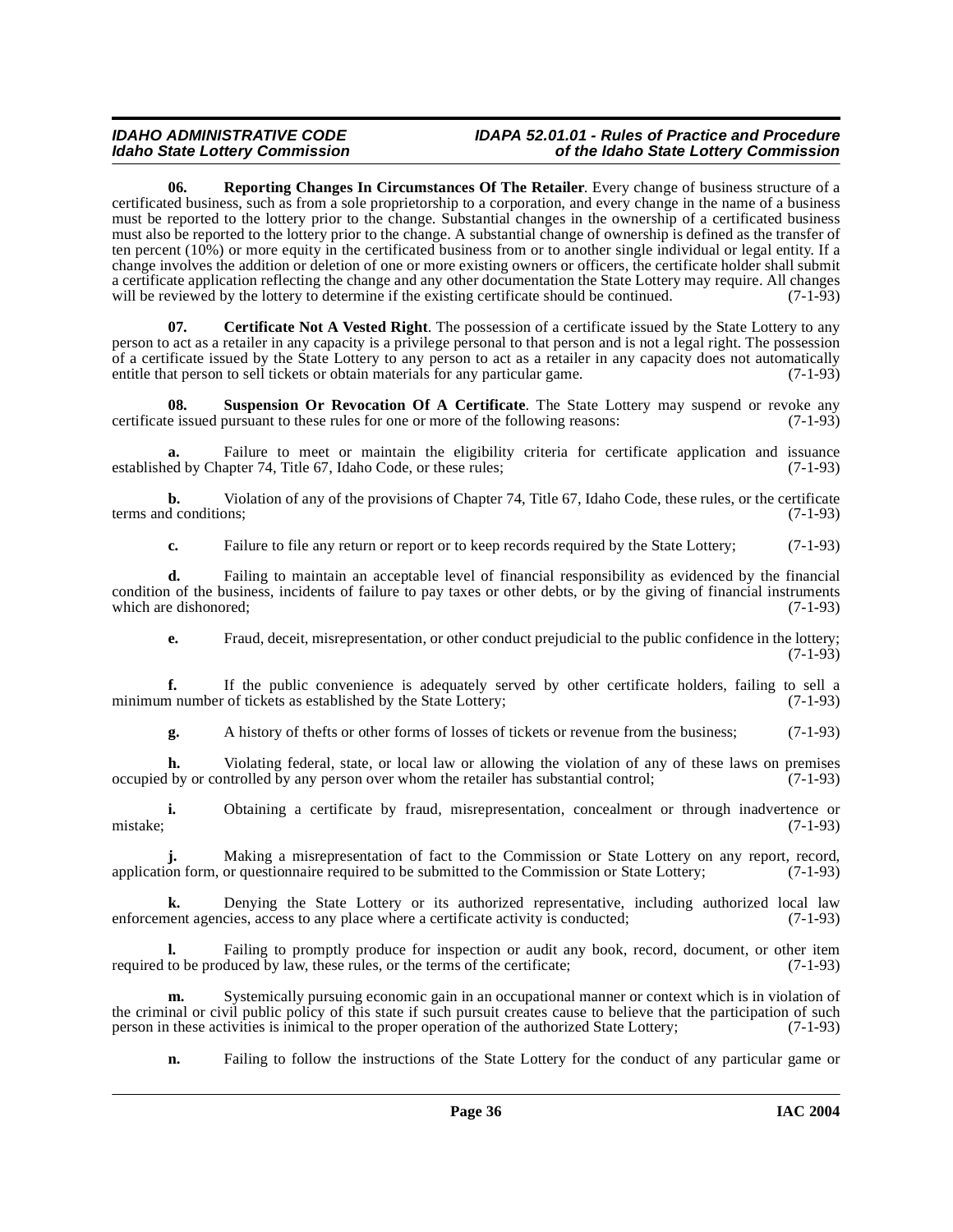special event; (7-1-93)

**o.** Failing to follow security procedures of the State Lottery for the management of personnel, handling of tickets, or for the conduct of any particular game or special event; (7-1-93)

Making a misrepresentation of fact to a purchaser, or prospective purchaser, of a ticket, or to the the conduct of a particular game or special event: (7-1-93) general public with respect to the conduct of a particular game or special event;

<span id="page-36-5"></span>**q.** Allowing activities on the licensed premises which could compromise the dignity of the state.

(7-1-93)

**09. Surrender Of Certificate Upon Revocation**. Upon revocation or suspension of a retailer's certificate, the retailer shall surrender to the lottery, by a date designated by the lottery, the certificate and all other lottery property. (7-1-93)

**10. Certified Retailers**. All lottery retailers shall be certified in the manner provided in these rules. Retailers shall abide by all applicable laws and administrative rules, the terms and conditions of the contract and certificate, and all other directives and instructions issued by the State Lottery. (7-1-93) certificate, and all other directives and instructions issued by the State Lottery.

### <span id="page-36-3"></span><span id="page-36-0"></span>**11. Requirements For The Sale Of Tickets**. (7-1-93)

**a.** Retailers shall be knowledgeable about the State Lottery and lottery products and may be required to take training in the operation of lottery games. Retailers shall make the purchase of tickets convenient to the public.  $(7-1-93)$ 

**b.** Tickets shall be sold at the price designated by the State Lottery. Retailers shall not sell tickets for a greater amount than the amount specified by the State Lottery. Retailers may sell tickets for a lesser amount for promotional purposes if authorized by the State Lottery. promotional purposes if authorized by the State Lottery.

**c.** No retailer or any employee or member of a retailer shall attempt to identify a winning ticket prior le of the ticket. (7-1-93) to the sale of the ticket.

**d.** Retailers shall pay all prizes which the State Lottery requires retailers to pay during normal hours at the location designated on the certificate. (7-1-93) business hours at the location designated on the certificate.

<span id="page-36-2"></span>**e.** Retailers shall not purchase tickets previously sold by the retailer. (7-1-93)

**12. Display Of Certificate And Other Materials**. Retailers shall display the lottery certificate in an area visible to the general public wherever tickets are being sold. Retailers shall also display point-of-sale material provided by the State Lottery in a manner which is readily seen by and available to the public. Retailers may advertise and use or display other appropriate promotional and point-of-sale material. The State Lottery may require the removal of objectionable material or the discontinuance of objectionable advertising which may have an adverse impact on the State Lottery. (7-1-93)

<span id="page-36-6"></span>**13. Ticket Stamping**. On the back of each scratch ticket sold by a retailer, the retailer shall stamp the retailer's name, address, and retailer number in the area provided for retailer identification using the equipment provided by the State Lottery. (7-1-93)

<span id="page-36-1"></span>**14. Dishonored Checks And Electronic Fund Transfers**. Any payment made to the State Lottery by an applicant for a certificate or by a certificated retailer either by a check which is dishonored or by an electronic funds transfer (EFT) which is not paid by the depository, shall be grounds for immediate denial of the application for a certificate or for the suspension or revocation of an existing certificate. The State Lottery may assess a surcharge of ten dollars (\$10) for each dishonored check or EFT. The State Lottery may also alter the payment terms of a retailer's certificate and require a retailer to reimburse the State Lottery for costs which occur as a result of a dishonored check or EFT.  $(7-1-93)$ 

<span id="page-36-4"></span>**15. Retailer Identification Card**. The State Lottery may issue to each retailer an identification card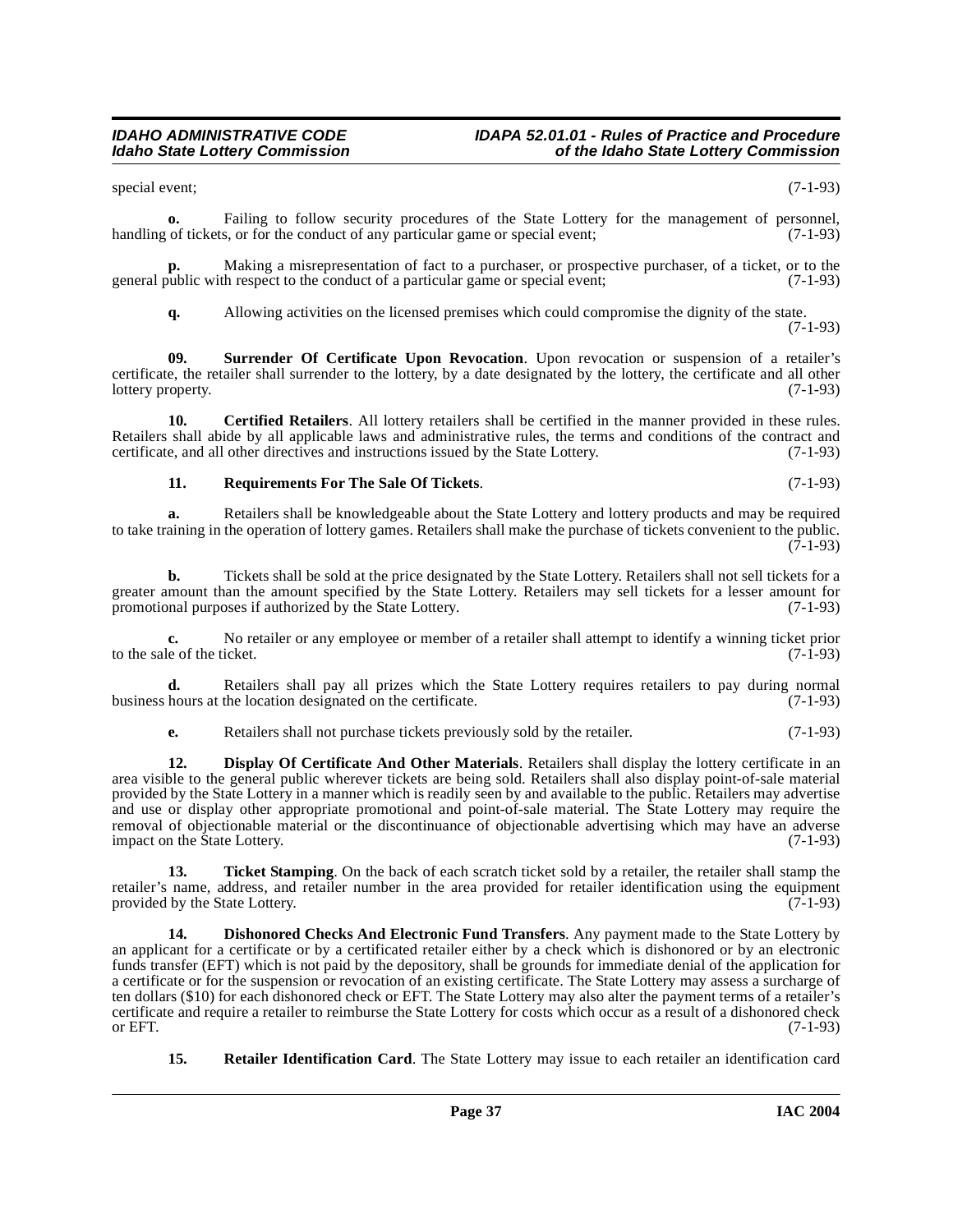which must be presented by its authorized representative when taking delivery of tickets. In the event that the identification card is lost or otherwise misplaced or mutilated, the retailer must immediately notify the State Lottery.  $(7-1-93)$ 

<span id="page-37-3"></span>**16. Inspection Of Lottery Materials And Retailer Premises**. Retailers shall allow the State Lottery to enter upon the certificated premises in order to inspect lottery materials, tickets, and the premises. All books and records pertaining to the retailer's lottery activities shall be available to the State Lottery for inspection and copying during the normal business hours of the retailer and between 8 a.m. and 5 p.m., Monday through Friday. All books and records pertaining to the retailer's lottery activities are subject to seizure by the State Lottery without prior notice. (4-18-89)

### <span id="page-37-0"></span>**032. GENERAL INSTANT TICKET GAME OPERATING RULES.**

### <span id="page-37-4"></span><span id="page-37-2"></span>**01. Instant Games-Authorized-Director's Authority**. (7-1-93)

**a.** The Commission hereby authorizes instant games which meet the criteria set forth in these rules. (7-1-93)

**b.** The Director is hereby authorized to select, operate, and contract relating to and for the operation of instant games which meet the criteria set forth in these rules. (7-1-93)

### <span id="page-37-1"></span>**02. Definitions**. (7-1-93)

**a.** "Director" means the Director of the Idaho Lottery or any other person to whom the Director's authority is lawfully delegated. (7-1-93)

**b.** "Ticket" means an Idaho instant game ticket. (7-1-93)

**c.** "Play Symbols" are the figures printed in approved ink which appear under each of the rub-off the front of the ticket. (7-1-93) spots on the front of the ticket.

**d.** "Ticket Validation Number" is the unique number on the front of the ticket. (7-1-93)

**e.** "Play Symbol Caption" is the small printed material appearing below each play symbol which repeats or explains the play symbol. One and only one of these play symbol captions appears under each play symbol.  $(7-1-93)$ 

**f.** "Retailer Validation Code" means the small letters found under the removable rub-off covering over the play symbols on the front of the ticket, which the ticket retailer uses to verify winners of twenty-five dollars (\$25) or less. The letters appear in varying locations beneath the removable rub-off covering and among the play symbols.  $(7-1-93)$ 

**g.** "Book" means a pack of fanfolded instant game tickets which are attached to each other by perforations, which perforations the retailer tears when he/she sells a ticket, and which fanfolded tickets are packed in plastic shrink-wrapping. (7-1-93) plastic shrink-wrapping.

**h.** "Book-Ticket Number" is the number printed on the ticket. A game identification number shall be included in the book-ticket number. (7-1-93)

**i.** "Instant Ticket Validation Bar Code" means the bar code that enables retailers to validate instant (7-1-93) tickets. (7-1-93)

**j.** "Boomerang & GVT" means the devices that read the validation bar code.  $(7-1-93)$ 

**k.** "ITA System" means the Instant Ticket Automation system that validates winning instant tickets. (7-1-93)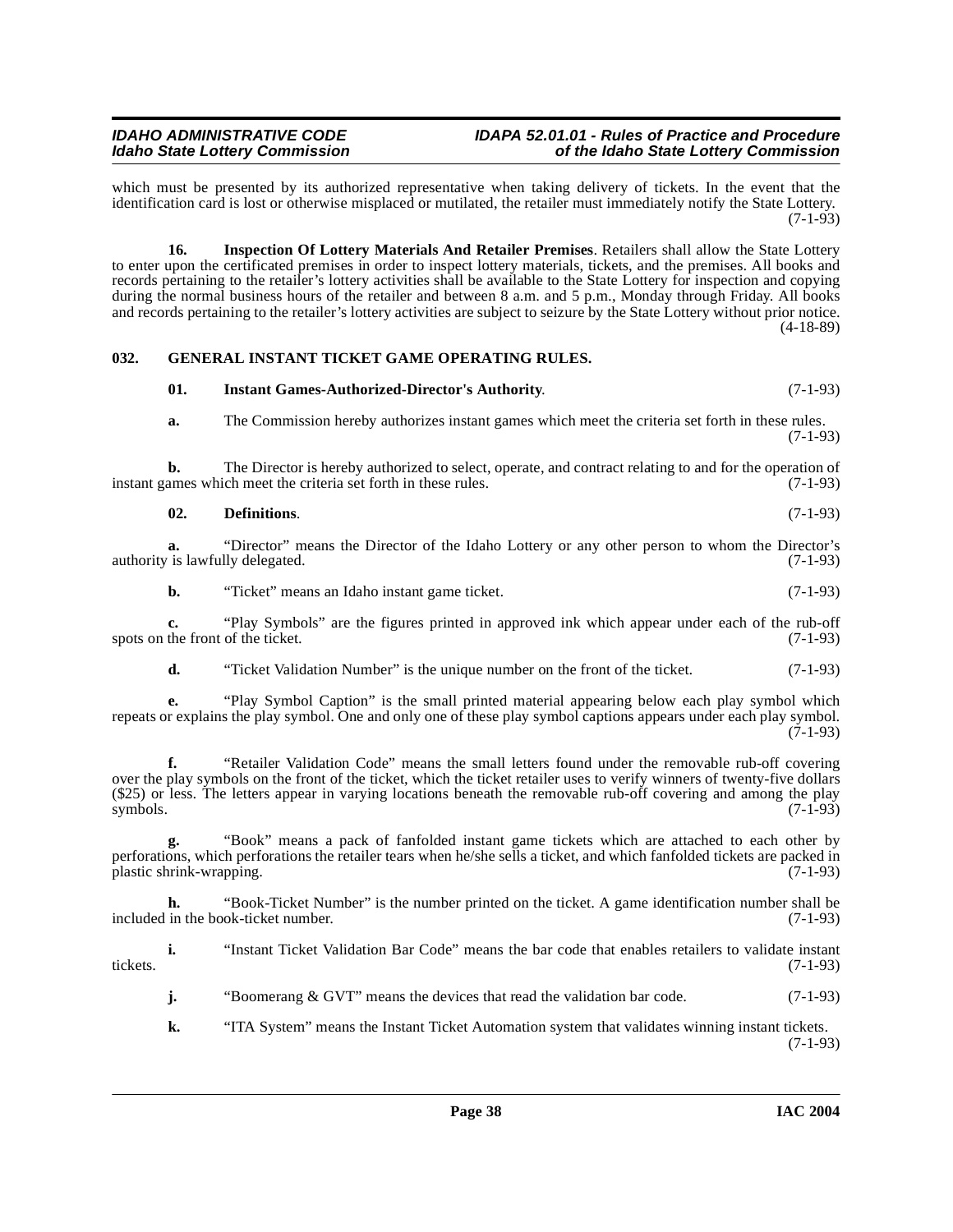#### **03. Sale Of Tickets**. (7-1-93)

**a.** No person other than a retailer under a contract for the sale of tickets with the State Lottery may sell lottery tickets except that nothing in this section shall be construed to prevent a person who may lawfully purchase tickets from making a gift of lottery tickets to another. (7-1-93)

**b.** Unless authorized by the State Lottery, tickets may not be sold at a location other than the address listed on the Retailer's contract with the State Lottery. (7-1-93)

Nothing in this section shall be construed to prohibit the Commission from designating certain of ployees to sell lottery tickets directly to the public. (7-1-93) its agents and employees to sell lottery tickets directly to the public.

#### <span id="page-38-5"></span>**04. Retailer Compensation**. (7-1-93)

**a.** The compensation paid to Lottery retailers shall be five percent (5%) of the retail price of the r shares. (7-1-93) tickets or shares.

**b.** Instant ticket retailers may be paid a commission of up to one percent (1%) of the tickets sold by the retailer by the director as a bonus to the retailer. The Director may pay lottery game retailers and additional one percent (1%) incentive bonus based on attainment of sales volume or other objectives specified by the Director for each lottery game. (7-1-93)

<span id="page-38-1"></span>**05.** Instant Games Ticket Price. The price of an instant game ticket shall be authorized by the No person may sell a ticket at a price other than that established in accordance with these rules. (7-1-93) Director. No person may sell a ticket at a price other than that established in accordance with these rules.

<span id="page-38-4"></span>**06. Prize Structures**. The Director shall provide to all lottery game retailers a detailed tabulation of the estimated number of prizes of each particular prize denomination that are expected to be awarded in each lottery game and the close approximation of the odds of winning such prizes. (7-1-93)

<span id="page-38-2"></span>**07. Number And Value Of Instant Ticket Prizes**. Lottery game prize structures, odds of winning, number of tickets, number and value of prizes, play symbol and captions used for validation will not be adopted by administrative rules. Rather, the director shall submit proposed games to the Commission, who shall approve each game's general format prior to the initiation of each game. All instant games shall be conducted in accordance with the rules of the Commission. (7-1-93)

#### <span id="page-38-3"></span>**08. Official Start Of Game**. (7-1-93)

**a.** Games with a prize structure adopted by the Commission under the above rule may be started at a time selected by the Director. The Director shall publicly announce the starting date of a new game by use of a press release or any other appropriate means. The Director shall also issue game information which includes a description of the game, odds of winning a prize, the number and value of prizes, and the play symbols and captions used for prize validation. (7-1-93)

**b.** Games using a prize structure other than a prize structure previously approved by the Commission approved by the Commission before game tickets can be sold to the public. (7-1-93) must be approved by the Commission before game tickets can be sold to the public.

#### <span id="page-38-0"></span>**09. Determination Of Winners**. (7-1-93)

**a.** Winners of an instant game are determined by the matching or specified alignment of the play symbols on the tickets. The play symbols are revealed by scratching or rubbing off the latex or similar secure material covered spots on the ticket. The ticket bearer must notify the State Lottery of the win and submit the winning ticket to the State Lottery as specified in these rules. The winning ticket must be validated by the State Lottery through use of the validation number or by any other means as specified by the Director. (7-1-93)

**b.** Unless otherwise provided by game rules, only the highest instant prize amount will be paid on a given ticket. (7-1-93) given ticket. (7-1-93)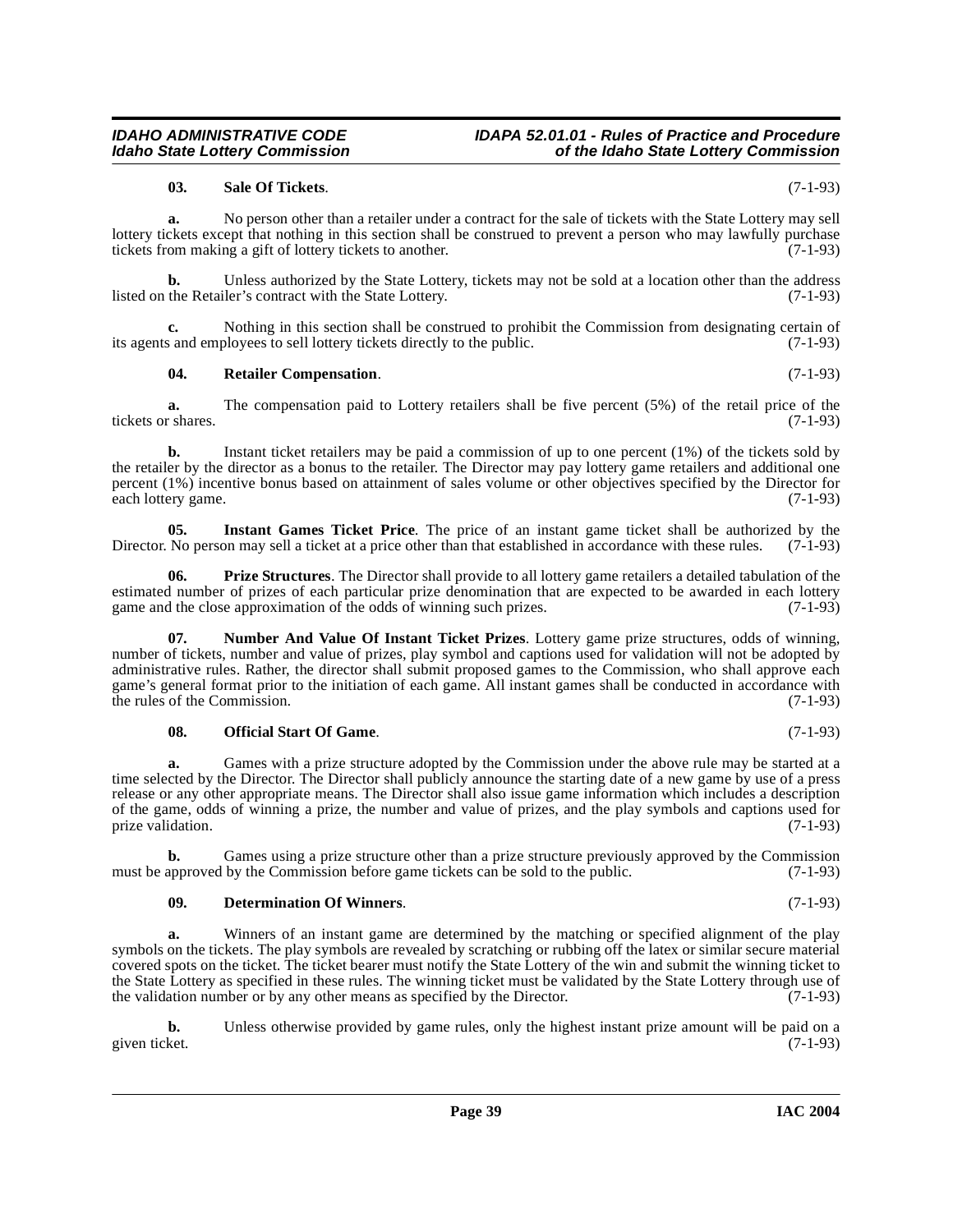**c.** No portion of the play symbol captions, retailer validation codes, display printing nor any us matter whatever shall be usable or playable as a part of the instant game. (7-1-93) extraneous matter whatever shall be usable or playable as a part of the instant game.

**d.** The ticket validation number or any portion thereof is not a play spot and is not usable or playable  $\alpha$  as such. (7-1-93)

**e.** In all events, the determination of prize winners shall be subject to the general ticket validation requirements set forth in Subsections 028.15 et seq., 032.11 of these rules set out below, and the requirements set out on the back of each instant game ticket. (7-1-93)

**f.** The length of operation of an instant game shall be determined by the Director. The start date and late of the instant game shall be publicly announced. (7-1-93) closing date of the instant game shall be publicly announced.

<span id="page-39-0"></span>**10. Payment Of Prizes**. The procedures for claiming instant ticket prizes are as follows: (7-1-93)

**a.** Instant ticket prizes of six hundred dollars (\$600) or less shall be claimed by one (1) of the g methods: (7-1-93) following methods:

i. By presenting the winning ticket to any Lottery retailer. The retailer shall verify the claim and, if acceptable, make payment of the amount due the claimant. In the event the retailer cannot verify the claim, the claimant shall fill out a claim form, which the retailer shall provide, and present the completed form together with the disputed ticket to the Director. If the claim is validated by the Director, a check shall be forwarded to the claimant in payment of the amount due. In the event that the claim is not validated by the Director, the claim shall be denied and the claimant shall be promptly notified.

ii. A retailer may pay prizes in cash or by business check, or money order, or any combination thereof. A retailer that pays a prize with a check which is dishonored may be subject to suspension or termination of the retailer's contract. (7-1-93)

iii. By bringing the ticket to the Boise lottery office or by completing a claim form and mailing it with the ticket to the Idaho State Lottery, P.O. Box 6537, Boise, Idaho 83707-6537 (registered mail recommended). Claim forms may be obtained from any lottery game retailer or from the Lottery at the following address: 1199 Shoreline Lane, Suite 100, Boise, Idaho 83702. (7-1-93)

**b.** To claim an instant prize of six hundred dollars (\$600) or more, the claimant must either bring the winning ticket to the Boise lottery office or complete a claim form and mail the completed form together with the winning ticket to the Idaho State Lottery, P.O. Box 6537, Boise, Idaho 83707-6537 (registered mail recommended) (7-1-93)

**c.** Prizes of six hundred dollars (\$600) or more can be paid only from the Boise lottery office. Upon validation by the Director, a check shall be forwarded to the claimant in payment of the amount due, less any applicable federal income tax withholding. (7-1-93) applicable federal income tax withholding.

**d.** Any ticket not passing all the validation checks is void and ineligible for any prize and shall not be paid. However, the Director may, solely at the Director's option, replace an invalid ticket with an unplayed ticket (or ticket of equivalent sales price from any other current game). In the event a defective ticket is purchased, the only responsibility or liability of the State Lottery shall be the replacement of the defective ticket with another unplayed ticket (or ticket of equivalent sale price from any other current game). (7-1-93)

**e.** All prizes shall be paid within a reasonable time after they are awarded and after the claims are verified by the Director. For each prize requiring annual payments, all payments after the first payment shall be made on the anniversary date of the first payment in accordance with the type of prize awarded. The Director may, at any time, delay any payment in order to review a change of circumstances relative to the prize awarded, the payee, the claim, or any other matter that may have come to his or her attention. All delayed payments will be brought up to date immediately upon the Director's confirmation and continue to be paid on each original anniversary date thereafter. (7-1-93)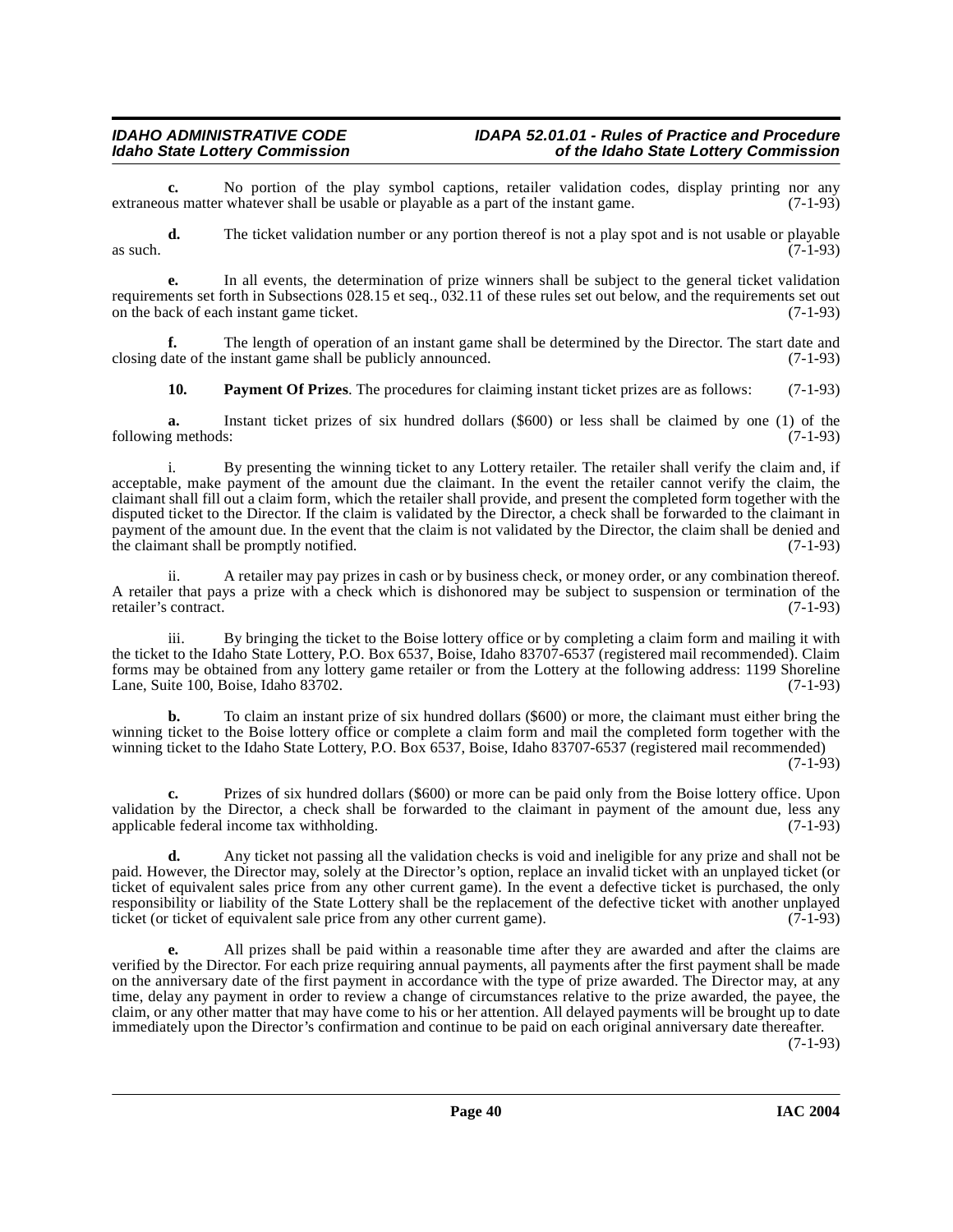#### **IDAHO ADMINISTRATIVE CODE IDAPA 52.01.01 - Rules of Practice and Procedure<br>Idaho State Lottery Commission in the Idaho State Lottery Commission Idaho State Lottery Commission of the Idaho State Lottery Commission**

**11. Ticket Validation Requirements**. Besides meeting all of the other requirements in these Rules or as may be printed on the back of each instant game ticket, the following validation requirements will apply with regard to instant game tickets:  $(7-1-93)$ regard to instant game tickets:

<span id="page-40-2"></span>

| а.             | To be a valid instant game ticket, all of the following requirements must be met: | $(7-1-93)$ |
|----------------|-----------------------------------------------------------------------------------|------------|
| $\blacksquare$ | The ticket must have been issued by the Director in an authorized manner.         | $(7-1-93)$ |
| ii.            | The ticket must not be altered, unreadable, or tampered with in any manner.       | $(7-1-93)$ |

iii. The ticket must not be counterfeit in whole or in part. (7-1-93)

iv. The ticket must not be stolen nor appear on any list of omitted tickets on file with the State Lottery.  $(7-1-93)$ 

v. The ticket must be complete and not blank or partially blank, miscut, misregistered, defective, or produced in error. (7-1-93) printed or produced in error.

vi. Under the opaque covered play area, the ticket must have play symbols and the correct corresponding captions, exactly one pack-ticket number, exactly one agent verification code, and exactly one (1) validation number as required by each approved set of game rules. They must be present in their entirety, legible, right-side up, and not reversed in any manner. right-side up, and not reversed in any manner.

vii. The validation number of an apparent winning ticket shall appear on the State Lottery's official list of validation numbers of winning tickets; and a ticket with that validation number shall not have been previously paid.

(7-1-93)

viii. The ticket must pass all additional confidential validation requirements established by the Director. (7-1-93)

**b.** Any ticket not passing all the validation checks in this part is void and ineligible for any prize and shall not be paid. However, the Director may, solely at the Director's option, replace an invalid ticket with an unplayed ticket (or tickets of equivalent sales price) from any other current Lottery game. In the event a defective ticket is purchased, the only responsibility or liability of the Lottery shall be the replacement of the defective ticket with another unplayed ticket (or ticket of equivalent sales price from any other current Lottery game). (7-1-93)

**c.** The Director may authorize reconstruction of an alleged winning ticket which was not received and/or cannot be located by the State Lottery. Provided, the person requesting reconstruction submits to the State Lottery sufficient evidence to enable reconstruction and that they have submitted a claim for the prize, if any, for that ticket. If the reconstructed ticket is a winning ticket and meets the validation requirements contained in Subsection 032.11.a. of this section and specific validation requirements contained in the rules for its specific game, the Director may authorize payment of the prize. Provided, the ticket shall not be validated nor the prize paid prior to the one hundred eighty-first (181) day following the official end of that instant game. A ticket(s) validated pursuant to this subsection shall not entitle the claimant entry into the grand prize drawing, if any, for that or any subsequent instant game. game.  $(7-1-93)$ 

<span id="page-40-1"></span>**12. Prize Rights Unassignable**. No right of any person to a prize drawn shall be assignable, except that payment of any prize drawn may be paid to the estate of a deceased prize winner, and except that any person pursuant to an appropriate judicial order may be paid the prize to which the winner is entitled. The Director shall be discharged of all liability upon payment of a prize pursuant to this rule.

<span id="page-40-0"></span>**13. Payment Of Prizes To Persons Under Eighteen Years Of Age**. In the event a person entitled to a prize for any winning ticket is under the age of eighteen (18) years, the Director may direct payment of the prize by delivery, to an adult member of the minor's family or a guardian of the minor, of a check or draft payable to the adult member of the minor's family or the minor's guardian. The person so named as custodian shall have the same duties and powers as a person designated as a custodian in accordance with Idaho law and, for purposes of this section, the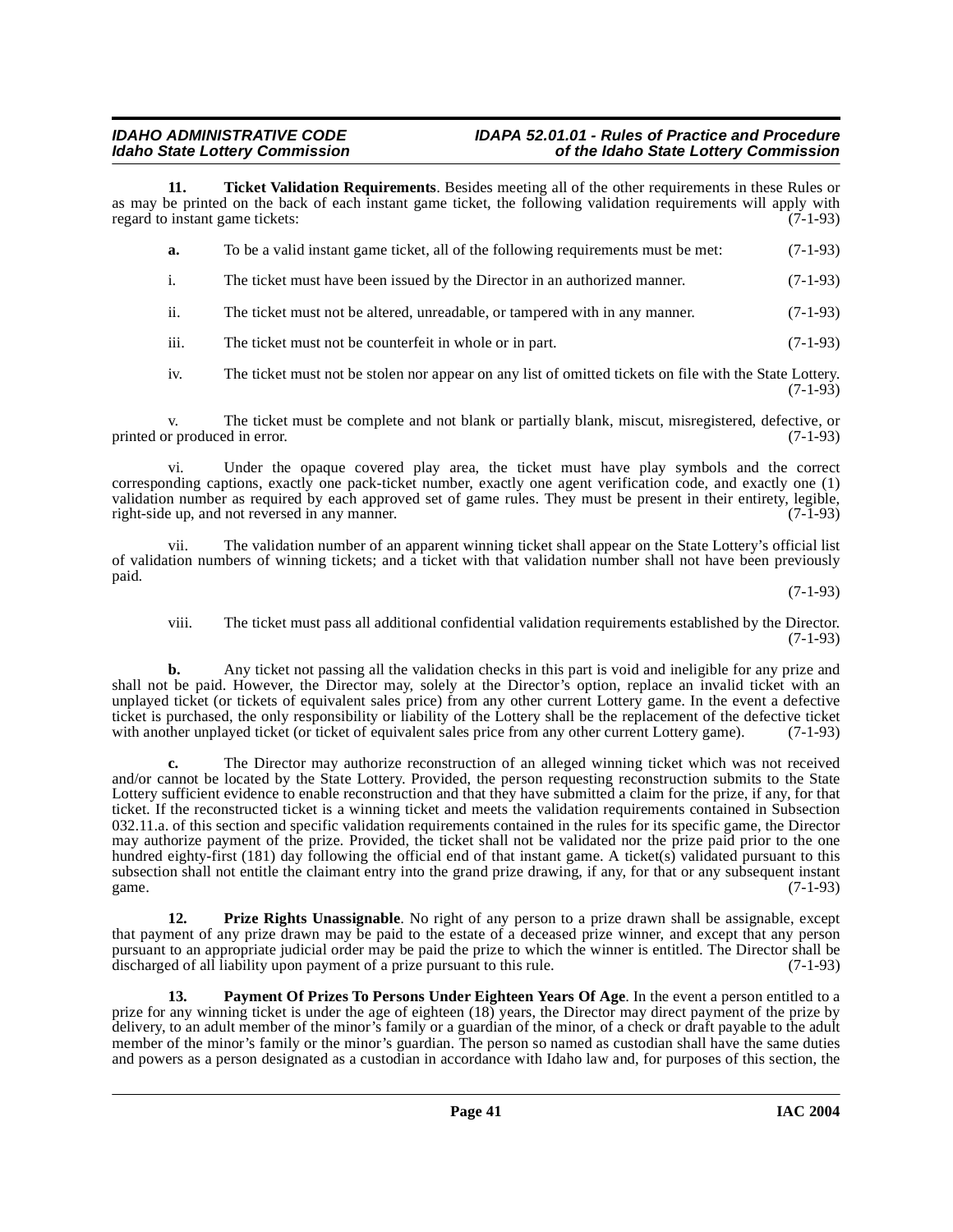term "adult member of a minor's family" and "guardian of a minor" shall have the same meaning as in the Idaho Gifts to Minors Law. The Director shall be discharged of all liability upon payment of a prize to a minor pursuant to this rule. (7-1-93)

### <span id="page-41-4"></span>**14. Prizes Payable After Death Or Disability Of Owner**. (7-1-93)

**a.** All prizes or a portion thereof which remain unpaid at the time of the prize winner's death shall be payable to the duly qualified Personal Representative of his/her estate, once the Director is satisfied that such payment is lawful and proper. The Director may rely wholly on the presentment of certified copies of a court's appointment of a Personal Representative or any other evidence of a person entitled to the payment of any prize<br>winnings when due. (7-1-93) winnings when due.

**b.** The payment to the estate of the deceased owner of any prize winnings by the State Lottery shall absolve the State Lottery and its representatives of any further liability for payment of said prize winnings. The State Lottery need not look to the payment of the prize winnings beyond the payee thereof. The Director reserves the right to petition any court of competent jurisdiction to request a determination for the payments of any prize winnings which are or may become due the estate of a deceased owner or an owner under a disability because of, but not limited to, under age, mental deficiency, physical or mental incapacity. If the legatee(s) or heir(s) of a deceased owner entitled to prize winnings obtains an order from a court of competent jurisdiction directing payments due and to become due from the State Lottery to be paid directly to said legatee(s) or heir(s) or otherwise directing the State Lottery to make payments to another in the event of an owner's disability or otherwise, the State Lottery shall pay the prize winnings accordingly. prize winnings accordingly.

<span id="page-41-2"></span>**15.** Governing Law. In purchasing a ticket, the customer agrees to comply with, and abide by, the Idaho law, and all rules and regulations and final decisions of the State Lottery, and all procedures and instructions established by the State Lottery or the Director for the conduct of the game.

<span id="page-41-1"></span>**16. Discharge Of All Liability Upon Payment**. The State of Idaho, its agents, officers, employees, and representatives, the State Lottery, its Director, agents, officers, employees and representatives, shall be discharged of all liability upon payment of a prize or any one (1) installment thereof to the holder of any winning lottery ticket or in accordance with the information set forth on the claim form supplied by the Director. If there is a conflict between the information on a winning lottery ticket and the information on the claim form, the State Lottery may rely on the claim form after the ticket for which it has been filed has been validated as a winning ticket and, in so doing, it will be relieved of all responsibility and liability in the payment of a prize in accordance with the information set forth therein. The State Lottery's decisions and judgments in respect to the determination of a winning ticket or of any other dispute arising from payment or awarding of prizes shall be final and binding upon all participants in the State Lottery unless otherwise provided by law or these rules. In the event a question arises relative to the winning ticket, a claim form, the payment, or the awarding of any prize, the State Lottery may deposit the prize winnings into an escrow fund until it determines the controversy and reaches a decision, or it may petition a court of competent iurisdiction for instructions and a resolution of the controversy. (7-1-93) competent jurisdiction for instructions and a resolution of the controversy.

<span id="page-41-5"></span>**17.** Unclaimed Prize Money. Any prize not claimed within the specified period shall be forfeited and thereafter placed into the State Lottery Account. (7-1-93)

18. **Disclosure**. The State Lottery may use the names, addresses, and photographs of winners in any State Lottery promotional campaign. The address used shall not contain the street or house number of the winner without the winner's consent. (7-1-93)

**19. Confidentiality Of Tickets**. No retailer or its employees or agents shall attempt to ascertain the numbers or symbols appearing in the designated areas under the removable latex or similar secure coverings or otherwise attempt to identify winning tickets. (7-1-93) otherwise attempt to identify winning tickets.

#### <span id="page-41-3"></span><span id="page-41-0"></span>**20. Official End Of Game**. (7-1-93)

**a.** The official end of an instant game shall be announced by the state lottery. Prizes may be claimed up to one hundred eighty (180) days after the official end of the game. In the event the final day of the claim period falls on a weekend or an official state holiday, the claim period will be extended to the end of the next business day. A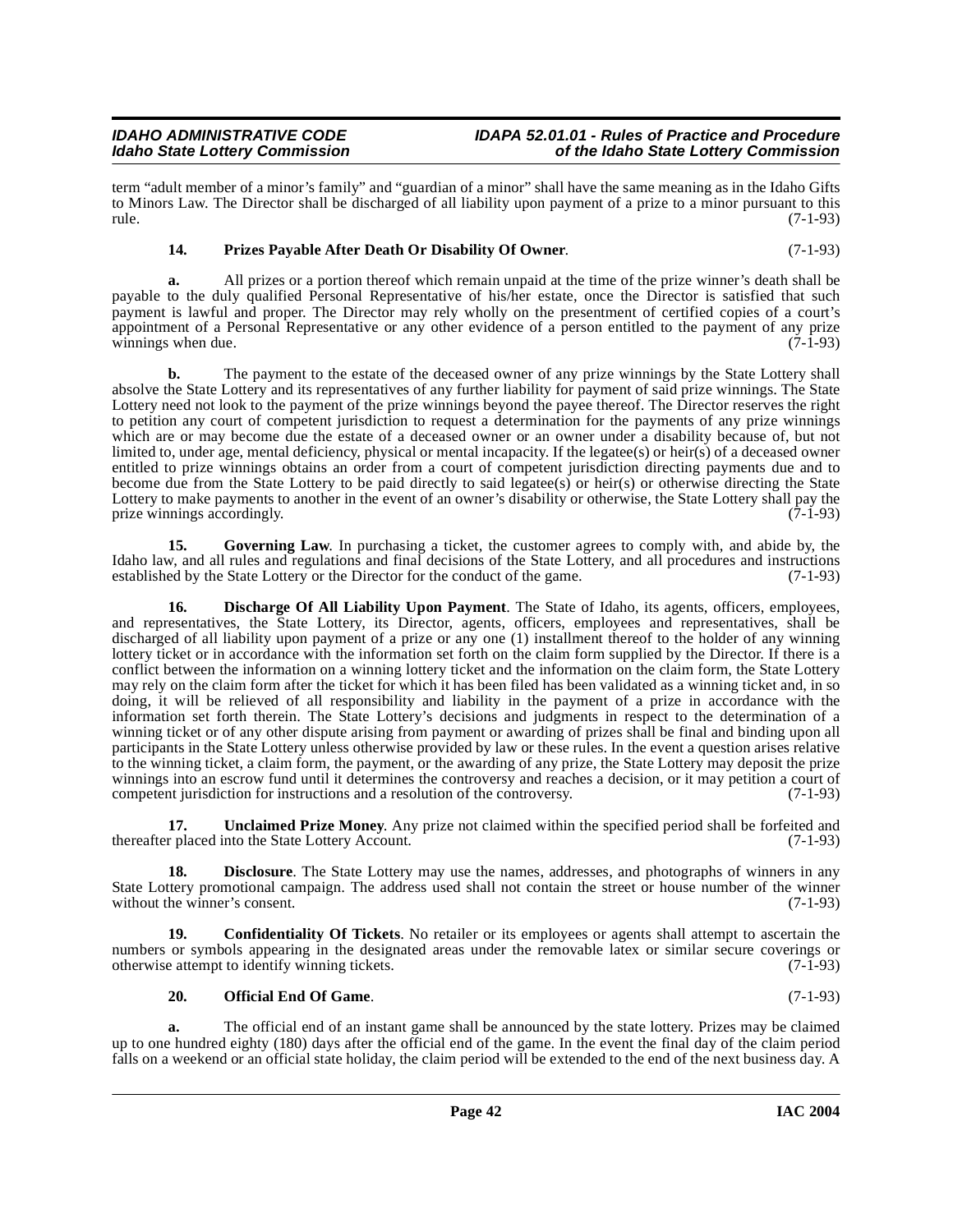player may submit a winning ticket claim for prize payment up to one hundred eighty (180) days after the official end of the game. Depending on the prize amount, the ticket should be submitted to the location specified in Rule Subsection 032.10, "Payment of Prizes." To participate in one of the State Lottery's special drawings, if any, a player must redeem a ticket which qualifies for entry into that special drawing within the time limits specified by the Director. (7-1-93)

**b.** A retailer must return to the State Lottery unsold lottery tickets for each game within ninety (90) days of the official end of that game in order to receive credit from the State Lottery as provided for in retailer's contract. The State Lottery has no obligation to grant credit for tickets returned after the time limit specified by the Director. (4-18-89)

### <span id="page-42-4"></span><span id="page-42-0"></span>**033. RULES FOR STATE LOTTERY'S TELEVISION GAME SHOW.**

**01. Purpose**. The rules contained herein set forth the general guidelines for the conduct of a State Lottery television game show. These rules are being adopted by the Commission for prospective application.

(7-1-93)

#### <span id="page-42-3"></span>**02. Player Entry**. (7-1-93)

**a.** A player who purchases and claims an instant ticket with the correct and approved number of symbols for eligibility to the television game show on it, each with the correct caption below it, automatically becomes eligible for entry to the television game show.  $(7-1-93)$ becomes eligible for entry to the television game show.

**b.** The player shall follow the directions for submitting the winning ticket to the State Lottery contained on the back of the ticket, including providing all identification materials required. (7-1-93)

**c.** A winning television game show ticket can only be redeemed at the Boise lottery office, either in r by mail (registered mail recommended). (7-1-93) person or by mail (registered mail recommended).

**d.** Upon validation of a winning ticket, the player shall receive any prize provided by the particular game rules. Arrangements for participation in the television game show may be made by the State Lottery staff.

(7-1-93)

**e.** After a player has claimed his or her prize, a State Lottery representative will contact the player to schedule the player's appearance on the game show. The Director will determine the total number of players per show<br>(7-1-93) (7-1-93) and on which game show a player will appear.

**f.** From the total number of players scheduled to appear on a show, a number of contestants will be selected at random to participate in the television game. The remaining players will make up the game show audience.

(7-1-93)

#### <span id="page-42-1"></span>**03. Appointment Of A Proxy**. (7-1-93)

**a.** Upon approval of the Director, a player may select a proxy to appear on the player's behalf at the game show. (7-1-93) game show.  $(7-1-93)$ 

**b.** If a player is unable or fails to show at the scheduled date and time for appearance on the game show, the Director reserves the right to appoint a proxy to appear on the show on behalf of the player. (7-1-93)

**c.** If a player appears at the location for the game show under the influence of intoxicants, or is a player the Director deems inappropriate, the Director reserves the right to appoint a proxy to appear on the show on behalf of the player. (7-1-93)

**d.** A proxy shall not be entitled to any prizes won by the proxy on behalf of a player. (7-1-93)

### <span id="page-42-2"></span>**04. Description Of Game**. The television game show format will be determined by the Director and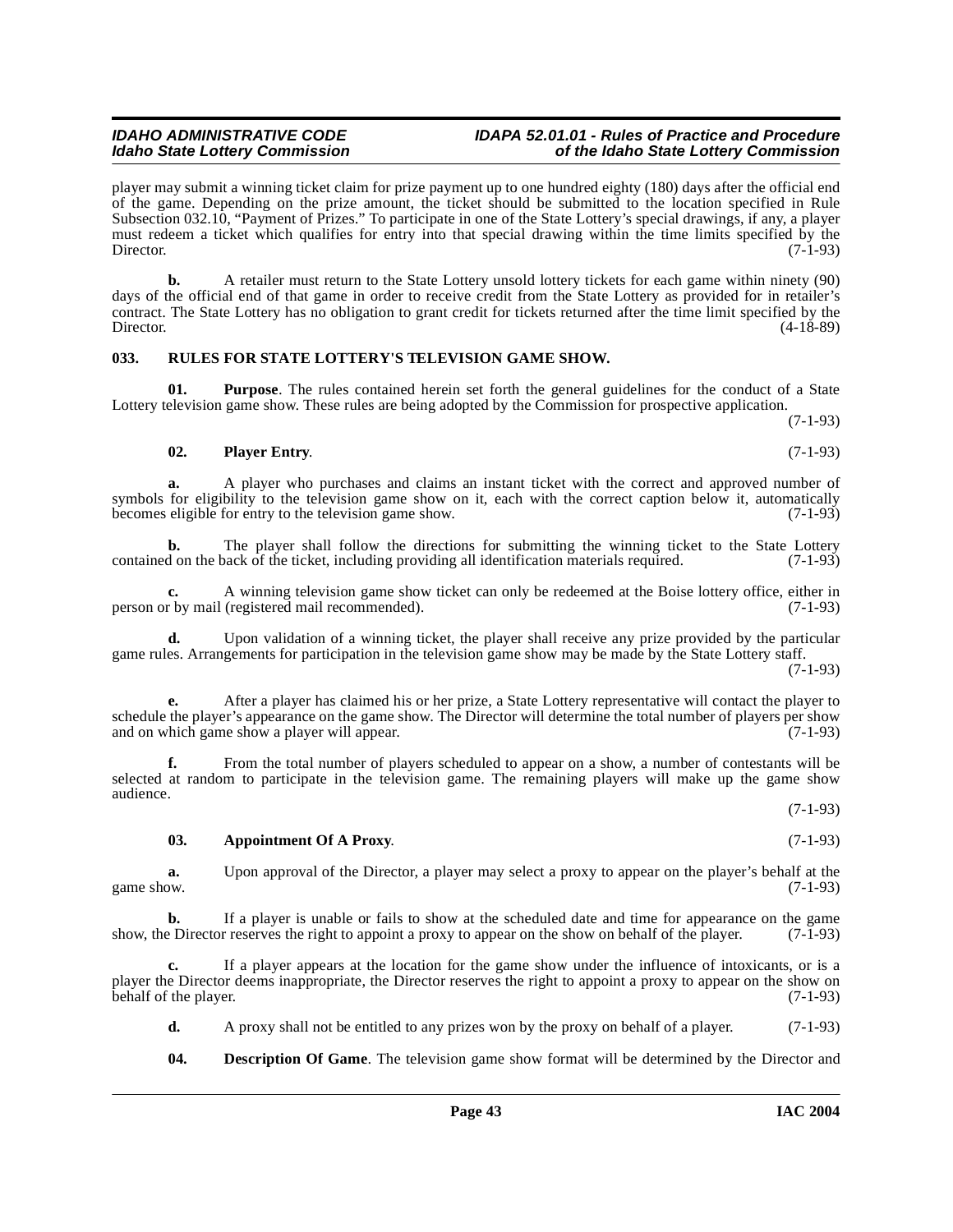approved by the Commission and is played through the use of an approved game mechanism. (7-1-93)

#### **05. Playing Rules**. (7-1-93)

**a.** The television game show rules will be determined by the Director. In general, the game is played by five (5) contestants for a certain number of play rounds. The first round starts with the first contestant drawn from the audience: the second round starts with the second player drawn: and so forth.  $(7-1-93)$ the audience; the second round starts with the second player drawn; and so forth.

**b.** During each play round, each of the contestants has an opportunity to play the game. Each contestant plays a game round within a period of time determined by the Director. (7-1-93)

**c.** After the completion of all play rounds, the contestant with the most money in his/her bank earns the right to play for the grand prize. If two  $(2)$  or more contestants end with the same amount of money as the most money won after all play rounds, these contestants play a tie breaker round. (7-1-93)

#### **06. Grand Prize Round**. (7-1-93)

**a.** The contestant who has accumulated the most money shall be given the opportunity to win an additional amount of prize money. The Director shall determine the actual game show mechanism to be used to provide the contestant the opportunity to win the grand prize. (7-1-93)

**b.** Regardless of the choices and the outcome of those choices made during the grand prize round, the thank that shall receive the money accumulated in his/her bank prior to the grand prize round. (7-1-93) contestant shall receive the money accumulated in his/her bank prior to the grand prize round.

### <span id="page-43-0"></span>**07. Audience Participation**. (7-1-93)

**a.** The players in the audience shall divide equally an amount that is identical to the total of all the money in the contestants' banks. Any money won in the grand prize round is not added to the contestants' banks for the purpose of calculating the audience prizes. Notwithstanding the total value of the money in the contestants' banks, each player in the audience is guaranteed to receive a prize. Any cash prize amount awarded to players in the audience shall be rounded up to the nearest five dollars (\$5). (7-1-93) audience shall be rounded up to the nearest five dollars  $(\hat{\$5})$ .

**b.** Each of the game contestants is guaranteed to win at least the same amount of money as each member of the player audience. (7-1-93)

**08. Prize Reserve**. Funding for the television game show prizes will come from a prize reserve ed for this purpose. The following moneys shall be credited to this reserve: (7-1-93) established for this purpose. The following moneys shall be credited to this reserve:

<span id="page-43-1"></span>**a.** One percent (1%) of instant ticket sales; (7-1-93)

**b.** The prize share of interest income and other nonticket distributable income; (7-1-93)

<span id="page-43-2"></span>**c.** Three percent (3%) of Lotto sales up to a weekly amount of fifty thousand dollars (\$50,000).

 $(7-1-93)$ 

**09. Television Game Show Home Play**. To be eligible for entry into the State Lottery's "Home Play" drawing an entrant must: (7-1-93)

**a.** Be eligible to win a prize pursuant to the statutes and rules governing the operation of the Idaho (7-1-93) State Lottery.

**b.** Collect five (5) valid non-winning instant game tickets. A valid non-winning ticket is a ticket which meets all the requirements of these rules but which does not otherwise qualify for any other prize established by the State Lottery's administrative rules. (7-1-93)

**c.** Complete the back of at least one (1) of the five (5) ticket with the entrant's name, address, and e number. An entry containing more than one (1) name shall be disqualified.  $(7-1-93)$ telephone number. An entry containing more than one  $(1)$  name shall be disqualified.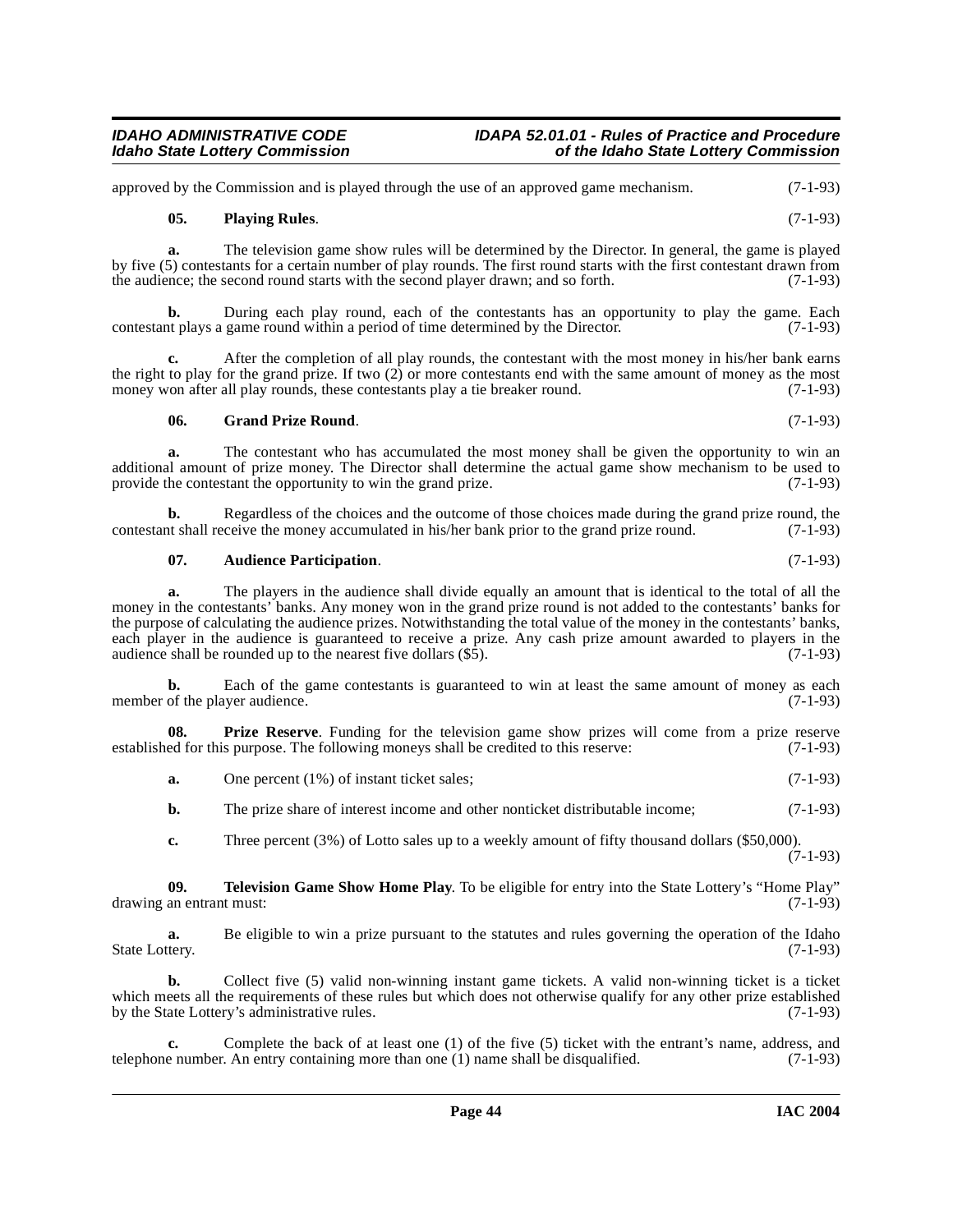**d.** Place the five (5) tickets in a plain white envelope no larger than four and one-eighth by nine and one-half inches  $(4-1/8$ " x 9-1/2"). An envelope which contains extraneous material, or which has had the exterior altered for the apparent sole purpose of making the envelope more prominent, shall be disqualified.  $(7-1$ altered for the apparent sole purpose of making the envelope more prominent, shall be disqualified.

**e.** Mail the envelope with proper postage to the P.O. Box designated by the Director. (7-1-93)

**f.** There is no limit to the number of entries a person may submit, but each entry must be submitted in a separate envelope and both the entry and the entrant of each must meet the qualifications set forth above. (7-1-93)

Entries must be received by 5:00 p.m. on the day before the preliminary drawing to be eligible to participate in that week's drawing. The Director shall establish the date of the preliminary drawing. Entries received after the deadline shall be entitled to participation in the next home play drawing. The Director reserves the right to place an entry which was entitled to, but which was not entered into a drawing, into a subsequent preliminary drawing. (7-1-93)

**h.** A non-conforming entry or an entry which contains one (1) or more stolen tickets shall be lied by the Director. (7-1-93) disqualified by the Director.

**i.** The State Lottery shall not be responsible for any other material, including winning tickets, mailed or delivered to the home play drawing. All mail becomes the property of the Idaho State Lottery and shall not be returned. All entries not drawn shall be destroyed without being opened on the day of the preliminary drawing.

```
(7-1-93)
```
**j.** The Director shall establish and approve the procedures for the selection of entrants into the weekly drawing. The drawing shall be open to the public and be witnessed by an independent certified public accountant.

(7-1-93)

**k.** The Director shall determine the number of entries drawn each week who shall become home play to the Director shall be matched with an on-air contestant. (7-1-93) contestants. Each Home Play contestant shall be matched with an on-air contestant.

**l.** The Director shall determine the number of entries drawn each week who shall become players on Money Game television show. (7-1-93) a future Money Game television show.

**m.** The odds of being drawn as a home play contestant or future Television Game Show player are nt on the number of entries received by the State Lottery each week. (7-1-93) dependent on the number of entries received by the State Lottery each week.

**n.** Notwithstanding the requirements of this rule, the Director reserves the right to waive minor informalities. The determination of what constitutes an informality shall reside solely with the Director. (7-1-93)

### <span id="page-44-2"></span><span id="page-44-0"></span>**034. ON-LINE COMPUTER GAMES.**

**01. On-Line Games-Authorized-Director's Authority**. The Commission hereby authorizes the to select and operate on-line games which meet the criteria set forth in these rules. (7-1-93) Director to select and operate on-line games which meet the criteria set forth in these rules.

#### <span id="page-44-3"></span><span id="page-44-1"></span>**02. Definitions**. (7-1-93)

**a.** "On-line Game." A lottery game in which a player selects a combination of numbers or symbols, the type of game and amount of play, and the drawing date(s) by use of a computer. In return for paying the appropriate fee, the player receives a computer-generated ticket with the player's selection printed on it. The State Lottery or it's designee will conduct a drawing to determine the winning combination in accordance with the rules of the specific game being played. Each ticket bearer whose valid ticket includes a winning combination shall be entitled to a prize if claim is submitted within the specified time period. (7-1-93)

**b.** "On-line Retailer." A person or business authorized by the State Lottery to sell on-line tickets. (7-1-93)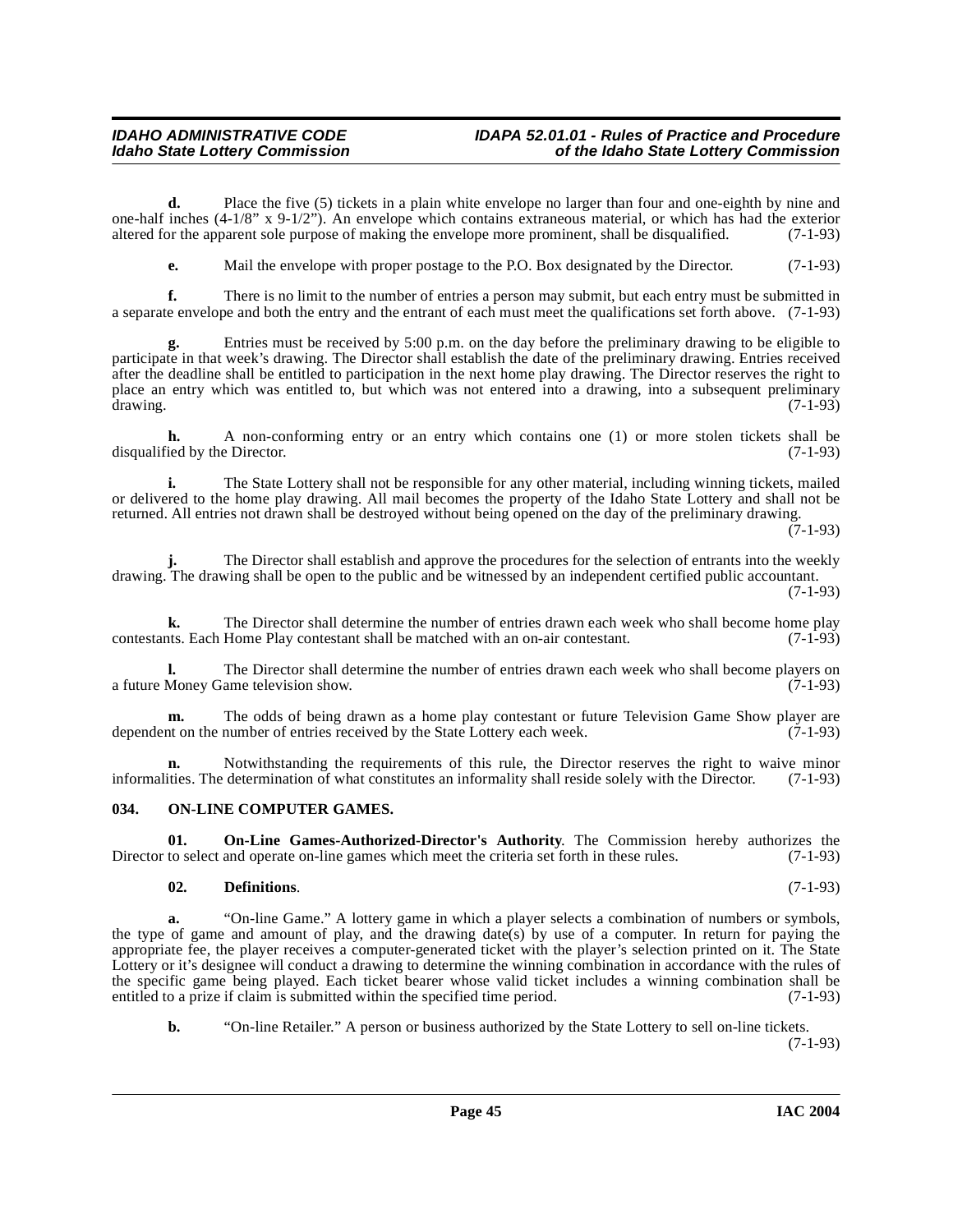**c.** "On-line Terminal (OLT)." The computer hardware by which an on-line retailer or player enters the tion selected by the player and by which on-line tickets are generated and claims are validated. (7-1-93) combination selected by the player and by which on-line tickets are generated and claims are validated.

**d.** "On-line Ticket." A computer-generated ticket issued by an on-line terminal to a player as a receipt for the combination a player has selected. That ticket shall be the only acceptable evidence of the combination of numbers or symbols selected. (7-1-93)

**e.** "Drawing." The procedure determined by the Director by which the State Lottery selects the winning combination in accordance with the rules of the game. Drawings are open to the public, and are required to be witnessed by an independent certified public accountant. Furthermore, the equipment used in any drawing must be inspected by the independent certified public accountant and the Director of Security or his designee both before and after the drawing. All drawings and inspections are required to be recorded on both video and audio tape. (7-1-93)

**f.** "Winning Combination." One or more numbers or symbols randomly selected by the State Lottery or it's designee in a public drawing. (7-1-93)

**g.** "Validation." The process of determining whether an on-line ticket presented for payment is a winning ticket.

**h.** "Ticket Bearer." The person who has signed the on-line ticket or who has possession of an unsigned (7-1-93) ticket. (7-1-93)

| 03. | <b>Distribution Of Tickets.</b> | $(7-1-93)$ |
|-----|---------------------------------|------------|
|     |                                 |            |

**a.** Tickets will be sold by retailers selected by the Director. (7-1-93)

**b.** The Director is authorized to arrange for the distribution of OLTs, PATs, ticket stock, and supplies cated retailers. (7-1-93) to certificated retailers.

<span id="page-45-1"></span>
$$
04. \qquad \text{Sale Of Tickets.} \tag{7-1-93}
$$

**a.** No person other than a retailer under a contract for the sale of tickets with the State Lottery may sell on-line lottery tickets except that nothing in this section shall be construed to prevent a person who may lawfully purchase tickets from making a gift of lottery tickets to another. (7-1-93)

**b.** Tickets may not be sold at a location other than the address listed on the Retailer's contract with the term. (7-1-93) State Lottery.

**c.** Nothing in this section shall be construed to prohibit the Director from designating certain of its nd employees to sell lottery tickets directly to the public. (7-1-93) agents and employees to sell lottery tickets directly to the public.

### <span id="page-45-0"></span>**05. On-Line Games Criteria**. (7-1-93)

**a.** The base price of an on-line ticket shall not be less than fifty cents (\$.50), except to the extent of s authorized by the Commission. (7-1-93) discounts authorized by the Commission.

**b.** The price for a ticket in any particular on-line game will be set out in the game rules adopted by the Commission for that game. No person may sell a ticket at a price other than that established in accordance with these rules. On the average, the total of all prizes available to be won in an on-line game shall not be less than forty-five percent (45%) of the on-line game's projected revenue. percent  $(45\%)$  of the on-line game's projected revenue.

**c.** The manner and frequency of drawings may vary with the type of on-line game.  $(7-1-93)$ 

**d.** The times, locations, and drawing procedures shall be determined by the Director. (7-1-93)

**e.** A ticket bearer entitled to a prize shall submit the winning ticket as specified by the Director. The winning ticket must be validated by the State Lottery or an on-line retailer through use of the validation number and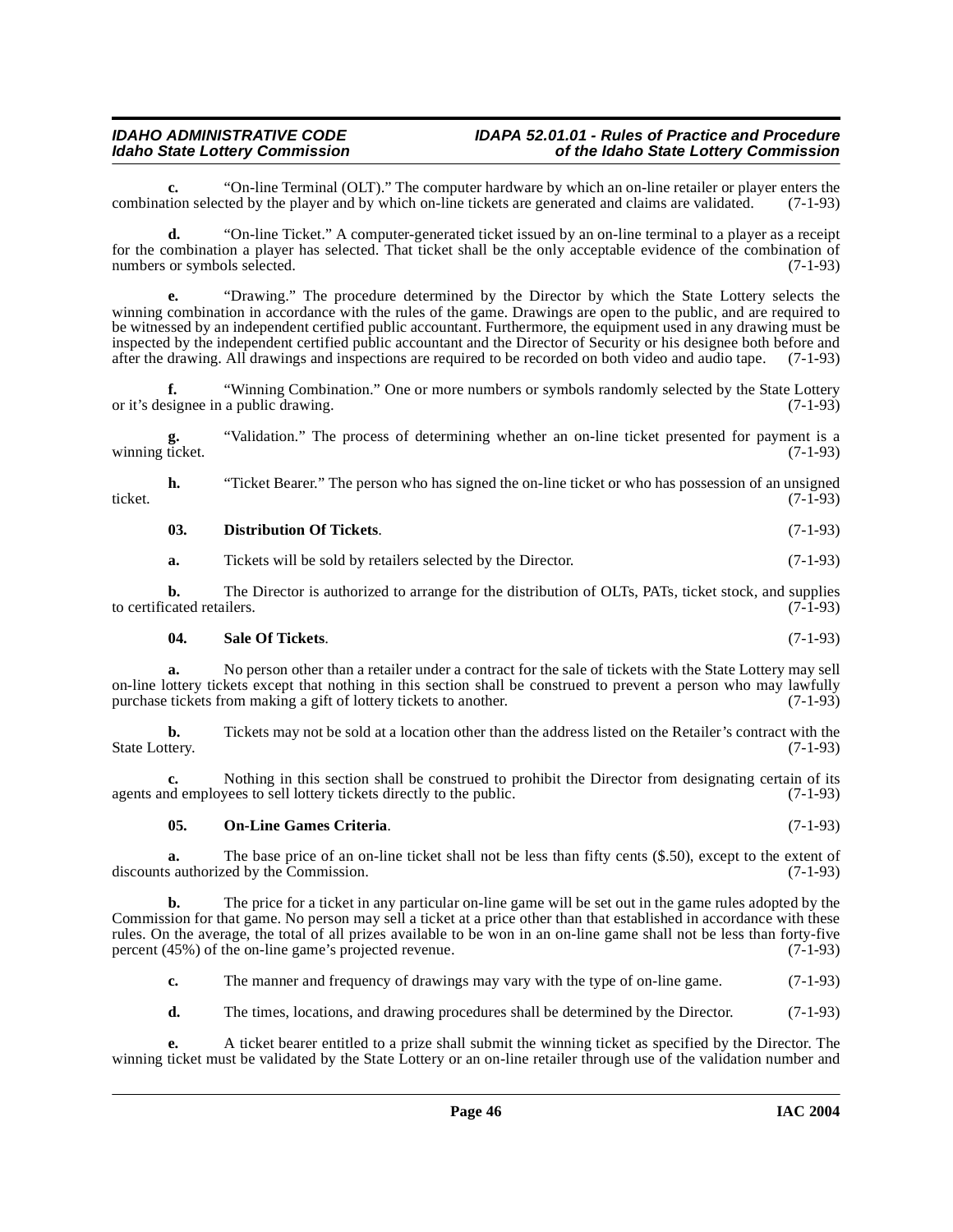any other means as specified by the Director. (7-1-93)

#### <span id="page-46-1"></span>**06. Payment Of Prizes**. (7-1-93)

**a.** To claim an on-line game prize of less than six hundred dollars (\$600) the claimant may present the winning on-line ticket to any on-line retailer, or to the Boise lottery office: (7-1-93)

i. If the claim is presented to an on-line retailer, the on-line retailer shall validate the claim and, if determined to be a winning ticket, make payment of the amount due the claimant. If the on-line retailer cannot validate the claim, the claimant may obtain and complete a claim form and submit it with the disputed ticket to the State Lottery by mail or in person. Upon determination that the ticket is a winning ticket, the State Lottery shall present or mail a check to the claimant in payment of the amount due. If the ticket is determined to be a non winning ticket, the claim shall be denied and the claimant shall be promptly notified. Non winning tickets will not be returned to the claimant.  $(7-1-93)$ 

ii. If the claim is presented to the Boise lottery office, the claimant may be required to complete a claim form regardless of the prize amount and submit it with the winning ticket, either by mail or in person. Upon determination that the ticket is a winning ticket, the State Lottery shall present or mail a check to the claimant in payment of the amount due, less any withholding required by the Internal Revenue Code. If the ticket is determined to be a non winning ticket, the claim shall be denied and the claimant shall be promptly notified. Non winning tickets will not be returned to the claimant. will not be returned to the claimant.

**b.** To claim an on-line prize of six hundred dollars (\$600) or more, the claimant shall obtain and complete a claim form and submit it with the winning ticket to the Boise lottery office in Boise by mail or in person. Prizes of six hundred dollars (\$600) or more can only be paid from the Boise lottery office. Upon determination that the ticket is a winning ticket, the State Lottery shall present or mail a check to the claimant in payment of the amount due, less any withholding required by the Internal Revenue Code. The amount due shall be calculated according to the rules adopted for the particular on-line game. If the ticket is determined to be a non-winning ticket, the claim shall be denied and the claimant shall be promptly notified. Non winning tickets will not be returned to the claimant. (7-1- 93)

**c.** All prizes must be claimed within one hundred eighty (180) days from the drawing in which the prize was won. In the event the final day of the one hundred eighty (180) day period falls on a Sunday or a state holiday, the claim period will be extended to the end of the next business day. Any prize not claimed within the specified period shall be forfeited and thereafter placed into the State Lottery account. (7-1-93) specified period shall be forfeited and thereafter placed into the State Lottery account.

### <span id="page-46-0"></span>**07. Drawings And End Of Sales Prior To Drawings**. (7-1-93)

**a.** Drawings shall be conducted in a location and at days and times designated by the Director. (7-1-93)

**b.** For each type of on-line game, the Director shall establish a time prior to the drawing for the end of  $s$ sales. (7-1-93)

**c.** The Director shall designate a Drawing Manager who shall oversee each drawing. The Drawing Manager shall attest whether the drawing was conducted in accordance with proper drawing procedures at the end of each drawing. (7-1-93)

**d.** The Director shall designate the type of equipment to be used and shall establish procedures to randomly select the winning combination for each type of on-line game. Drawing procedures shall include provisions for the substitution of backup drawing equipment in the event the primary drawing equipment malfunctions or fails for any reason.  $(7-1-93)$ 

**e.** The equipment used to determine the winning combination shall not be electronically or otherwise connected to the central computer or to any tapes, discs, files, etc., generated or produced by the central computer. The equipment shall be tested prior to and after each drawing to assure proper operation and lack of tampering or fraud. Drawings shall not be held until all preinspection checks are completed. No prizes shall be paid until after all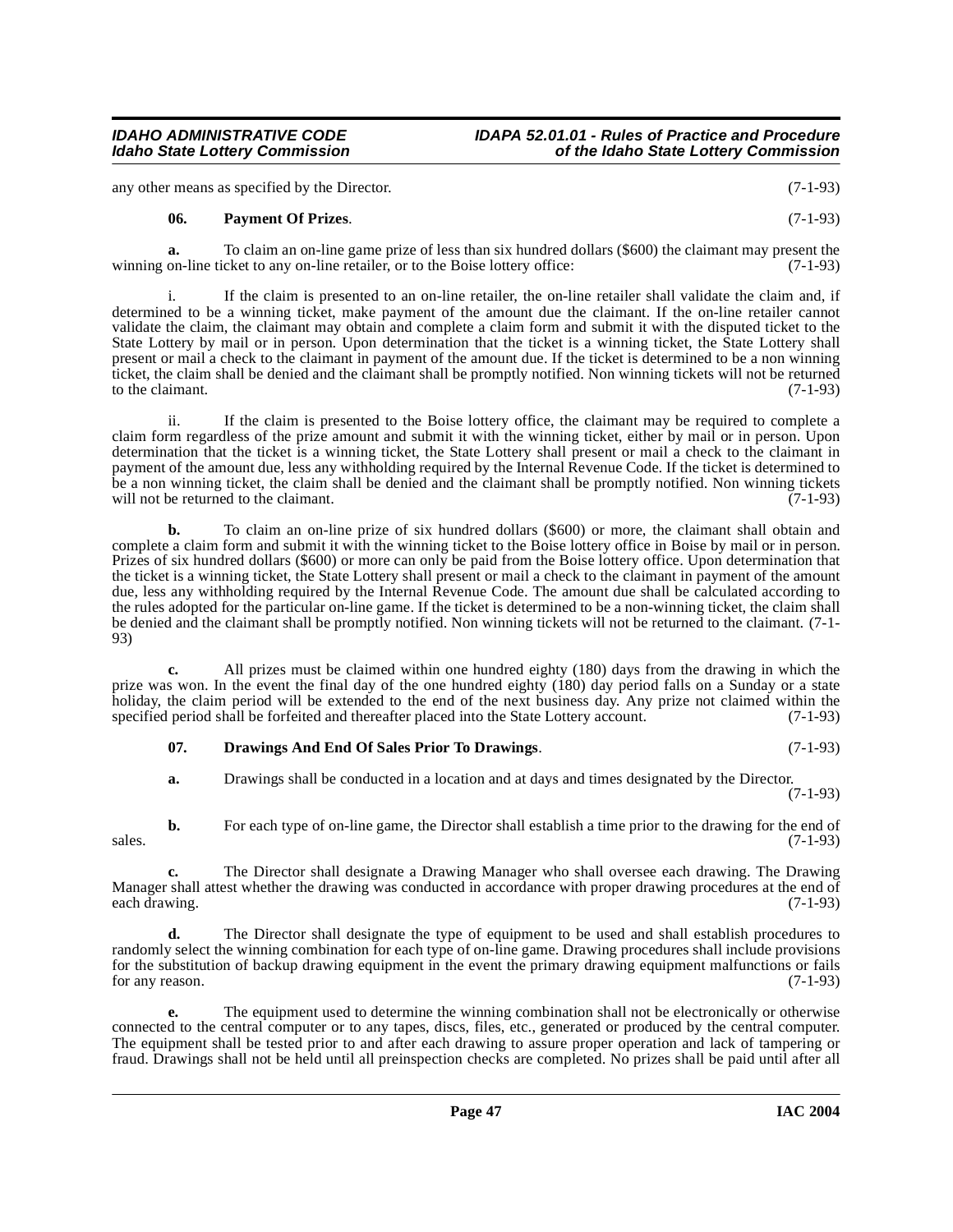#### **IDAHO ADMINISTRATIVE CODE IDAPA 52.01.01 - Rules of Practice and Procedure<br>Idaho State Lottery Commission** of the Idaho State Lottery Commission **Idaho State Lottery Commission of the Idaho State Lottery Commission**

post-inspection checks have been completed. (7-1-93)

**f.** All drawings shall be broadcast live on television provided the facilities for such broadcasts are available and operational and can be done at a reasonable cost. (7-1-93)

The Director shall establish procedures governing the conduct of drawings for each type of on-line lures shall include provisions for deviations which include but are not limited to: (7-1-93) game. The procedures shall include provisions for deviations which include but are not limited to:

| Malfunction of the drawing equipment before determination of the winning combination; (7-1-93) |  |  |
|------------------------------------------------------------------------------------------------|--|--|
|                                                                                                |  |  |

- ii. Video and/or audio malfunctions during the drawing; (7-1-93)
- iii. Fouled drawing; (7-1-93)
- iv. Delayed drawing; and (7-1-93)
- v. Other equipment, facility and/or personnel difficulties. (7-1-93)

**h.** In the event a deviation occurs, the drawing will be completed under the supervision of the State Lottery or it's designee. The drawing shall be videotaped for later broadcast, if broadcast time is available. The winning combination will be provided to the television network for dissemination to the public. (7-1-93) winning combination will be provided to the television network for dissemination to the public.

**i.** If, during any live-broadcasted drawing for a game, a mechanical failure or operator error causes an interruption in the selection of all numbers or symbols, a "foul" shall be called by the State Lottery Drawing Manager or the State Lottery's designee. Any number drawn prior to a "foul" being called will stand and be deemed official<br>after passing inspection and certification by the Drawing Manager or the State Lottery's designee. (7-1-93) after passing inspection and certification by the Drawing Manager or the State Lottery's designee.

**j.** The Director shall delay payment of all prizes if any evidence exists or there are grounds for suspicion that tampering or fraud has occurred. Payment shall be made after an investigation is completed and the drawing approved by the Drawing Manager or the State Lottery's designee. If the drawing is not approved, it shall be void and another drawing will be conducted to determine the actual winner. (7-1-93) void and another drawing will be conducted to determine the actual winner.

#### <span id="page-47-0"></span>**08. Validation Requirements**. (7-1-93)

**a.** To be a valid winning on-line ticket, all of the following conditions must be met:  $(7-1-93)$ 

i. All printing on the ticket shall be present in its entirety, be legible, and correspond, using the computer validation file, to the combination and the date printed on the ticket.  $(7-\tilde{1}-93)$ 

- ii. The ticket shall be intact. (7-1-93)
- iii. The ticket shall not be mutilated, altered, or tampered with in any manner. (7-1-93)

iv. The ticket shall not be counterfeit or an exact duplicate of another winning ticket. (7-1-93)

v. The ticket must have been issued by an authorized on-line retailer or dispensed by a playeractivated terminal in an authorized manner. (7-1-93)

- vi. The ticket must not have been stolen or cancelled. (7-1-93)
- vii. The ticket must not have been previously paid. (7-1-93)
- viii. The ticket shall pass all other confidential security checks of the State Lottery. (7-1-93)

**b.** Any ticket failing any of the validation requirements listed above is invalid and ineligible for a ne final decision on whether a prize is paid will be made by the Director. (7-1-93) prize. The final decision on whether a prize is paid will be made by the Director.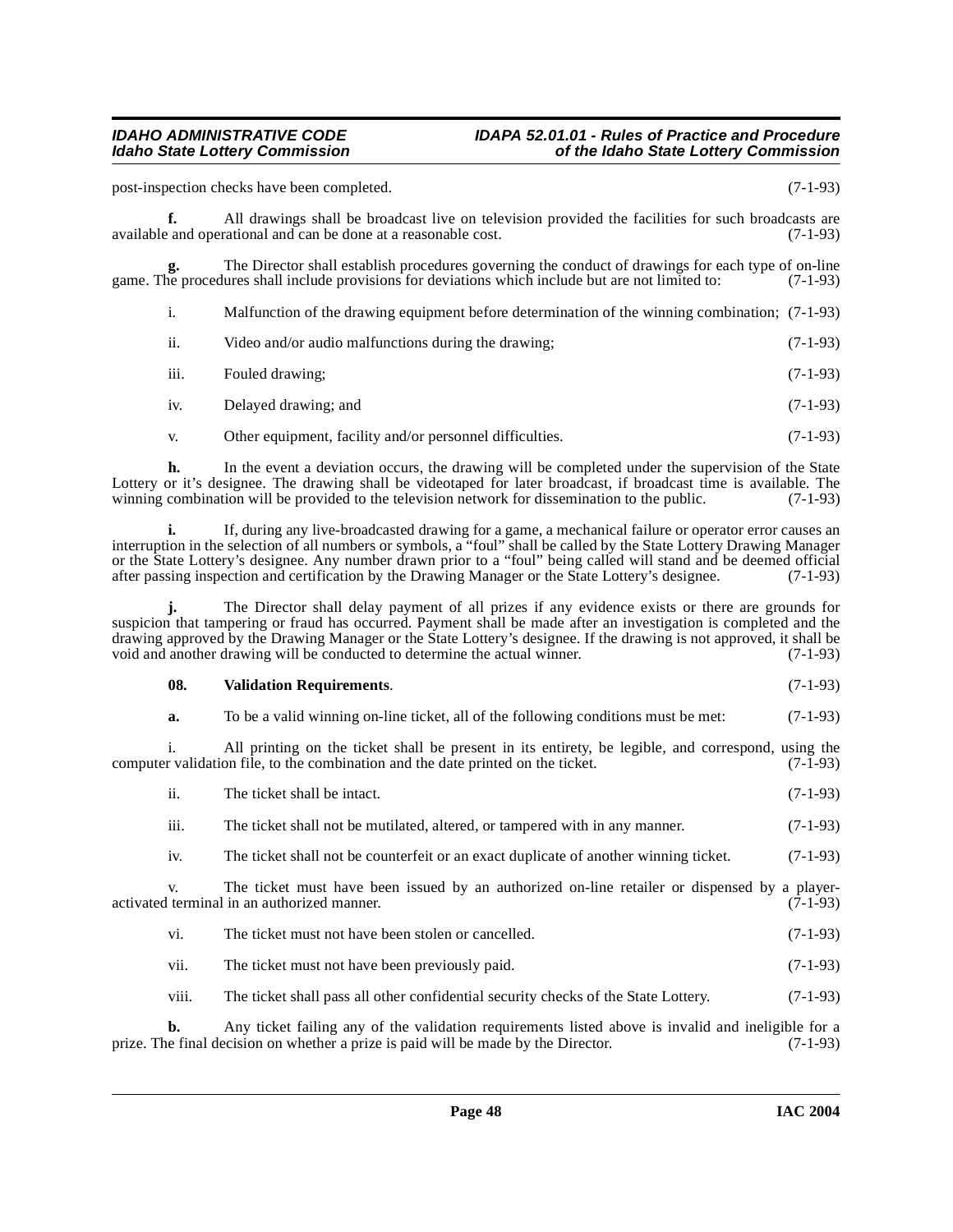**c.** In the event of a dispute between the Director and a claimant as to whether a ticket is a winning ticket, and if the Director determines that the ticket is not valid and a prize is not paid, the Director may replace the disputed ticket with a ticket of equivalent sales price for a future drawing of the same type of game. This shall be the sole and exclusive remedy of the claimant. (7-1-93)

**d.** In the event a defective on-line ticket is purchased, the only responsibility or liability of the State Lottery or the on-line retailer shall be the replacement of the defective on-line ticket with another on-line ticket of equivalent value for a future drawing of the same type of game. (7-1-93)

<span id="page-48-0"></span>**09. Retailer Duties**. The following duties shall be performed by retailers with an on-line terminal  $(OLT):$  (0.1) (1-93)

**a.** Pay costs associated with providing a telephone line connection that must be located within approximately five (5) feet of where the terminal is to be located as specified by the State Lottery. Payment of the telephone line connection is nonrefundable after installation except in the event the State Lottery denies, through no fault of retailer, the installation of the on-line terminal. (7-1-93) fault of retailer, the installation of the on-line terminal.

**b.** Pay the State Lottery for the local monthly telephone charges per OLT as specified by the State Lottery. The State Lottery will pay for the mileage charges between the retailer's location and the State Lottery's central site. (7-1-93)

**c.** Hold funds generated from the sale of on-line tickets in trust for the State Lottery. At a time specified by the State Lottery, retailer shall pay these funds to the State Lottery plus the monthly communications charge specified above in Subsection 034.09.b., less: (7-1-93) charge specified above in Subsection 034.09.b., less:

| $\mathbf{i}$ . | Prizes paid; and | $(7-1-93)$ |
|----------------|------------------|------------|

- ii. Any credit(s); and  $(7-1-93)$
- iii. The retailer discount. (7-1-93)

**d.** Locate the OLT within the retailer's premises at a point-of-sale location approved by the State Lottery. The retailer shall not move an OLT unless the retailer follows the procedures established by the Director, including reimbursing the State Lottery for any telephone or radio charges associated with the change of OLT location if the retailer requested the change. location if the retailer requested the change.

**e.** Provide dedicated AC power to within approximately five (5) feet of where the terminal is to be located. Dedicated AC power means that there is no other equipment on the line that is to be utilized for the on-line terminal. The retailer is responsible for all costs associated with providing this dedicated AC power. A schematic of outlet requirements will be provided to the retailer's electrical contractor. (7-1-93) outlet requirements will be provided to the retailer's electrical contractor.

**f.** Sell all lottery games, including but not limited to instant game tickets offered by the State Lottery. Retailer agrees to continue the sale of instant tickets from all cash registers or other points of purchase. (7-1-93)

**g.** Conduct the sale of on-line tickets during all hours and days that the retailer's business is open and the on-line system is functioning. Retailer shall post the hours that redemption of winning tickets takes place if these hours are different from the retailer's normal business hours. Retailer shall monitor supply levels and give timely notice when any item is in short supply. (7-1-93)

**h.** Post winning numbers prominently where tickets are sold as soon as possible following the (7-1-93) drawing. (7-1-93)

**i.** Provide secure storage for OLT supplies and a secure area for the OLT. (7-1-93)

**j.** Exercise due diligence in the operation of the OLT and immediately notify the State Lottery and the central computer facility of any telephone line, radio, or OLT malfunction, such as the issuance of invalid on-line lottery ticket(s); inability to sell or redeem an on-line ticket; and non-issuance of an on-line ticket. The retailer shall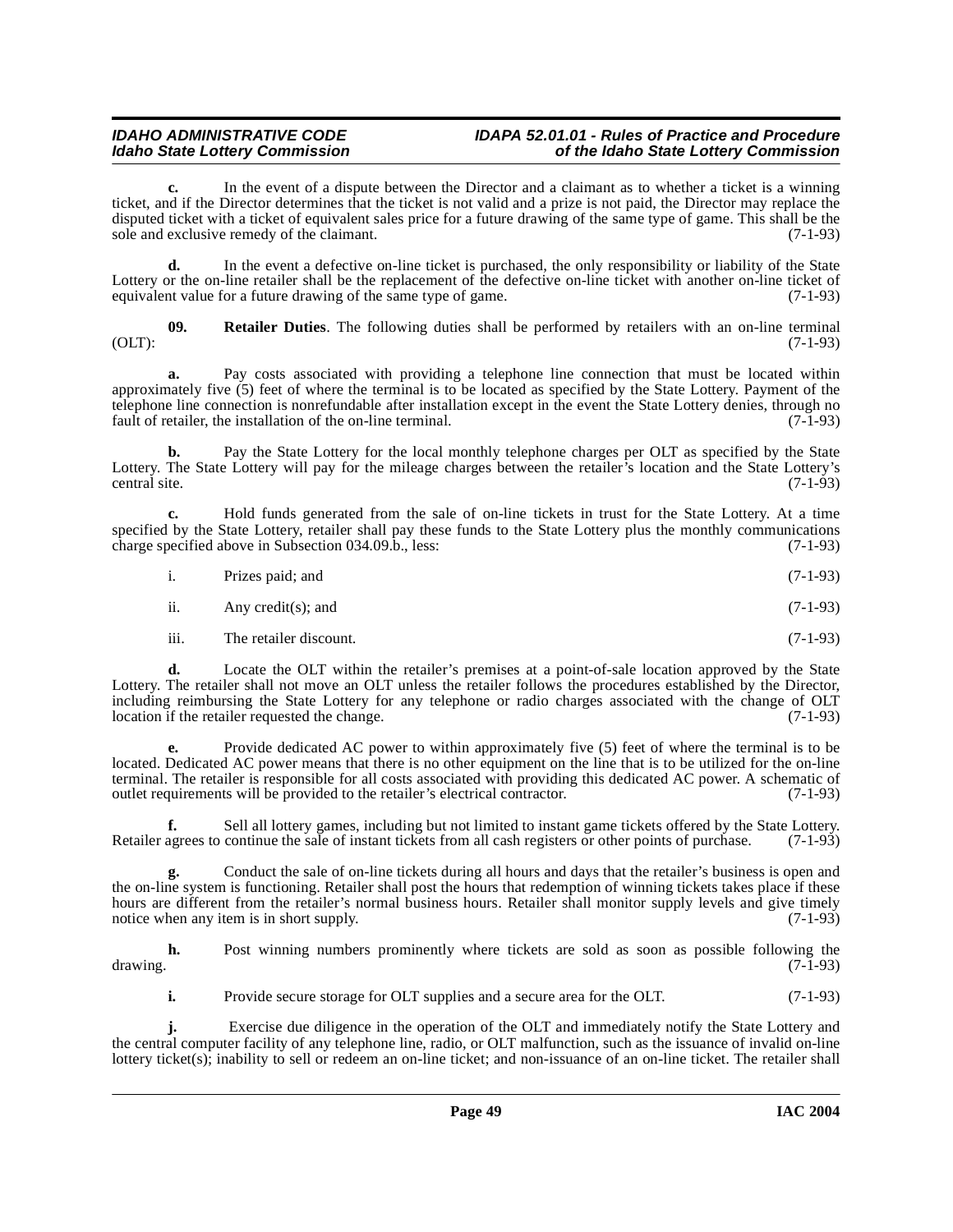not perform mechanical or electrical maintenance on the OLT. (7-1-93)

**k.** Replace ribbons and on-line or instant ticket stock and clear paper jams as required for the OLT per the instructions provided by the State Lottery.  $(7-1-93)$ 

**l.** Pay, without reimbursement, all electricity charges in connection with the operation of OLT.

(7-1-93)

#### <span id="page-49-0"></span>**10. Payment Of Prizes By On-Line Retailers**. (7-1-93)

**a.** An on-line retailer shall pay to the ticket bearer on-line games prizes of less than six hundred dollars (\$600) for any validated claims presented to that on-line retailer. These prizes shall be paid during all normal business hours of that on-line retailer, unless redemption hours different from normal business hours have been posted as per Rule Subsection 034.09, provided, the on-line system is operational and claims can be validated. (7-1- 93)

**b.** An on-line retailer may pay prizes in cash or by business check, certified check, or money order, or any combination thereof. An on-line retailer that pays a prize with a check which is dishonored may be subject to suspension or termination of its contract. (7-1-93)

<span id="page-49-4"></span>**11. Retailer Compensation**. The compensation paid to on-line State Lottery retailers shall be as (7-1-93) follows: (7-1-93)

**a.** A discount of five percent (5%) shall be applied to on-line tickets sold from a clerk-activated terminal  $(CAT)$ ; (7-1-93)

**b.** A discount of five percent (5%) shall be applied to on-line tickets sold from a player-activated (PAT); (7-1-93) terminal (PAT);

**c.** The Director may pay lottery game retailers an additional one percent (1%) incentive bonus based ment of sales volume or other objectives specified by the Director for each lottery game. (7-1-93) on attainment of sales volume or other objectives specified by the Director for each lottery game.

#### **12. Retailer Settlement**. (7-1-93)

**a.** On-line retailers specified by the Director shall establish an account for deposit of monies derived line games with a financial institution that has the capability of electronic funds transfer (EFT). (7-1-93) from on-line games with a financial institution that has the capability of electronic funds transfer (EFT).

**b.** The amount deposited shall be sufficient to cover monies due the State Lottery. The State Lottery will withdraw by EFT the amount due the State Lottery on the day specified by the Director. In the event the day specified for withdrawal falls on a state holiday, withdrawal will be accomplished on the next following business day.  $(7-1-93)$ 

<span id="page-49-3"></span>**13. Prizes Rights Unassignable**. No right of any person to a prize drawn shall be assignable, except that payment of any prize drawn may be paid to the estate of a deceased prize winner, and except that any person pursuant to an appropriate judicial order may be paid the prize to which the winner is entitled. The Director shall be discharged of all liability upon payment of a prize pursuant to this rule. (7-1-93) discharged of all liability upon payment of a prize pursuant to this rule.

<span id="page-49-1"></span>**Payment Of Prizes To Persons Under Eighteen Years Of Age.** In the event a person entitled to a prize for any winning ticket is under the age of eighteen (18) years, the Director may direct payment of the prize by delivery to an adult member of the minor's family or a guardian of the minor a check or draft payable to the adult member of the minor's family or to the minor's guardian. The person so named as custodian shall have the same duties and powers as a person designated as a custodian in accordance with Idaho Law and for purposes of this section the term "adult member of a minor's family" and "guardian of a minor" shall have the same meaning as in the Idaho Gifts to Minors Law. The Director shall be discharged of all liability upon payment of a prize to a minor pursuant to this rule.

### <span id="page-49-2"></span>**15. Prizes Payable After Death Or Disability Of Owner**. (7-1-93)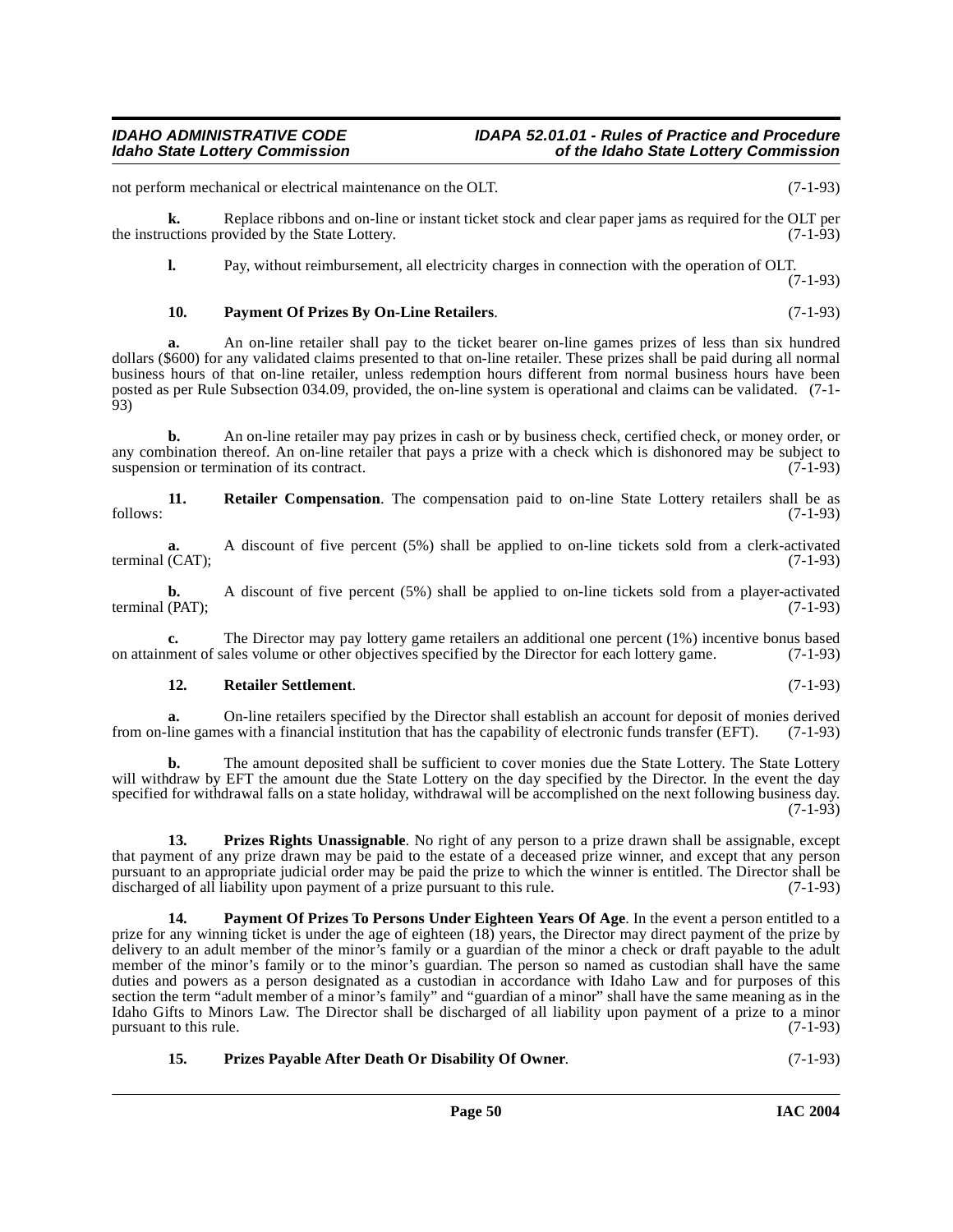**a.** All prizes or a portion thereof which remain unpaid at the time of the prize winner's death shall be payable to the duly qualified Personal Representative of his/her estate, once the Director is satisfied that such payment is lawful and proper. The Director may rely wholly on the presentment of a certified copy of a court's appointment of a Personal Representative or any other evidence of a person entitled to the payment of any prize winnings when due. (7-1-93)

**b.** The payment to the estate of the deceased owner of any prize winnings by the State Lottery shall absolve the State Lottery and its representatives of any further liability for payment of said prize winnings. The State Lottery need not look to the payment of the prize winnings beyond the payee thereof. The Director reserves the right to petition any court of competent jurisdiction to request a determination for the payment of any prize winnings which are or may become due the estate of a deceased owner or an owner under a disability because of, but not limited to, under age, mental deficiency, physical or mental incapacity. If the legatee(s) or heir(s) of a deceased owner entitled to prize winnings obtains an order from a court of competent jurisdiction directing payments when and to become due from the State Lottery to be paid directly to said legatee(s) or heir(s) or otherwise directs the State Lottery to make payments to another in the event of an owner's disability or otherwise, the State Lottery shall pay the prize winnings accordingly. (7-1-93) accordingly. (7-1-93)

<span id="page-50-2"></span>**16. Discharge Of State Lottery Upon Payment**. The State of Idaho, its agents, officers, employees and representatives, the State Lottery, its Director, agents, officers, employees and representatives shall be discharged of all liability upon payment of a prize or any one installment thereof to the holder of any winning lottery ticket or in accordance with the information set forth on the claim form supplied by the Director. If there is a conflict between the information on a winning lottery ticket and the information on the claim form, the State Lottery may rely on the claim form after the ticket for which it has been filed has been validated as a winning ticket and, in so doing, it will be relieved of all responsibility and liability in the payment of a prize in accordance with the information set forth therein. The State Lottery's decisions and judgments in respect to the determination of a winning ticket or of any other dispute arising from payment or awarding of prizes shall be final and binding upon all participants in the State Lottery unless otherwise provided by law or these rules. In the event a question arises relative to the winning ticket, a claim form, the payment, or the awarding of any prize, the State Lottery may deposit the prize winnings into an escrow fund until it determines the controversy and reaches a decision, or it may petition a court of competent jurisdiction for instructions and a resolution of the controversy. (7-1-93) jurisdiction for instructions and a resolution of the controversy.

**17. Discharge**. The State Lottery may use the names, addresses, and photographs of winners in any State Lottery promotional campaign. The address used shall not contain the street or house number of the winner without the consent of the winner. (4-18-89) without the consent of the winner.

### <span id="page-50-1"></span><span id="page-50-0"></span>**035. BREAKOPEN INSTANT TICKET GAMES.**

The Commission hereby authorizes the Director to select and operate breakopen instant ticket games which meet the criteria set forth in these rules. (7-1-93)

### **01. Definitions**. (7-1-93)

**a.** "Breakopen Instant Ticket" means a single folded or banded ticket or a card, the face of which is initially covered or otherwise hidden from view to conceal numbers and/or symbols, a few of which numbers or symbols have been designated in advance and at random as prize winners when, for the opportunity to obtain each such folded or banded ticket or card, view the numbers or symbols thereon and possibly obtain a prize, a person pays an established price to a breakopen instant ticket retailer. (7-1-93)

**b.** "Authorized Dispensing Device" means any machine, or mechanism designed for use of vending or dispensing of breakopen instant tickets. Such device may include mechanical, electrical, electro-mechanical or other<br>devices approved by the Director of the Lottery pursuant to Rule Section 028. (7-1-93) devices approved by the Director of the Lottery pursuant to Rule Section 028.

**c.** "Breakopen Instant Ticket Retailer" means any person who has been approved, certified and d with by the Lottery to sell breakopen instant tickets. (7-1-93) contracted with by the Lottery to sell breakopen instant tickets.

**d.** "Breakopen Instant Ticket Vendor" means any person who produces and provides breakopen ckets to the Lottery. (7-1-93) instant tickets to the Lottery.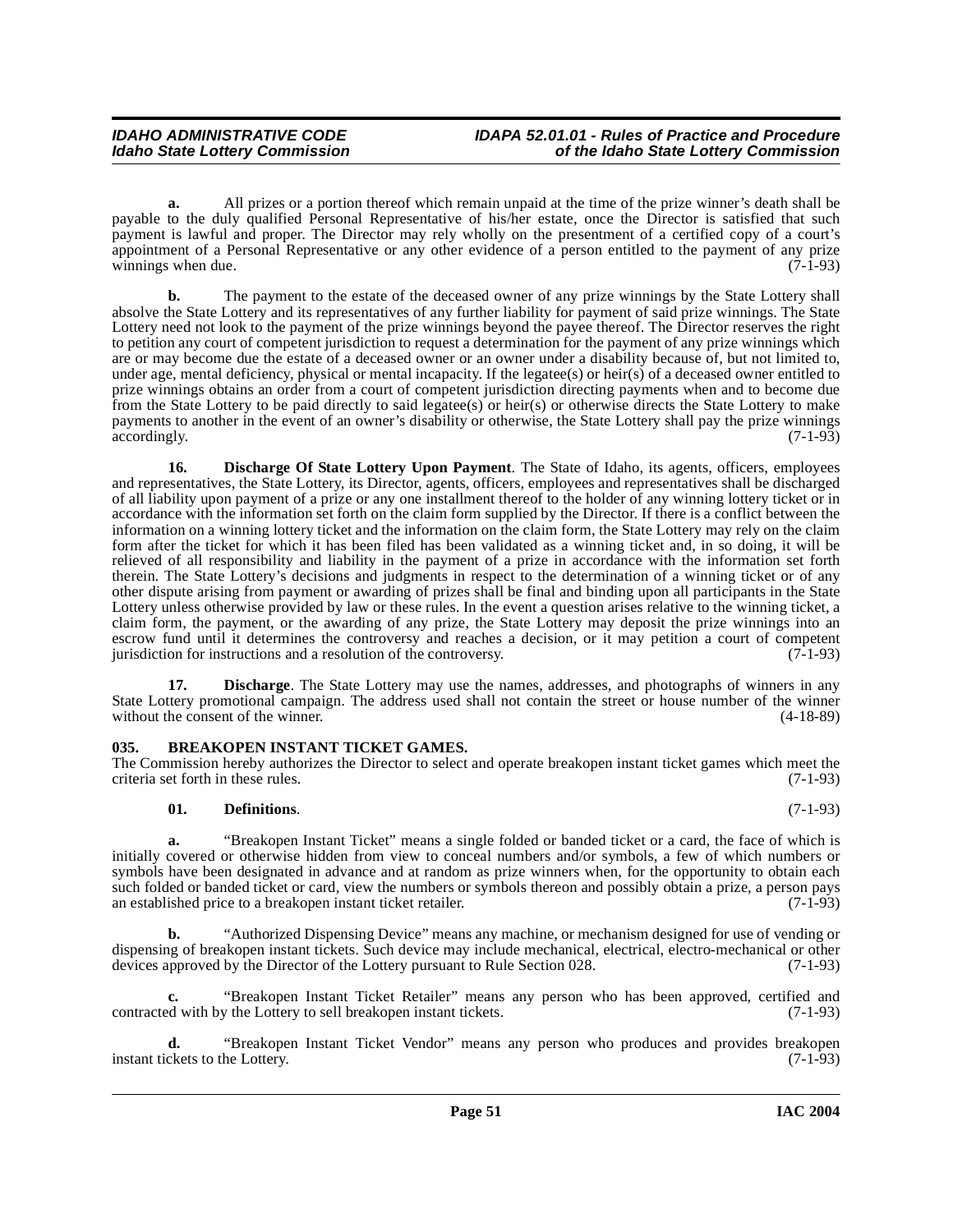### **IDAHO ADMINISTRATIVE CODE IDAPA 52.01.01 - Rules of Practice and Procedure<br>Idaho State Lottery Commission in the Idaho State Lottery Commission Idaho State Lottery Commission of the Idaho State Lottery Commission**

**e.** "Distributor" means any person who purchases or otherwise obtains authorized dispensing devices for use in breakopen instant ticket games from any person and sells or otherwise furnishes such device to another person for the resale of or the display or operation of that device. (7-1-93) person for the resale of or the display or operation of that device.

As used in these rules, the term "distributor" shall include a person who services and repairs authorized dispensing devices, so long as the person performing such servicing or repairs is approved by the distributor or distributor's representative, and makes no addition to, or modification or alteration of, the authorized device. device. (7-1-93)

ii. A manufacturer who sells or otherwise furnishes such authorized device not manufactured by him<br>her person for resale or for display or operation of that authorized device is also a "distributor". (7-1-93) to any other person for resale or for display or operation of that authorized device is also a "distributor".

**f.** "Distributor's Representative" means any natural person who represents a distributor in any of their activities in connection with the sale or furnishing of authorized dispensing device for use in breakopen instant ticket activities. (7-1-93)

**g.** "Manufacturer" means any person who assembles from raw materials or subparts a completed authorized dispensing device or pieces of the authorized device for use in breakopen instant ticket activities and who sells or otherwise furnishes the same to any distributor or retail outlet. (7-1-93)

**h.** "Manufacturer's representative" means any person who represents a manufacturer in any one of the manufacturer's activities in connection with the sale or furnishing of authorized dispensing device for use in<br>breakopen instant ticket activities. (7-1-93) breakopen instant ticket activities.

**i.** "Flare" means a vendor provided informational sign which, as a minimum, displays the prize  $\alpha$ , the serial number of the sleeve in play, the odds of winning a prize and the price of the ticket. (7-1-93) structure, the serial number of the sleeve in play, the odds of winning a prize and the price of the ticket.

**j.** "Box" means a group of breakopen instant tickets with the same unique serial number. (7-1-93)

<span id="page-51-1"></span>**k.** "Sleeve" is a portion of a box; and is the smallest unit offered.  $(7-1-93)$ 

**l.** "Breakopen Instant Ticket Game" means a group of breakopen instant ticket boxes with the same thematic design and prize structure. (7-1-93)

**02. Breakopen Instant Ticket Special Inspection**. The Director or authorized representative shall have the authority to select any breakopen instant ticket sleeve and examine the quality and/or integrity of the breakopen instant ticket sleeve in any manner, including pulling all chances remaining thereon: Provided, that if the sleeve so inspected is thereby altered by such inspection in any manner and no defect, alteration, deceptive condition, or other violation is discovered, then the owner shall be reimbursed by the Lottery at the owner's cost for the sleeve or portion thereof, and the sleeve shall become the property of the Lottery. Provided further, that for each sleeve inspected which is found to be defective in any area related to a vendor's quality control deficiency, a fee may be assessed by the Director against the vendor of the breakopen instant ticket. (7-1-93)

### <span id="page-51-0"></span>**03. Breakopen Instant Ticket Operation**. (7-1-93)

**a.** No person under the age of eighteen (18) years of age shall be allowed to play or sell any breakopen instant tickets. It shall be the responsibility of the retailer to determine that no unauthorized person is allowed to play or sell breakopen instant tickets.

**b.** No retailer shall permit the display or operation of any breakopen instant ticket which may have in any manner been marked, defaced, tampered with or otherwise placed in a condition, or operated in a manner, which may deceive the public or which affects the chances of winning or losing upon the taking of any chance thereon.

(7-1-93)

**c.** All records, reports, receipts and any unsold tickets relating to a breakopen instant ticket sleeve must be retained on the retailer premises at least ninety (90) days after the sleeve is removed from play and must be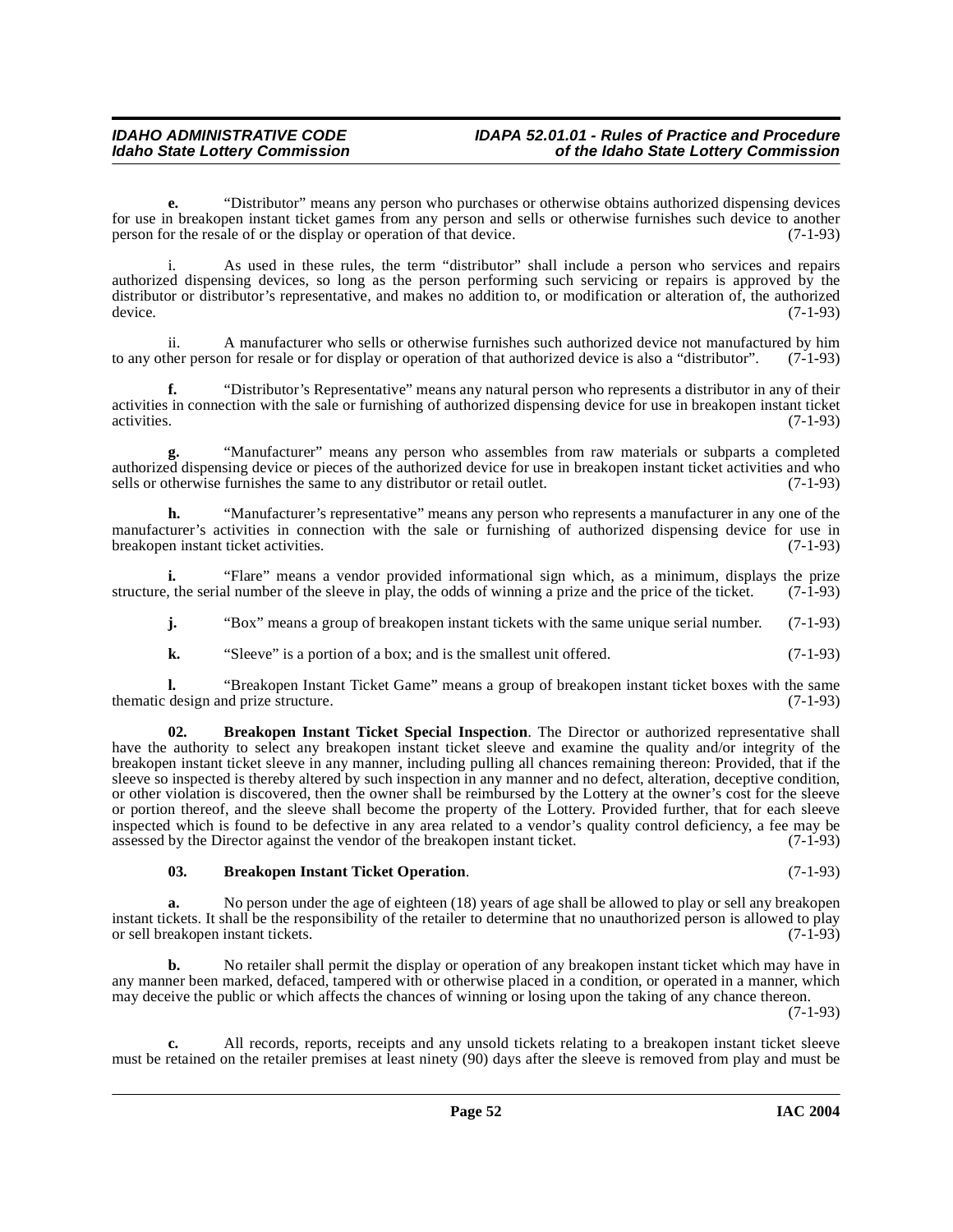made available on demand to representatives of the Idaho Lottery. (7-1-93)

<span id="page-52-1"></span>**04. Breakopen Instant Ticket Price Per Play To Be Posted**. No breakopen instant ticket sleeve shall be placed out for public play unless the cost to the player for each ticket is clearly posted on the flare. The price per ticket shall be determined by the Director. (7-1-93)

**05.** Claiming Of Prizes. Prizes must be redeemed on the same day as purchased at the location where ing ticket was purchased and it shall be awarded in cash or by check. (7-1-93) the winning ticket was purchased and it shall be awarded in cash or by check.

#### <span id="page-52-4"></span><span id="page-52-3"></span>**06. Limitation On Breakopen Instant Ticket Dispensing**. (7-1-93)

**a.** No ticket once placed in an authorized dispensing device out for public play shall be removed from public play shall be removed from public play. except only: (7-1-93) the authorized device until the sleeve is permanently removed from public play, except only:

- **b.** Those tickets actually played by consumers; (7-1-93)
- <span id="page-52-0"></span>**c.** Those tickets removed by representatives of the Lottery inspecting the device or sleeve; and (7-1-93)

**d.** Those tickets temporarily removed during necessary repair or maintenance of the device. Excepting only tickets removed under Subsections 035.06.b. and 035.06.c. of this section, once a ticket has been removed from public play it shall not again be put out for public play. public play it shall not again be put out for public play.

**07. All Devices Must Comply With Requirements**. No retailer shall display or put out for play, and no distributor or manufacturer or their representatives shall sell or otherwise furnish any device for the dispensing of breakopen instant tickets, unless such device is approved for use by the Director of the Lottery, thereby making it an authorized device. (7-1-93) authorized device.

**a.** No person shall sell or transfer to another person in this state, or for use within this state, or shall place out for public play any device for the dispensing of breakopen instant tickets not so constructed as to allow a consumer to clearly see each ticket within the device prior to playing the device. (7-1-93) consumer to clearly see each ticket within the device prior to playing the device.

**b.** No person shall put out for public play any device for the dispensing of breakopen instant tickets which is not so constructed as to provide for at least one (1) sleeve in play in the device. (7-1-93)

**c.** No person shall put out for public play any device for the dispensing of breakopen instant tickets which is designed, used, or constructed, in a matter that detracts from the breakopen instant tickets or is deceptive in any way as determined by the Director. (7-1-93)

<span id="page-52-2"></span>**08. Breakopen Instant Ticket Series Assembly And Packaging**. Vendors of breakopen instant ticket games shall manufacture, assemble and package each game sleeve in such a manner that none of the winning tickets, nor the location or approximate location of any of the winning tickets can be determined in advance of opening the tickets in any manner or by any device, including but not limited to any pattern in manufacture, assembly, packaging or markings. All breakopen instant ticket games must be approved and will be distributed and sold exclusively by the Idaho Lottery. The Lottery may adopt quality control standards for the manufacture of breakopen instant ticket games. (7-1-93) games.  $(7-1-93)$ 

**09. Standards For Flares**. The flare advertising prizes available from the operation of any sleeve of breakopen instant tickets shall: (7-1-93)

**a.** Be placed near or upon the upper face, or on the top, of any authorized device used to dispense breakopen instant tickets in a manner clearly visible to the public; and (7-1-93)

**b.** Clearly set out each of the prizes available and the combination of numbers or symbols which win (7-1-93) prizes.  $(7-1-93)$ 

**c.** Each flare describing the prizes and winning number or symbols for a sleeve of breakopen instant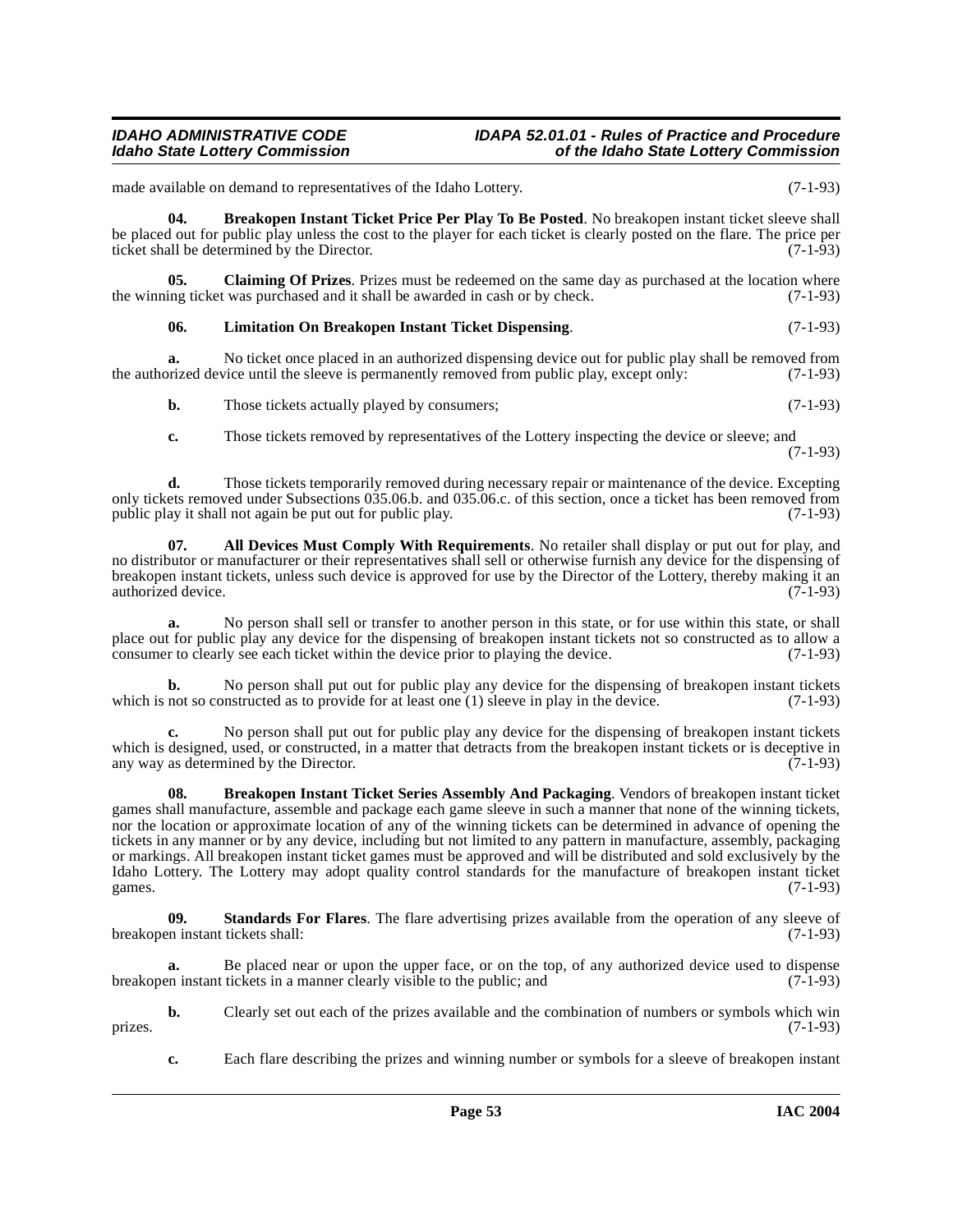tickets in play shall clearly set out the sleeve number assigned to that sleeve by the vendor. The sleeve number will be placed upon the flare by the vendor. (7-1-93) placed upon the flare by the vendor.

<span id="page-53-5"></span><span id="page-53-2"></span>**d.** The total number of tickets originally in the sleeve will be placed upon the flare by the vendor. (7-1-93)

**10. Prize Structure.** The Director shall establish a prize structure detailing the estimated number of prizes that are expected to be awarded in each sleeve and the close approximation of the odds of winning such prizes.  $(7-1-93)$ 

**11. Retailers Eligible To Sell Breakopen Tickets**. Any person interested in obtaining a contract for a certificate to sell lottery tickets must first file an application on forms provided by the Director. The forms shall include, but are not limited to, an applicant's personal, financial, and criminal history, and an authorization to investigate the applicant's criminal and credit history. (7-1-93)

**12. Retailer Application And Fee**. All applications to sell breakopen instant tickets must be accompanied by a nonrefundable fee of twenty-five dollars (\$25). If a certificate is awarded to sell only breakopen instant tickets, no additional certificate fee must be paid.  $(7-1-93)$ instant tickets, no additional certificate fee must be paid.

### <span id="page-53-3"></span><span id="page-53-1"></span>**13. Certificate Modification**. (7-1-93)

**a.** Certified instant ticket retailers may apply for a certificate modification to allow for the sale of breakopen instant tickets. A current instant ticket retailer will be required to complete an additional application or application supplements. If a current instant ticket retailer requests that the existing certificate be modified to allow for the sale of breakopen instant tickets, no additional application fee will be charged upon approval. (7-1-93)

**b.** Certified breakopen instant ticket retailers may apply for a certificate modification to allow for the sale of instant tickets. A current breakopen instant ticket retailer will be required to complete an additional application or application supplements. If a current breakopen instant ticket retailer requests that the existing certificate be modified to allow for the sale of instant tickets, an additional certificate fee of one hundred dollars  $(5100)$  will be charged upon approval.  $($100)$  will be charged upon approval.

### <span id="page-53-4"></span>**14. Retailer Compensation**. (7-1-93)

**a.** The compensation paid to Lottery retailers shall be five percent (5%) of the retail price of the retail rickets. (7-1-93) breakopen instant tickets.

**b.** The Director may pay lottery game retailers an additional one percent (1%) incentive bonus based on attainment of sales volume or other objectives specified by the Director for each lottery game. (7-1-93)

### <span id="page-53-0"></span>**036. -- 999. (RESERVED).**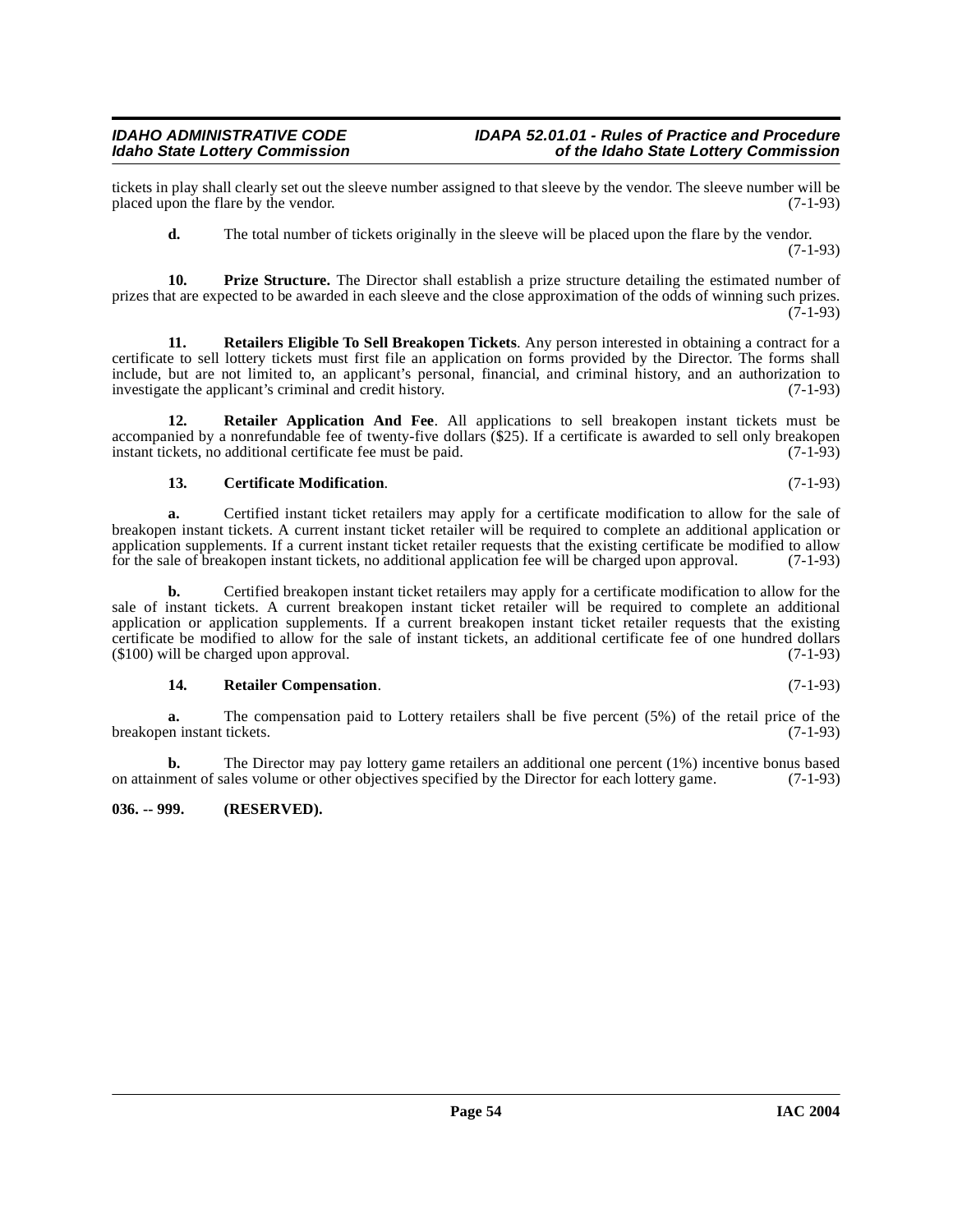## **Subject Index**

#### **A**

Advertising & Promotional Contract, Idaho State Lottery [33](#page-32-0) Affirmative Action Contracts, Idaho State Lottery [30](#page-29-0) All Devices Must Comply With Requirements, Idaho State Lottery Instant Ticket Dispensing [53](#page-52-0) Allocation Of Revenues For Prizes, Idaho State Lottery [24](#page-23-0) Amendments To Pleadings, Idaho State Lottery Commission [8](#page-7-2) Answers--Defined--Form & Contents, Idaho State Lottery Commission [7](#page-6-0) Appeals, Idaho State Lottery Commission [18](#page-17-1) Appearances & Representation, Idaho State Lottery Commission [4](#page-3-2) Applicants, Person Seeking Any License, Idaho State Lottery Commission [3](#page-2-1) Applications--Defined--Form & Contents, Idaho State Lottery Commission [6](#page-5-0) Appointment Of A Proxy, Idaho State Lottery Television Game Show [43](#page-42-1) Audience Participation, Idaho State Lottery Television Game Show [44](#page-43-0) Authority Of The Commission, Idaho State Lottery [22](#page-21-0)

### **B**

Benefit [19](#page-18-1) Breakopen Instant Ticket Games, Idaho State Lottery [51](#page-50-1) Breakopen Instant Ticket Operation, Idaho State Lottery [52](#page-51-0) Breakopen Instant Ticket Price Per Play To Be Posted, Idaho State Lottery [53](#page-52-1) Breakopen Instant Ticket Series Assembly & Packaging, Idaho State Lottery [53](#page-52-2) Breakopen Instant Ticket Special Inspection, Idaho State Lottery [52](#page-51-1) Briefs--Proposed Orders--Statements Of Position, Idaho State Lottery Commission [12](#page-11-1)

### **C**

Captions Of Rules -- Orders Addressing Rules -- References -- Indexes, Idaho State Lottery Commission [2](#page-1-5) Certificate Modification, Idaho State Lottery [54](#page-53-1) Certificate Not A Vested Right, Idaho

State Lottery [36](#page-35-0) Certificate, Authorizing The Sale Of

Lottery Products [21](#page-20-1) Certified Retailers, Idaho State Lottery [37](#page-36-0) Claiming Of Prizes [53](#page-52-3) Claims, Prize Winners, Idaho State Lottery [25](#page-24-0) Classification Of Lottery Contracts, Idaho State Lottery [28](#page-27-1) Complaints--Defined--Form & Contents, Idaho State Lottery Commission [6](#page-5-1) Computation Of Time, Idaho State Lottery Commission [2](#page-1-6) Conduct Of Commission Business, Idaho State Lottery [28](#page-27-2) Confidentiality Of Tickets, Idaho State Lottery [42](#page-41-0) Conflict Of Interest Policy, Idaho State Lottery [26](#page-25-1) Contingency Reserve, Idaho State Lottery [23](#page-22-0) Continuance Of Hearings, Idaho State Lottery Commission [11](#page-10-0) Criteria For Review Of Retailer Applications & Conduct Of Operations, Idaho State Lottery [34](#page-33-1)

Criteria Which May Be Grounds For Refusal, Idaho State Lottery Ticket Sales [35](#page-34-0)

### **D**

Defective, Insufficient, Or Late Pleadings, Idaho State Lottery Commission [8](#page-7-3) Definitions, IDAPA 52.01.01, Rules Of Practice & Procedure Of The Idaho State Lottery Commission [19](#page-18-2)

Definitions, Instant Ticket Game, Idaho State Lottery [38](#page-37-1)

Definitions, On-Line Computer Games, Idaho State Lottery [45](#page-44-1)

Delegation Of Purchasing Authority, Idaho State Lottery [29](#page-28-0)

Depositions, Idaho State Lottery Commission Hearings [12](#page-11-2)

Description Of Game, Idaho State Lottery Television Game Show [43](#page-42-2)

Determination Of Winners, Idaho State Lottery [39](#page-38-0)

Director Of The Idaho State Lottery [22](#page-21-1)

Disability Of Prize Winner, Idaho State Lottery [26](#page-25-2)

Discharge Of All Liability Upon Payment, Idaho State Lottery [42](#page-41-1) Discharge Of State Lottery Upon Payment, Idaho [51](#page-50-2)

Discovery, Idaho State Lottery

Commission [9](#page-8-2) Dishonored Checks & Electronic Fund Transfers, Idaho State Lottery [37](#page-36-1) Display Of Certificate & Other Materials, Idaho State Lottery [37](#page-36-2) Disputed Prizes, Idaho State Lottery [26](#page-25-3)

Drawings & End Of Sales Prior To Drawings, Idaho State Lottery [47](#page-46-0) Duplicate Certificate [35](#page-34-1)

#### **E**

Effect Of Filing Petition For Reconsideration, Idaho State Lottery Commission [18](#page-17-2)

Effect Of Game Rules, Idaho State Lottery [26](#page-25-4)

Evidence, Idaho State Lottery Commission Hearings [12](#page-11-3) Exhibits, Idaho State Lottery

Commission Hearings [12](#page-11-4)

### **F**

Facts Disclosed Privileged Facts Disclosed, Idaho State Lottery Commission Prehearing Conferences [9](#page-8-3) Failure To Appear At Hearing, Idaho State Lottery Commission, Idaho State Lottery Commission [10](#page-9-0) Fees, Procedure & Criteria Precluding Issuing Contract, Idaho State Lottery [34](#page-33-2) Filing & Service Of Discovery--Related Documents, Idaho State Lottery Commission [9](#page-8-4) Filing Documents With The Idaho State

Lottery Commission [8](#page-7-4)

Filing, Service, Amendment, & Withdrawal Of Documents, Idaho State Lottery Commission [8](#page-7-5)

Fiscal Year, Idaho State Lottery Commission [19](#page-18-3)

Form & Contents Of Petitions To Intervene, Idaho State Lottery Commission [5](#page-4-1)

Former Employees--Restriction On Representation Of Parties, Idaho State Lottery Commission Hearings [4](#page-3-3)

### **G**

General Form Of Pleadings, Idaho State Lottery Commission [5](#page-4-2) General Instant Ticket Game Operating Rules, Idaho State Lottery [38](#page-37-2) General Provisions, Idaho State Lottery Commission [21](#page-20-2)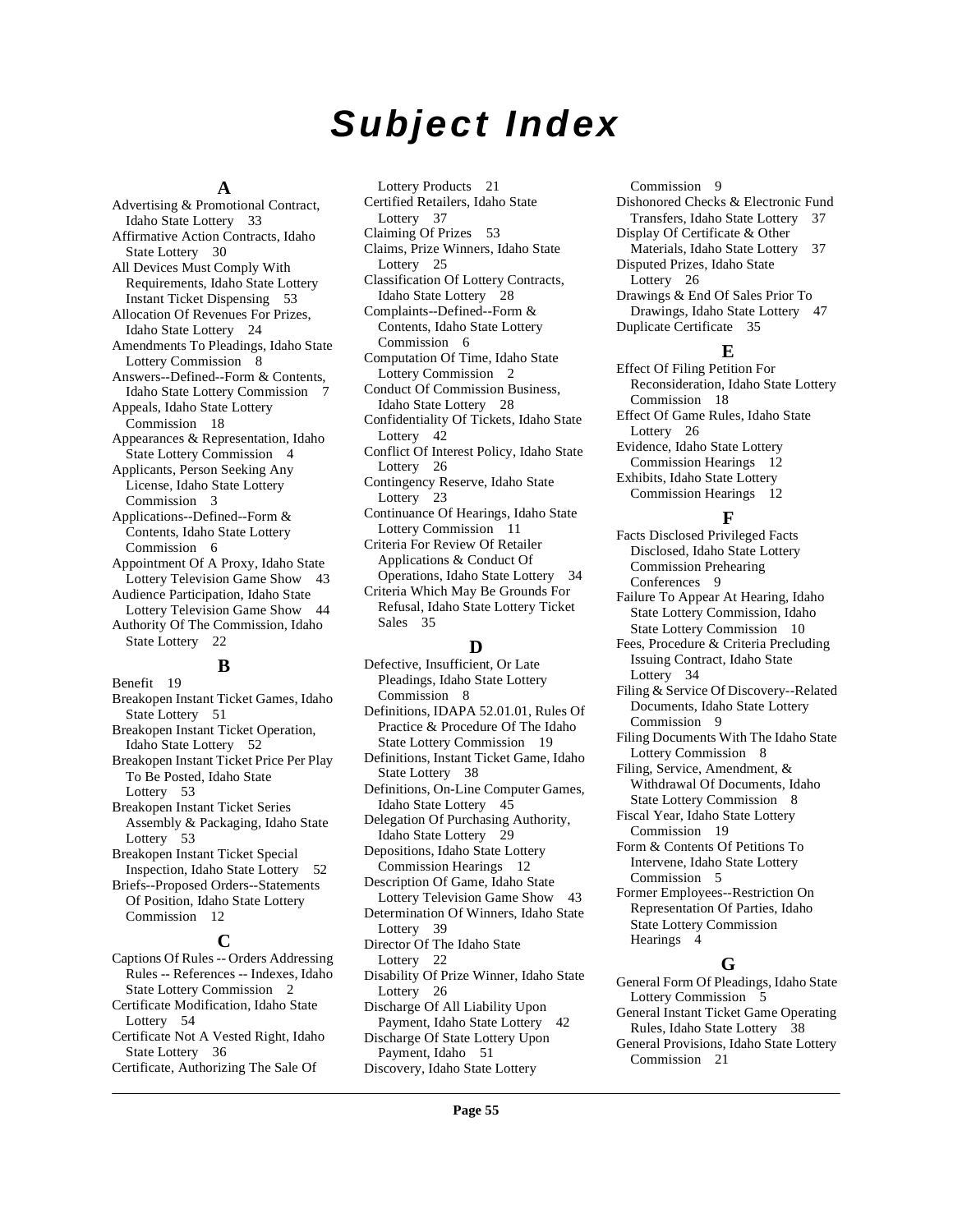#### **Subject Index (Cont'd)**

Gift Prohibitions, Idaho State Lottery [27](#page-26-0) Governing Law, Idaho State Lottery [42](#page-41-2)

#### **H**

Hearing Officers, Idaho State Lottery Commission [12](#page-11-5) Hearing Procedures Hearing-- Miscellaneous Procedure, Idaho State Lottery Commission [9](#page-8-5)

#### **I**

Immediate Family [19](#page-18-4) Inspection Of Lottery Materials & Retailer Premises, Idaho State Lottery [38](#page-37-3) Instant Game, Idaho State Lottery Commission [20](#page-19-0) Instant Games Ticket Price, Idaho State Lottery [39](#page-38-1) Instant Games-Authorized-Director's Authority, Idaho State Lottery [38](#page-37-4) Interlocutory Orders--Final Orders-- Review Or Stay Of Orders, Idaho State Lottery Commission [16](#page-15-2) Intervention, Idaho State Lottery Commission [4](#page-3-4) Investment Contracts, Idaho State Lottery [33](#page-32-1) Invitation To Bid [20](#page-19-1)

#### **J**

Joint Hearing, Idaho State Lottery Commission [11](#page-10-1)

#### **K**

Kinds & Scope Of Discover Listed, Idaho State Lottery Commission [9](#page-8-6)

#### **L**

Liberal Construction, Idaho State Lottery Commission [2](#page-1-7) Limitation On Breakopen Instant Ticket Dispensing, Idaho State Lottery [53](#page-52-4) Limitations On Intervenors & Protestants, Idaho State Lottery Commission [5](#page-4-3) Lottery Budgets & Financial Statements, Idaho State Lottery [23](#page-22-1) Lottery Contract Or Contract, Idaho [20](#page-19-2) Lottery Contracting Rules, Idaho State Lottery [28](#page-27-3) Lottery Contractor Or Contractor, Idaho [20](#page-19-3) Lottery Employee Or Employee, Idaho [20](#page-19-4) Lottery Game Or Game, Idaho [20](#page-19-5)

Lottery Game Retailer Or Retailer, Idaho [20](#page-19-6) Lottery Offices, Idaho State Lottery [23](#page-22-2) Lottery Or State Lottery, Idaho [20](#page-19-7) Lottery Vendor Or Vendor, Idaho [20](#page-19-8)

#### **M**

Major Procurement, Idaho State Lottery [20](#page-19-9) Major Procurements, Idaho State Lottery Contracting Rules [32](#page-31-0) Motions--Defined--Form & Contents, Idaho State Lottery Commission [7](#page-6-1)

#### **N**

Notice--Conduct Of Conferences-- Order & Notices Resulting From Conferences [9](#page-8-7) Number & Value Of Instant Ticket

Prizes, Idaho State Lottery [39](#page-38-2)

### **O**

Objections--Offers Of Proof, Idaho State Lottery Commission Hearings [13](#page-12-1) Official End Of Game, Idaho State Lottery [42](#page-41-3) Official Notice, Idaho State Lottery Commission Hearings [12](#page-11-6) Official Records & Files, Idaho State Lottery Commission [14](#page-13-1) Official Start Of Game, Idaho State Lottery [39](#page-38-3) On-Line Computer Games, Idaho State Lottery [45](#page-44-2) On-Line Games Criteria, Idaho State Lottery [46](#page-45-0) On-Line Games-Authorized-Director's Authority, Idaho State Lottery [45](#page-44-3) On-Line System, Idaho State Lottery [20](#page-19-10) Opportunity For Hearing, Idaho State Lottery Commission [10](#page-9-1) Order Compelling Discovery, Idaho State Lottery Commission [9](#page-8-8) Order Granting Leave To Intervene Required, Idaho State Lottery Commission [5](#page-4-4) Orders & Review Of Orders, Idaho State Lottery Commission [16](#page-15-3) Orders To Show Cause--Defined--Form & Contents, Idaho State Lottery Commission [7](#page-6-2) Outside Activities Restricted, Idaho

State Lottery [27](#page-26-1) Ownership Of Lottery Tickets, Idaho [25](#page-24-1)

#### **P**

Parties & Persons With Similar

Interests, Idaho State Lottery Commission [11](#page-10-2) Parties Listed, Idaho State Lottery Commission [3](#page-2-2) Parties--Other Persons, Idaho State Lottery Commission [3](#page-2-3) Payment Of Prizes By On-Line Retailers, Idaho State Lottery [50](#page-49-0) Payment Of Prizes To Persons Under Eighteen Years Of Age, Instant Ticket Game, Idaho State Lottery [41](#page-40-0) Payment Of Prizes To Persons Under Eighteen Years Of Age, On-Line Computer Games, Idaho State Lottery [50](#page-49-1) Payment Of Prizes, Instant Ticket Prizes, Idaho State Lottery [40](#page-39-0) Payment Of Prizes, On-Line Game Prizes, Idaho State Lottery [47](#page-46-1) Personal Services Contract, Idaho State Lottery [30](#page-29-1) Persons Ineligible For Prizes, Idaho State Lottery [26](#page-25-5) Persons Prohibited From Providing Services, Idaho State Lottery [27](#page-26-2) Persons Who May Appeal, Idaho State Lottery Commission [18](#page-17-3) Petitions For Reconsideration, Idaho State Lottery Commission [17](#page-16-1) Petitions--Defined--Form & Contents, Idaho State Lottery Commission [6](#page-5-2) Play Symbols, Idaho State Lottery [20](#page-19-11) Player Entry, Idaho State Lottery TV Game Show [43](#page-42-3) Pleadings Enumerated, Idaho State Lottery Commission [5](#page-4-5) Pleadings, Idaho State Lottery Commission [5](#page-4-6) Powers & Duties Of The Commission, Idaho State Lottery [22](#page-21-2) Pre-Hearing Procedure & Rules Pre-Hearing Conferences, Idaho State Lottery Commission [8](#page-7-6) Preparation Of Appellate Record, Idaho State Lottery Commission [19](#page-18-5) Prequalification Of Annuity Vendors, Idaho State Lottery [33](#page-32-2) Prize Reserve, Idaho State Lottery Television Game Show [44](#page-43-1) Prize Rights Unassignable, Idaho State Lottery [41](#page-40-1) Prize Structure, Idaho State Lottery Breakopen Instant Ticket [54](#page-53-2) Prize Structures, Idaho State